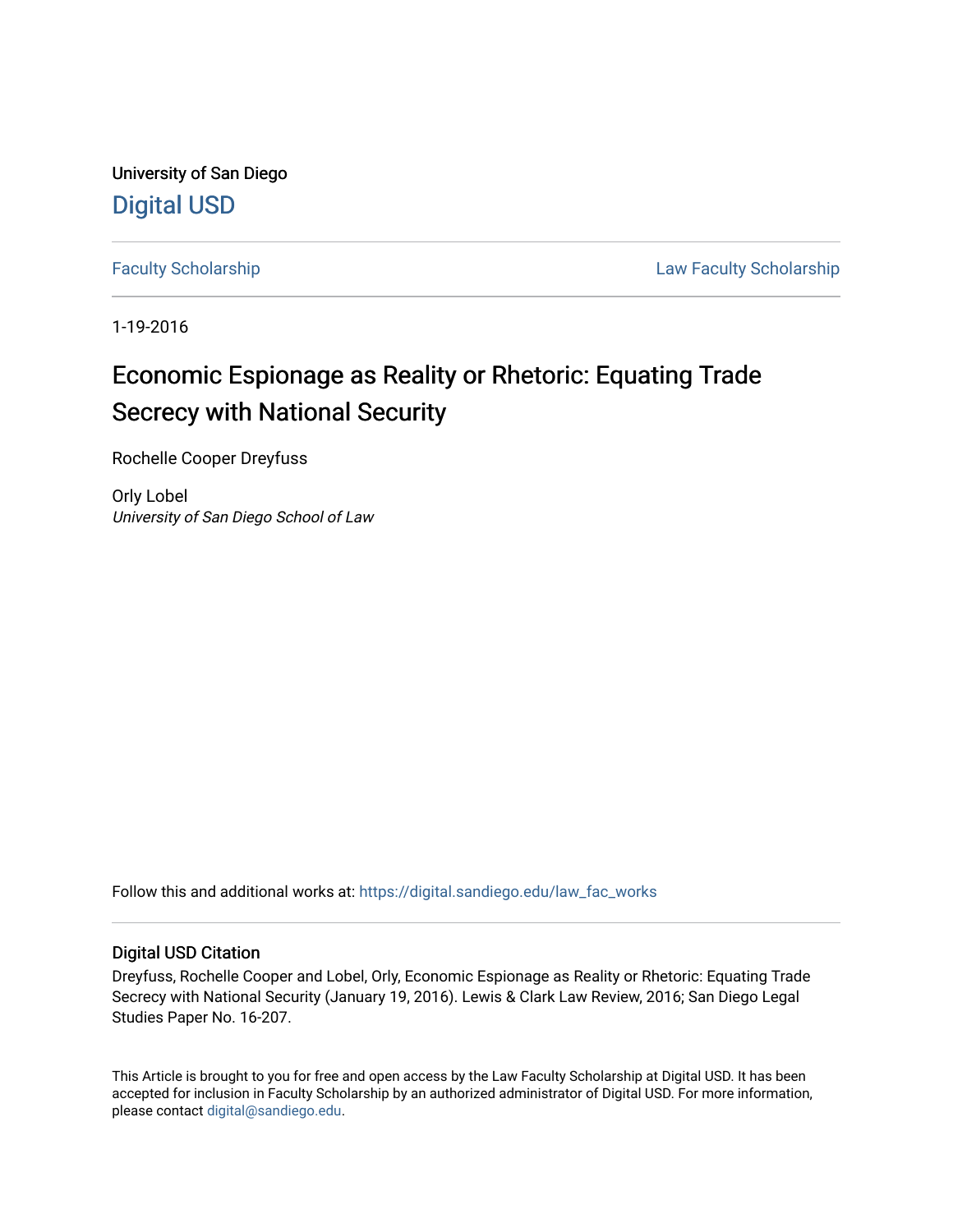

# **Legal Studies Research Paper Series**

Research Paper No. 16-207 January 2016

Economic Espionage as Reality or Rhetoric: Equating Trade Secrecy with National Security

## **Rochelle Dreyfuss Orly Lobel**

This paper can be downloaded without charge from the Social Science Research Network Electronic Paper Collection: http://ssrn.com/abstract = 2718557

Electronic copy available at: http://ssrn.com/abstract=2718557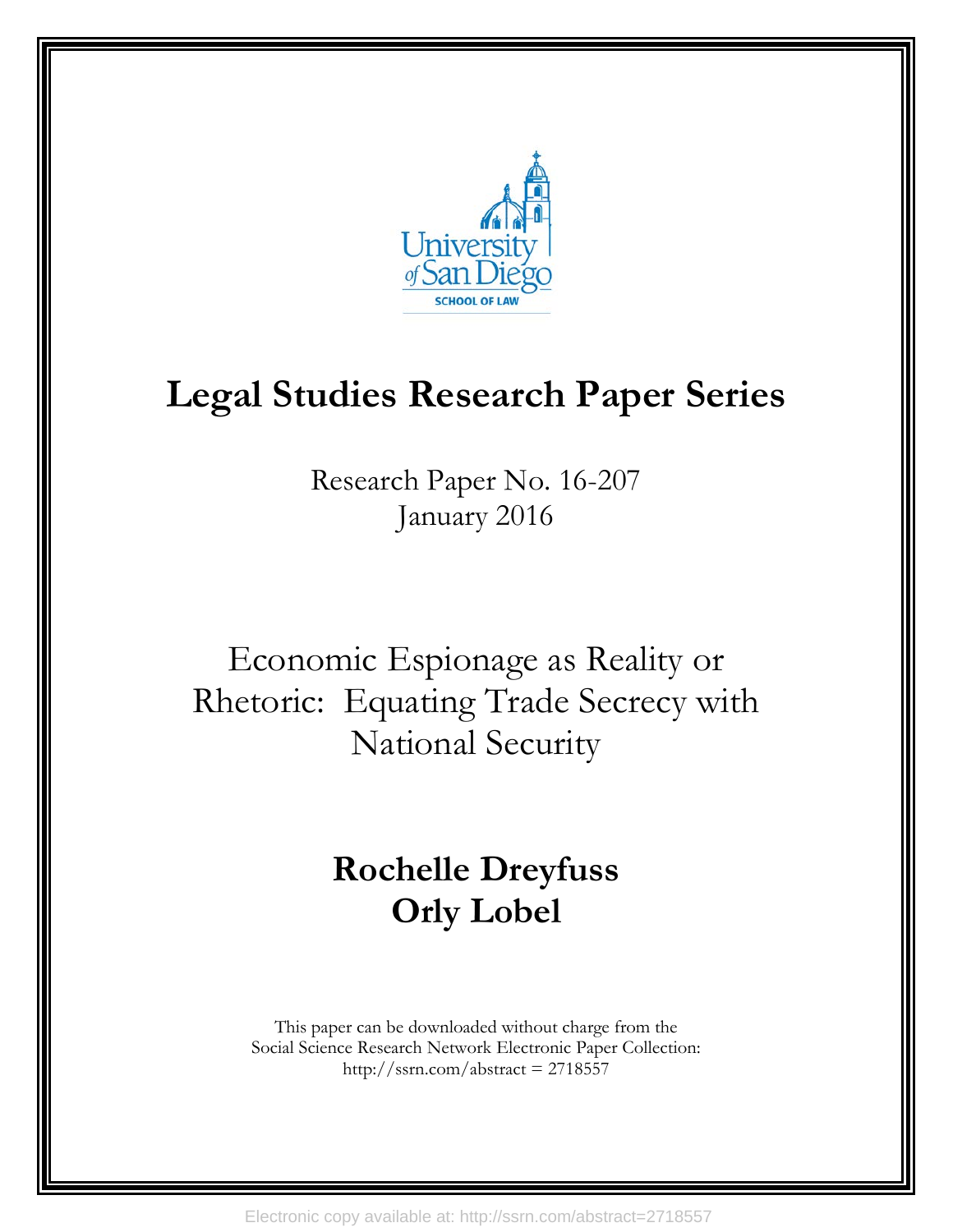Economic Espionage as Reality or Rhetoric: Equating Trade Secrecy with National Security Rochelle Cooper Dreyfuss[\\*](#page-46-0) Orly Lobel<sup>[\\*\\*](#page-46-1)</sup>

#### *Abstract*

*In the last few years, the Economic Espionage Act (EEA), a 1996 statute that criminalizes trade secrecy misappropriation, was amended twice, once to increase the penalties and once to expand the definition of trade secrets and the types of behaviors that are illegal. Recent developments also reveal a pattern of expansion in investigation, indictments, and convictions under the EEA as well as the devotion of large resources by the FBI and other agencies to warn private industry against the global threats of trade secret theft. At the international level, the United States government has been advocating enhanced levels of trade secrecy protection in new regional trade agreements This article asks about the effects these developments on innovation. The article examines the rhetoric the government is using to promote its trade secrecy agenda, uncovering that the argument for greater protection appears to derive at least some of its power from xenophobia, and most importantly, from a conflation of private economic interests with national security concerns, interjecting a new dimension to the moral component of innovation policy debates. Analyzing recent empirical research about innovation policy, we ask about the effects of these recent trends on university research and on private market innovation, including entrepreneurship, information flows and job mobility. We argue that, paradoxically, the effort to protect valuable information and retain the United States' leadership position could disrupt information flows, interfere with collaborative efforts, and ultimately undermine the inventive capacity of American innovators. The article offers suggestions for reconciling legitimate concerns about national security with the balance intellectual property law traditionally seeks to strike between incentivizing innovation and ensuring the vibrancy of the creative environment. We conclude that a legal regime aimed at protecting incumbency is not one that can also optimally foster innovation.*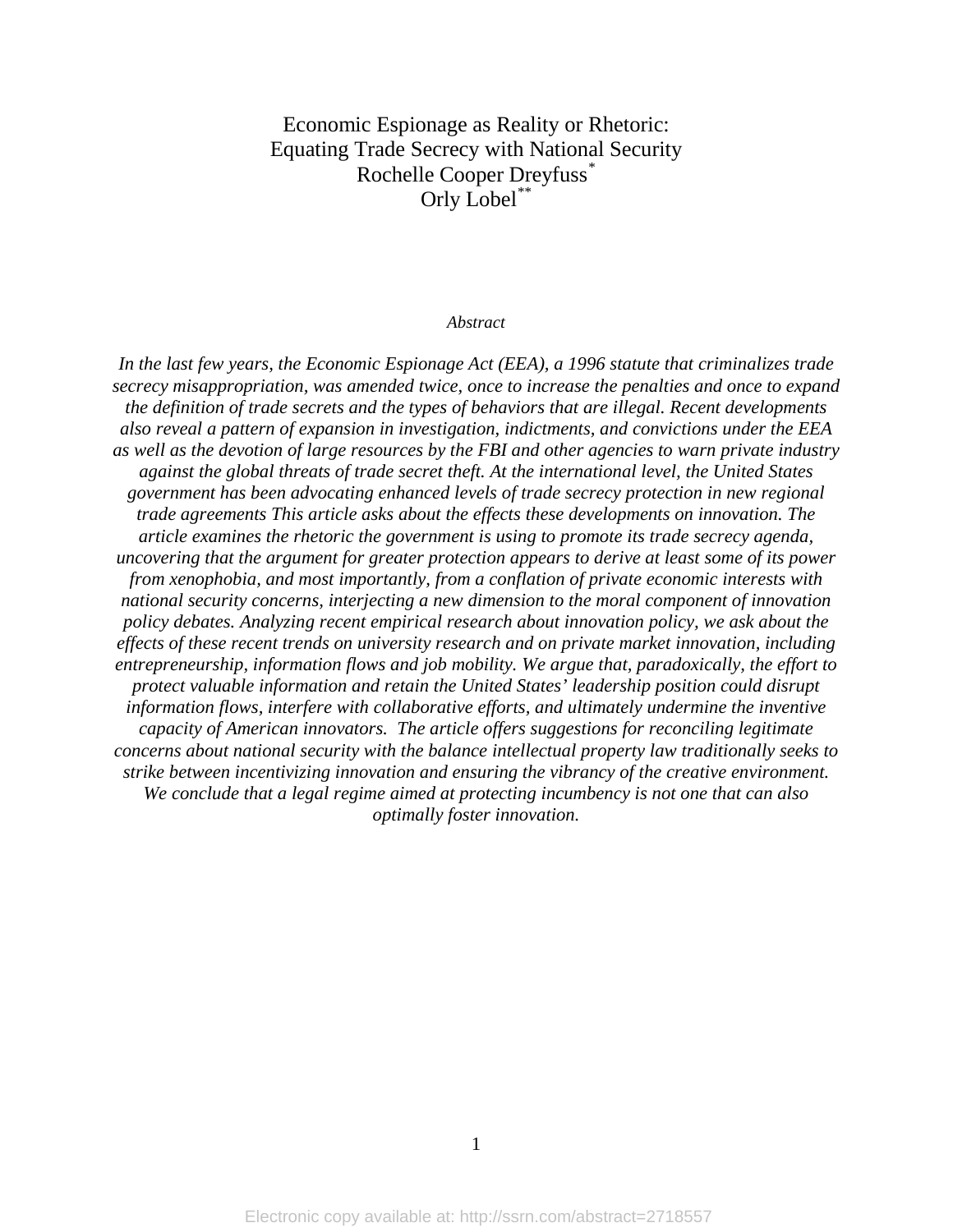*The film begins with footage of an apartment building in flames. Chinese music plays in the background. The voice-over, in Chinese, transmits urgency.*

*Soon an impecunious American engineer is approached by a Chinese company keen to produce better insulation. At first intrigued by a generous financial offer, the engineer eventually decides the Chinese are trying to discover his firm's secret technology. He informs his employer; the firm tells the FBI. An investigation ensues: the wrongdoers are caught, tried, and convicted of economic espionage. A hero, the engineer (although still strapped for cash) has saved his firm, the jobs of all its employees, and the one-company town in which it is situated.*

*The film concludes with another voice-over, this one in English: "Trade secrecy theft robs the US economy of \$400 billion per year"*

<span id="page-3-7"></span>*-- The Company Man: Protecting America's Secrets (2012)*

The strong production values suggest MGM, United Artists, perhaps an indie or madefor-TV movie. But it is none of the above. *The Company Man,* "a cautionary tale" for high tech firms, was produced in 2012 by the FBI Counterintelligence Section, Strategic Partnership Unit, in collaboration with Rocket Media.<sup>[1](#page-3-0)</sup> Much like a Hollywood film, the FBI first tested it, then, in July 2015, rolled it out officially during a nationwide economic espionage awareness campaign.<sup>[2](#page-3-1)</sup>

As the production of this film suggests, the United States has become very serious about protecting trade secrets. In the last few years, the Economic Espionage Act (EEA), a 1996 statute that criminalizes trade secrecy misappropriation, $3$  was amended twice, once to increase the penalties<sup>[4](#page-3-3)</sup> and then, to ensure that information taken for *intended* (rather than *actual*) use is sufficient to complete the crime.<sup>[5](#page-3-4)</sup> This change also expanded the definition of "trade secret" to include information used in "services" not merely "products" involving interstate commerce.<sup>[6](#page-3-5)</sup> In the first five years, there were only 11 prosecutions under the Act.<sup>[7](#page-3-6)</sup> But as the FBI channeled

<span id="page-3-1"></span>

<span id="page-3-0"></span><sup>&</sup>lt;sup>1</sup> FBI, The Company Man: Protecting America's Secrets, available at

[https://www.youtube.com/watch?v=Gy\\_6HwujAtU](https://www.youtube.com/watch?v=Gy_6HwujAtU) (July 23, 2015). See also *Dramatic Narrative: The Company Man*, ROCKET MEDIA (insert correct date) *available at* [http://rocket-media.wix.com/rocket-media#!dramatic](http://rocket-media.wix.com/rocket-media%23!dramatic-narrative/c1r1e)[narrative/c1r1e.](http://rocket-media.wix.com/rocket-media%23!dramatic-narrative/c1r1e) The film itself is on Youtube,<br>
<sup>[2](http://rocket-media.wix.com/rocket-media%23!dramatic-narrative/c1r1e)</sup> [https://www.fbi.gov/news/stories/2015/july/economic-espionage/economic-espionage;](https://www.fbi.gov/news/stories/2015/july/economic-espionage/economic-espionage)<br>
https://foreignpolicy.com/2015/07/23/fbi-rolls-out-red-scare-film-to-highlight-threat-

<span id="page-3-3"></span><span id="page-3-2"></span><sup>&</sup>lt;sup>3</sup> Economic Espionage Act of 1996, 18 U.S.C. § 1831-1839 (1996)<br><sup>4</sup> Foreign and Economic Espionage Penalty Enhancement Act of 2012, H.R. 6029 (2013)(amending § 1831 and 1832 to increase the maximum penalties).

<span id="page-3-4"></span> $<sup>5</sup>$  Id.</sup>

<span id="page-3-5"></span><sup>6</sup> Theft of Trade Secrets Clarification Act of 2012, Pub. L. No.112-236, 2012 S. 3642, 126 Stat. 1627 (2012)(amending 18 U.S.C. § 1832(a))(changing the "that is related to or included in a product that is produced for or placed in foreign commerce" to "that is related to a product or service used in or *intended for use* in interstate or foreign commerce. ..")(emphasis added).

<span id="page-3-6"></span><sup>7</sup> Derek Mason, Gerald J. Mossinghoff, & David A. Oblon, *The Economic Espionage Act: Federal Protection for Corporate Trade Secrets*, The Computer Law., at 14 (March 1999) *available at*

[http://www.oblon.com/publications/the-economic-espionage-act-federal-protection-for-corporate-trade-secrets/.](http://www.oblon.com/publications/the-economic-espionage-act-federal-protection-for-corporate-trade-secrets/)  See also Robin L. Kuntz, How *Not to Catch A Thief: Why the Economic Espionage Act Fails to Protect American Trade Secrets*, 28 Berkeley Tech. L.J. 901, 908 (2013) (describing cases prior to 2009 as "unicorn sightings").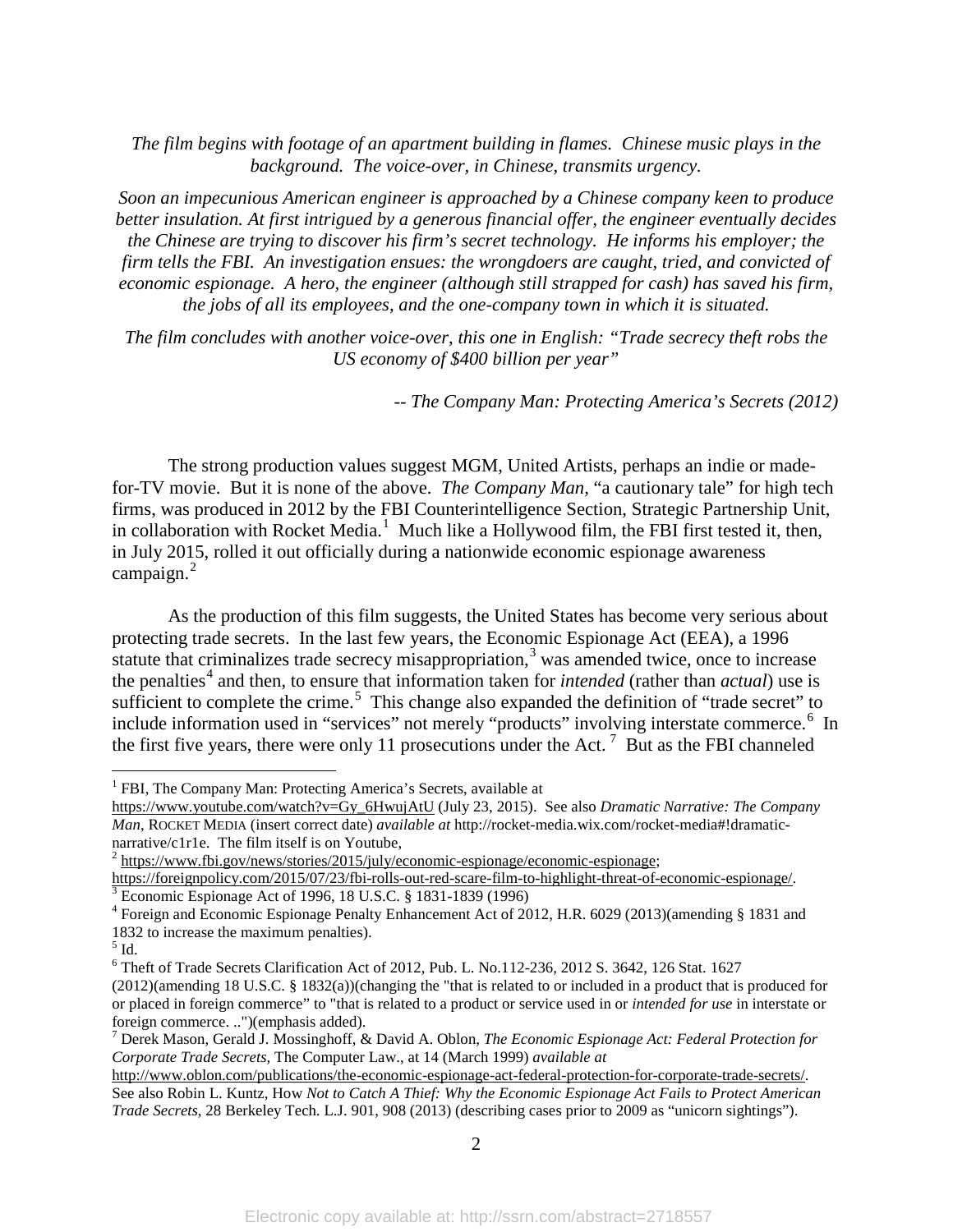<span id="page-4-13"></span><span id="page-4-12"></span><span id="page-4-11"></span><span id="page-4-10"></span><span id="page-4-0"></span>more resources into the investigation of trade secrecy cases and other government agencies improved their coordination, the number of prosecutions increased. [8](#page-4-1) As of 2012, there were 124;<sup>[9](#page-4-2)</sup> and in the last two years, prosecutions have increased more than 30 percent over the 2012 rate.<sup>10</sup> The government has also been busy publishing materials on economic espionage. In 2009, the Department of Justice (DOJ) devoted an entire volume of its U.S. Attorney's Bulletin to issues arising in trade secrecy prosecutions; $11$  in 2011, the Office of the National Counterintelligence Executive (ONCIX), which acts as coordinator of government enforcement efforts, issued a report focused on the special dangers of cyberespionage; $^{12}$  $^{12}$  $^{12}$  in 2012, the U.S. Defense Security Service published a major analysis of espionage aimed at U.S. technologies;<sup>[13](#page-4-6)</sup> in 2013, the U.S. Departments of Commerce, Defense, Homeland Security, Justice, State, Treasury, the Office of the Director of National Intelligence and the Office of the United States Trade Representative put out a joint plan on strategies to mitigate trade secrecy theft;<sup>[14](#page-4-7)</sup> and in 2014, the Congressional Research Service published an overview report on EEA-related activities.<sup>15</sup> In 2015, President Obama issued an executive order to impose new sanctions on

<span id="page-4-9"></span><span id="page-4-1"></span> <sup>8</sup> *See*, *e.g*., The Counterintelligence Enhancement Act of 2002, Publ. L. 107-306, 116 Stat. 2393 (Nov. 27, 2002)(codified at 50 US.C. §401-402) (authorizing the Office of the Director of National Intelligence to coordinate responses to thefts tied to foreign governments); Mark l. Krotoski, *Common Issues and Challenges in Prosecuting Trade Secret and Economic Espionage Act Cases*, United States Attorneys' Bulletin 7 (2009), *available at*

<span id="page-4-2"></span><sup>&</sup>lt;sup>[9](http://www.justice.gov/sites/default/files/usao/legacy/2009/12/10/usab5705.pdf)</sup> Peter J. Toren, *A Look at 16 Years of EEA Prosecutions*, , Law 360 (Sept. 19, 2012) *available at* <http://www.law360.com/articles/378560/a-look-at-16-years-of-eea-prosecutions> According to an administration report, from 2009-2013, the FBI was involved in 20 cases—nearly double the total of the first five years. *See* OFFICE OF THE PRESIDENT, ADMINISTRATION STRATEGY ON MITIGATING THE THEFT OF U.S. TRADE SECRETS (2013), *available at*

https://www.whitehouse.gov/sites/default/files/omb/IPEC/admin\_strategy\_on\_mitigating\_the\_theft\_of\_u.s.\_trade\_se crets.pdf [hereinafter Administration Strategy Report]. It is somewhat difficult to compare cases because the targets of EEA investigations can be indicted or convicted on other grounds, such as computer fraud.

<span id="page-4-3"></span><sup>&</sup>lt;sup>10</sup> Nicole Perlroth, *Accused of Spying for China, Until She Wasn't*, NY Times (May 9, 2015), *available at* http://www.nytimes.com/2015/05/10/business/accused-of-spying-for-china-until-she-wasnt.html? r=0.

<span id="page-4-4"></span><sup>&</sup>lt;sup>11</sup> See DEP'T OF JUSTICE, ECONOMIC ESPIONAGE AND TRADE SECRETS, 57 (5) UNITED STATES ATTORNEYS' BULLETIN (Nov. 2009), *available at* <http://www.justice.gov/sites/default/files/usao/legacy/2009/12/10/usab5705.pdf> (including articles on issues arising in the prosecution of EEA cases, common defenses, parallel proceedings, use of electronic evidence, and sentencing); *see also* Department of Justice, Prosecuting Intellectual Property Crimes Manual (4<sup>th</sup> ed. 2013), *available at* http://www.justice.gov/sites/default/files/criminal-

<span id="page-4-5"></span>ccips/legacy/2015/03/26/prosecuting\_ip\_crimes\_manual\_2013.pdf [hereinafter IP Crimes Manual].<br><sup>12</sup> OFFICE OF THE NATIONAL COUNTERINTELLIGENCE EXECUTIVE, FOREIGN SPIES STEALING US ECONOMIC SECRETS IN CYBERSPACE: REPORT TO CONGRESS ON FOREIGN ECONOMIC COLLECTION OF INDUSTRIAL ESPIONAGE, 2009- 2011 (October 2011), *available at*

[http://www.ncsc.gov/publications/reports/fecie\\_all/Foreign\\_Economic\\_Collection\\_2011.pdf](http://www.ncsc.gov/publications/reports/fecie_all/Foreign_Economic_Collection_2011.pdf) [hereinafter ONCIX Report].<br><sup>13</sup> DEFENSE SECURITIES SERVICE, TARGETING U.S. TECHNOLOGIES: A TREND ANALYSIS OF REPORTING FROM

<span id="page-4-6"></span>DEFENSE INDUSTRY (2012), *available at* http://www.dss.mil/documents/ci/2012-unclass-trends.pdf [hereinafter Targeting Analysis].<br><sup>14</sup> Administration Strategy Report, *supra* note 9.

<span id="page-4-8"></span><span id="page-4-7"></span><sup>&</sup>lt;sup>15</sup> Charles Doyle, Cong. Research Serv., R42681, *Stealing Trade Secrets and Economic Espionage: An Overview of 18 U.S.C. 1831 and 1832 (2014)*, *available at* <https://www.fas.org/sgp/crs/secrecy/R42681.pdf> [hereinafter Congressional Overview]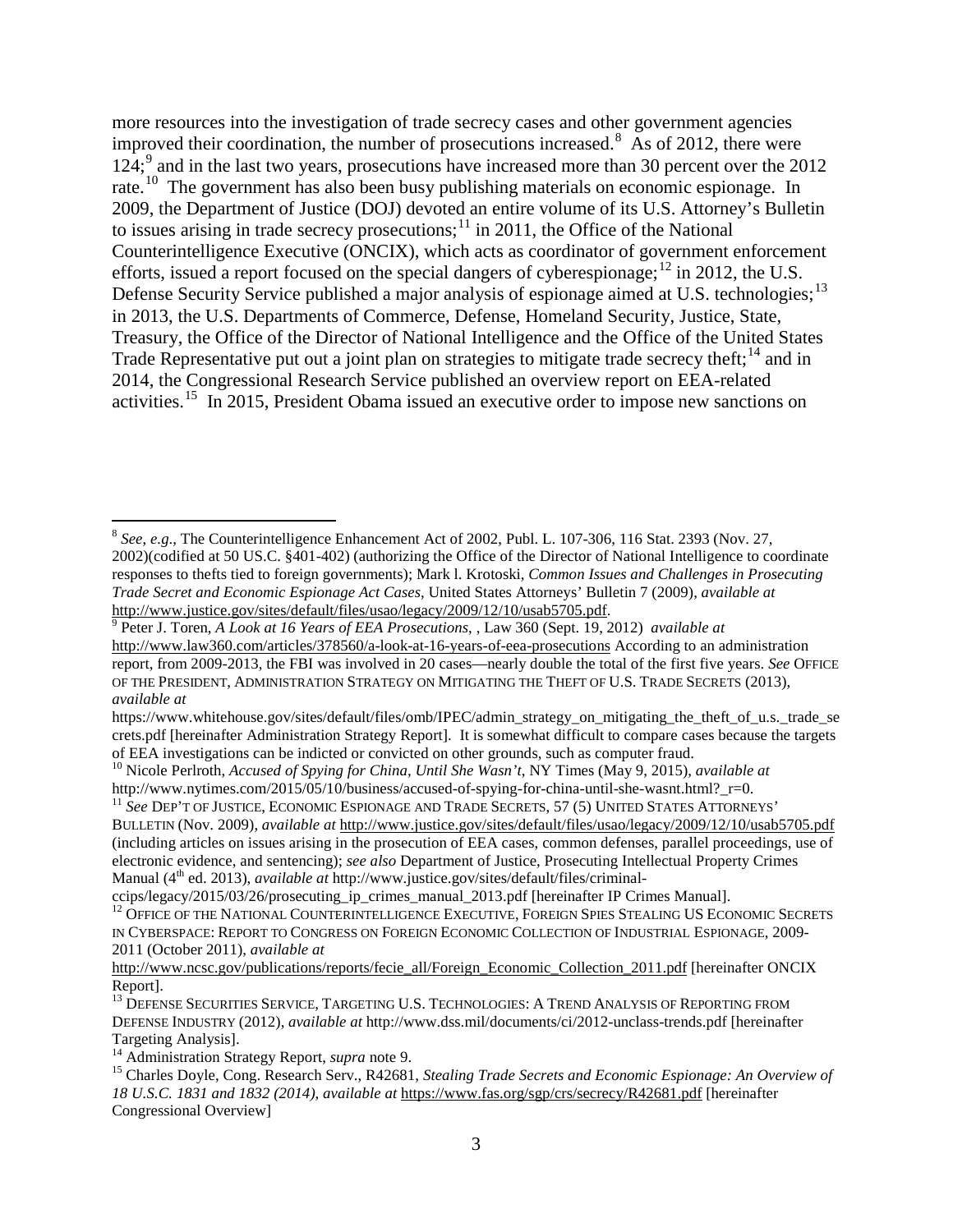cyber-enabled activities, including bans on commercial transactions and freezing U.S. assets.<sup>[16](#page-5-1)</sup> And Congress is now considering a civil trade secrecy law to back up the EEA.<sup>17</sup>

<span id="page-5-8"></span><span id="page-5-0"></span>The United States has also upped its game at the international level. The Office of the United States Trade Representative (USTR) regularly publishes so-called Special 301 Reports examining the intellectual property practices of U.S. trading partners and places those deemed deficient on watch lists.<sup>[18](#page-5-3)</sup> Starting in 2012, these have included strident critiques of countries that fail to "have robust systems for protecting trade secrets, including deterrent penalties for criminal trade secret theft."<sup>19</sup> Specifically listed are China, India, and Thailand.<sup>20</sup> The Reports have met with some success—last year, the European Union (EU), which was mentioned in the 2012 Special 301 Report, promulgated a proposed directive to unify the trade secrecy laws of member states.<sup>21</sup> Nonetheless, the UTSR has added enhanced levels of trade secrecy protection to the agenda for negotiating new regional trade agreements. $^{22}$  $^{22}$  $^{22}$ 

Much of this activity is a dramatic break with the past. When the EEA was enacted two decades ago, the significant change it made in the institutional design of the intellectual property system was highly controversial. While federal law had long provided protection to advances that qualify for patents, copyrights, or trademarks, trade secrets were strictly the province of the

<span id="page-5-1"></span><sup>&</sup>lt;sup>16</sup> Exec. Order, Blocking the Property of Certain Persons Engaging in Significant Malicious Cyber-Enabled Activities (April 1, 2015), *available at* https://www.whitehouse.gov/the-press-office/2015/04/01/executive-order-<br>blocking-property-certain-persons-engaging-significant-m.

<span id="page-5-2"></span><sup>&</sup>lt;sup>17</sup> See, e.g., S.2267, The Defend Trade Secrets Act of 2014, 113th Cong. 2d Sess. (introduced April 29, 2014). <sup>18</sup> See 19 U.S.C. § § 2242(d).

<span id="page-5-4"></span><span id="page-5-3"></span><sup>&</sup>lt;sup>19</sup> OFFICE OF THE UNITED STATES TRADE REP., 2012 Special 301 Report 17 (2012)(citing in particular China, *id.* at 26-27 &31). For comparison, the 2011 Special 301 Report made no mention of trade secrets. Subsequent reports are increasingly strident. The 2014 Report specifically pointing out "inadequacies in trade secret protection in China, India, and elsewhere, as well as an increasing incidence of trade secret misappropriation," 2104 Special 301 Report at 6, 16-18 (singling out China, id. at 31-33; India, id. at 42, Thailand, id. at 46, and the EU, id. at 11). The 2015 Report is similar, see 2015 Special 301 Report, at 1, 20-21. This time, the Report notes with approval the EU's proposed directive on trade secrets, id. at 21. However, China is still singled out, id. at 33-34 & 36, as is India, id. at 51 (Thailand is no longer mentioned in connection with trade secrets). <sup>20</sup> *See* OFFICE OF THE UNITED STATES TRADE REP., 2104 Special 301 Report at 6 (specifically pointing out

<span id="page-5-5"></span><sup>&</sup>quot;inadequacies in trade secret protection in China, India, and elsewhere, as well as an increasing incidence of trade secret misappropriation,"); 16-18 & 31-33 (singling out China); *id.* at 43 ( India); *id.* at 46 (Thailand). The 2014 Report also mentioned the EU, *id.* at 11. However, the 2015 Report noted with approval the EU's proposed directive on trade secrets, *id.* at 21. China is remains a source of concern, *id.* at 33-34 & 36, as does India, *id.* at 51 (Thailand is no longer mentioned in connection with trade secrets).

<span id="page-5-6"></span><sup>21</sup> *See supra* note [19;](#page-5-0) European Commission, Proposal for a Directive of the European Parliament and the Council on the protection of undisclosed know how and business information (trade secrets) against their unlawful acquisition, use and disclosure 3 COM(2013) 813 final (28 November 2013), *available at*

http://ec.europa.eu/internal\_market/iprenforcement/docs/trade-secrets/131128\_proposal\_en.pdf [hereinafter EU Proposed Directive]; *ee also* Ping, Xiong, *China's Approach to Trade Secrets Protection: Is a Uniform Trade* 

<span id="page-5-7"></span><sup>&</sup>lt;sup>22</sup> See OFFICE OF THE UNITED STATES TRADE REP., 2015 Special 301 Report at 11-12 (noting that the Asia-Pacific Economic Cooperation (APEC) Intellectual Property Experts Group (IPEG)) has endorsed a U.S. proposal to enhance protection for trade secrets); the leaked text of the Transpacific Partnership Agreement (TPP) includes increased protection for trade secrets, including provisions for criminal penalties. *See* WikiLeaks Release of Secret Trans-Pacific Partnership Agreement (TPP) - Second Release: Intellectual Property Chapter for All 12 Nations with Negotiating Positions (May 16 2014), art. QQ.H.8, *available at* [https://wikileaks.org/tpp/#start;](https://wikileaks.org/tpp/%23start), supra note [9,](#page-4-0) at 4.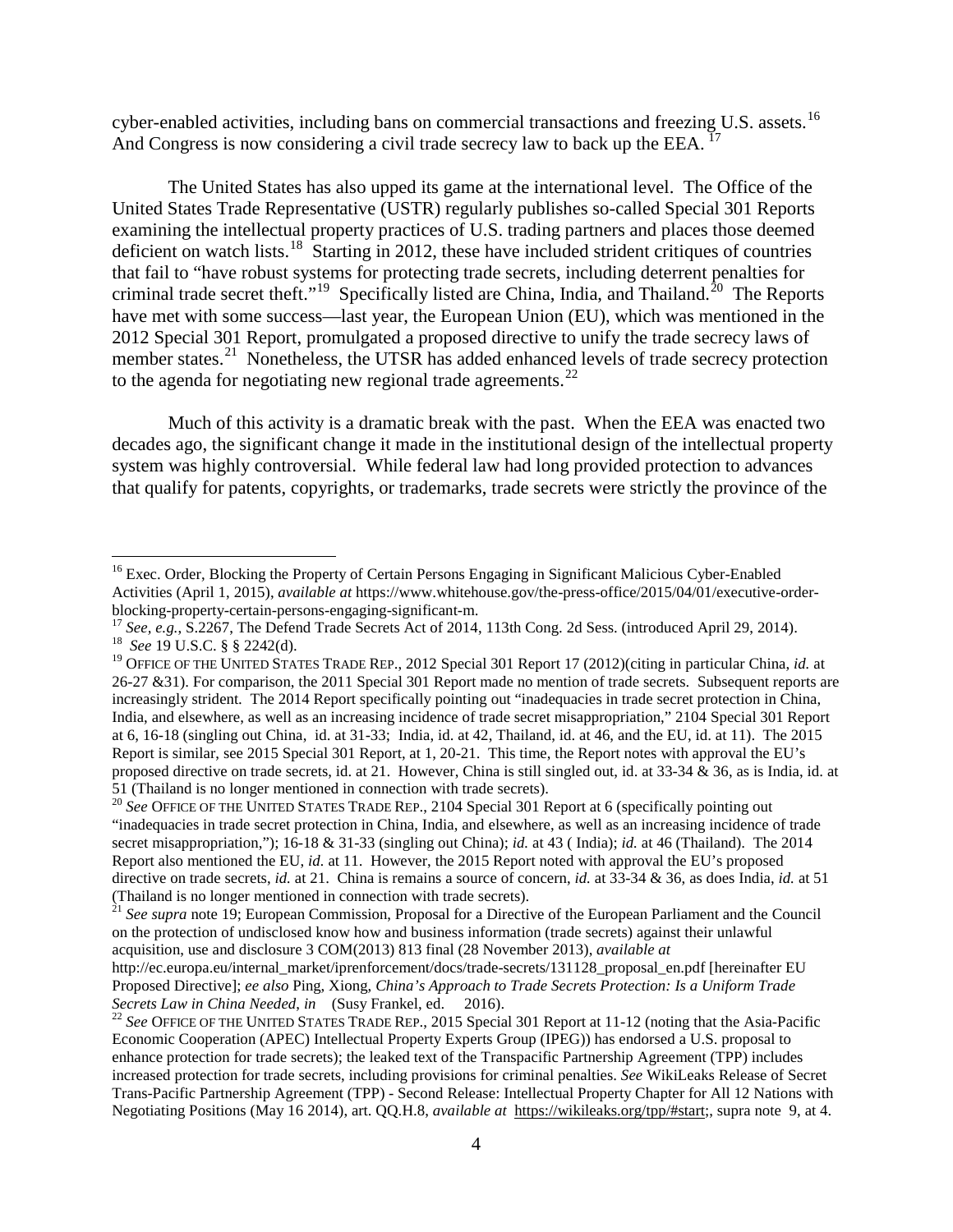states.<sup>[23](#page-6-0)</sup> Moreover, there were very few violations of copyright and trademark law that were regulated through the criminal law and no criminal penalties attached to any form of patent infringement.<sup>24</sup> It was especially difficult to understand criminalization of misappropriation at the federal level because there were already several federal criminal statutes aimed at deterring truly egregious conduct, such as mail, wire, and computer fraud.<sup>[25](#page-6-2)</sup> Indeed, a few congressmen were so worried about the potential impact of the EEA, that they insisted that for the first five years after enactment, the Attorney General's office approve every prosecution.<sup>[26](#page-6-3)</sup>

<span id="page-6-6"></span>Similar skepticism could be observed in international law. The World Trade Organization's Agreement on Trade Related Aspects of Intellectual Property Rights (the WTO's TRIPS Agreement), which was promulgated around the same time as the EEA, includes only one provision on trade secrets.<sup>[27](#page-6-4)</sup> While TRIPS requires criminal penalties for copyright piracy and trademark counterfeiting, it does not mandate criminal punishment for trade secret misappropriation.<sup>28</sup> To date, no completed bilateral or regional agreement includes any reference to the criminal theft of trade secrets.

The gulf between the treatment of trade secrecy and the treatment of copyright and trademark violations is not surprising, for the effects of trade secrecy are profoundly ambiguous. On the one hand, trade secrecy acts as an incentive to innovate (and a compliment to patent protection); it is cheaper, can last longer, and covers advances that are not developed enough or sufficiently inventive to qualify for patents. Trade secrecy also allows innovators to transmit technical information to employees, collaborators, investors, fabricators, distributors, regulators, and subsidiaries, safe in the knowledge that if secrets leak, there will be legal recourse to recoup the lost value and retain exclusivity.

<span id="page-6-0"></span><sup>&</sup>lt;sup>23</sup> Most states have adopted the Uniform Trade Secrets Act, 14 U.L.A. 437 (1990), but a few rely on common law and reference the Restatement of Torts, §§757-758 (1939) or the Restatement (Third) of Unfair Competition (1995). In addition, several states provide criminal statutes for theft of trade secrets, for example, CAL. PENAL CODE

<span id="page-6-1"></span><sup>§499</sup>c; TEX. PENAL CODE §31.05; N.J. STAT. ANN. §2C:20-1; N.Y. PENAL LAW §165.07.<br><sup>24</sup> The exceptions are piracy, counterfeiting, and bootlegging. *See* 18 U.S.C. §§ 2318 (trafficking in counterfeit labels); 2319 (criminal infringement of copyright); 2319A & B (bootlegging).

<span id="page-6-2"></span><sup>&</sup>lt;sup>25</sup> See, e.g., Carpenter v. United States, 484 U.S. 19, 28 (1987) (holding that the conspiracy to trade on employer's confidential information is within the reach of the mail and wire fraud statutes); 18 U.S.C. § 1905 (penalizing theft of confidential information by government employees; 18 U.S.C. § § 1961-1968 (RICO, which enhances punishment for state offenses); 18 U.S.C. § 1030 (the computer fraud and abuse act, which punishes unlawfully accessing a computer).

<span id="page-6-3"></span><sup>26</sup> *See* Rochelle Cooper Dreyfuss, *Trade Secrets: How Well Should We Be Allowed to Hide Them? The Economic Espionage Act of 1996*, 9 Fordham Intell. Prop. Media & Ent. L.J. 1, 41 (1998). Although approval is no longer needed to initiate prosecutions of theft for private benefit, prosecutions based on an intent to benefit a foreign government must still be approved. *See* U.S. Department of Justice, Criminal Resource Manual §§1122-23; Doyle,

<span id="page-6-4"></span><sup>&</sup>lt;sup>27</sup> Agreement on Trade-Related Aspects of Intellectual Property Rights, Marrakesh Agreement Establishing the World Trade Organization, art. 39, Apr. 15, 1994, 1867 U.N.T.S. 154, 33 I.L.M. 81. [hereinafter TRIPS Agreement]. Article 39.1 protects against "unfair competition"; subsection 2 parallels U.S. trade secrecy law and requires civil remedies for misappropriating valuable secret information. Subsection 3 protects data exclusivity: information generated to meet market approval of pharmaceutical and agricultural chemical products. This information is undisclosed in only a technical sense (since it is disclosed to the relevant regulatory agency). Unauthorized use of such information is beyond the scope of this paper. In contrast, there are multiple provisions on patents, copyrights, and trademarks.

<span id="page-6-5"></span> $28$  TRIPS, art. 61 (requiring criminal penalties only for trademark counterfeiting and copyright piracy on a commercial scale).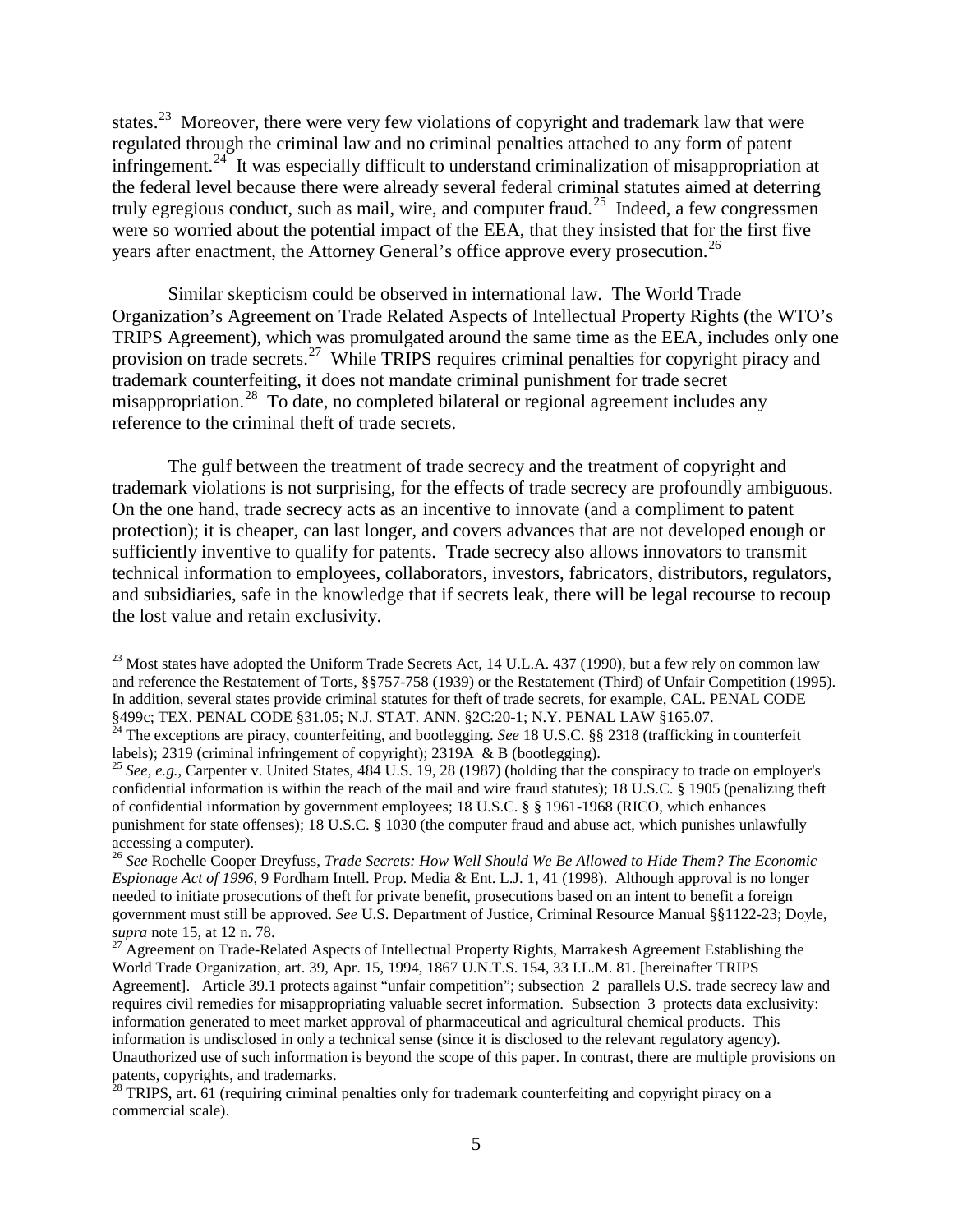But trade secrecy protection can also act as a substitute for patents. The more it reduces the risk of loss, the greater the temptation to rely on trade secrets instead of patents. Since trade secrecy does not require disclosure of the technical details of inventions, over-zealous trade secrecy protection can chill innovation, reduce competition, impede entrepreneurship, and interfere with the government's ability to regulate for safety, health, and environmental concerns.[29](#page-7-0) Moreover, as one of us has shown, trade secrecy protection can have a devastating effect on employee mobility and depress salaries in the high technology sector.<sup>30</sup> Anticipating lower salaries, fewer people may be willing to make the very considerable investment in human capital necessary to enter high-tech, medical, and scientific fields.

<span id="page-7-7"></span>Criminalization further ups the ante. Thus, Christopher Buccafusco and Jonathan Masur argue that the benefits of attaching criminal penalties to intellectual property infringements are often outweighed by the harm caused by over-deterring legitimate, socially valuable, innovative behavior.<sup>[31](#page-7-2)</sup> Criminalization can be particularly detrimental in the context of trade secrecy protection. The law includes definitions that are rather vague and often circular, which makes it difficult to know exactly what behavior is considered illegal; the uncertainty is highly likely to lead to over-deterrence and to chill productive exchanges.

Given widespread concerns about over-protecting trade secrets, the heated rhetoric that currently surrounds economic espionage demands examination. Doubtless, technology has become an increasingly important asset in our modern economy and the ONCIX Report is surely correct that computer hacking is a growing phenomenon. [32](#page-7-3) However, the government's characterization of the problem too broadly expands the notion of what should be considered protectable and what types of activities constitute misappropriation.<sup>[33](#page-7-4)</sup> Through references to "Chinese actors [as] the world's most active and persistent perpetrators"<sup>[34](#page-7-5)</sup> and to "the many" Russian immigrants with advanced technical skills who work for leading US companies,"[35](#page-7-6) the argument for greater protection appears to derive at least some of its power from xenophobia. Most importantly, the term "espionage"—and the drama of *The Company Man—*conflates

<span id="page-7-0"></span> 29 *See* Ivan P.L. Png, *Law and Innovation: Evidence from State Trade Secrets Laws* (2012), *available at* [http://papers.ssrn.com/sol3/papers.cfm?abstract\\_id=1755284;](http://papers.ssrn.com/sol3/papers.cfm?abstract_id=1755284) Ivan P.L. Png, *Secrecy and Patents: Evidence from the Uniform Trade Secrets Act* (2015), *available at* [http://papers.ssrn.com/sol3/papers.cfm?abstract\\_id=2617266](http://papers.ssrn.com/sol3/papers.cfm?abstract_id=2617266) (demonstrating different effects on different industries); Wesley Cohen, Richard R. Nelson, and John P. Walsh, *Protecting Their Intellectual Assets: Appropriability Conditions and Why U.S. Manufacturing Firms Patent (or Not)*, NBER Working Paper No. 7552 (2000); Ronald J. Gilson, *The Legal Infrastructure of High Technology* 

<span id="page-7-1"></span> $^{30}$  Orly Lobel, TALENT WANTS TO BE FREE 141-52 (Yale University Press 2013); Orly Lobel, *The New Cognitive Property: Human Capital Law and the Reach of Intellectual Property*, 93 Tex. L. Rev. 789 (2015).

<span id="page-7-2"></span><sup>&</sup>lt;sup>31</sup> Christopher Buccafusco & Jonathan S. Masur, *Innovation and Incarceration: An Economic Analysis of Criminal Intellectual Property Law, 87 S. Cal. L. Rev. 275, 330 (2014)(patent context).* 

<span id="page-7-4"></span><span id="page-7-3"></span><sup>&</sup>lt;sup>32</sup> ONCIX Report, *supra* note [12](#page-4-10) at 1, 6-7<br><sup>33</sup> See, e.g., id. at 2-3 (classifying as problematic attending trade shows and collecting information from professional journals ).

<span id="page-7-5"></span><sup>34</sup> 2014 Special 301 Report, *supra* note [20](#page-5-8) , at 16. <sup>35</sup> ONCIX Report, *supra* note [12,](#page-4-10) at 8.

<span id="page-7-6"></span>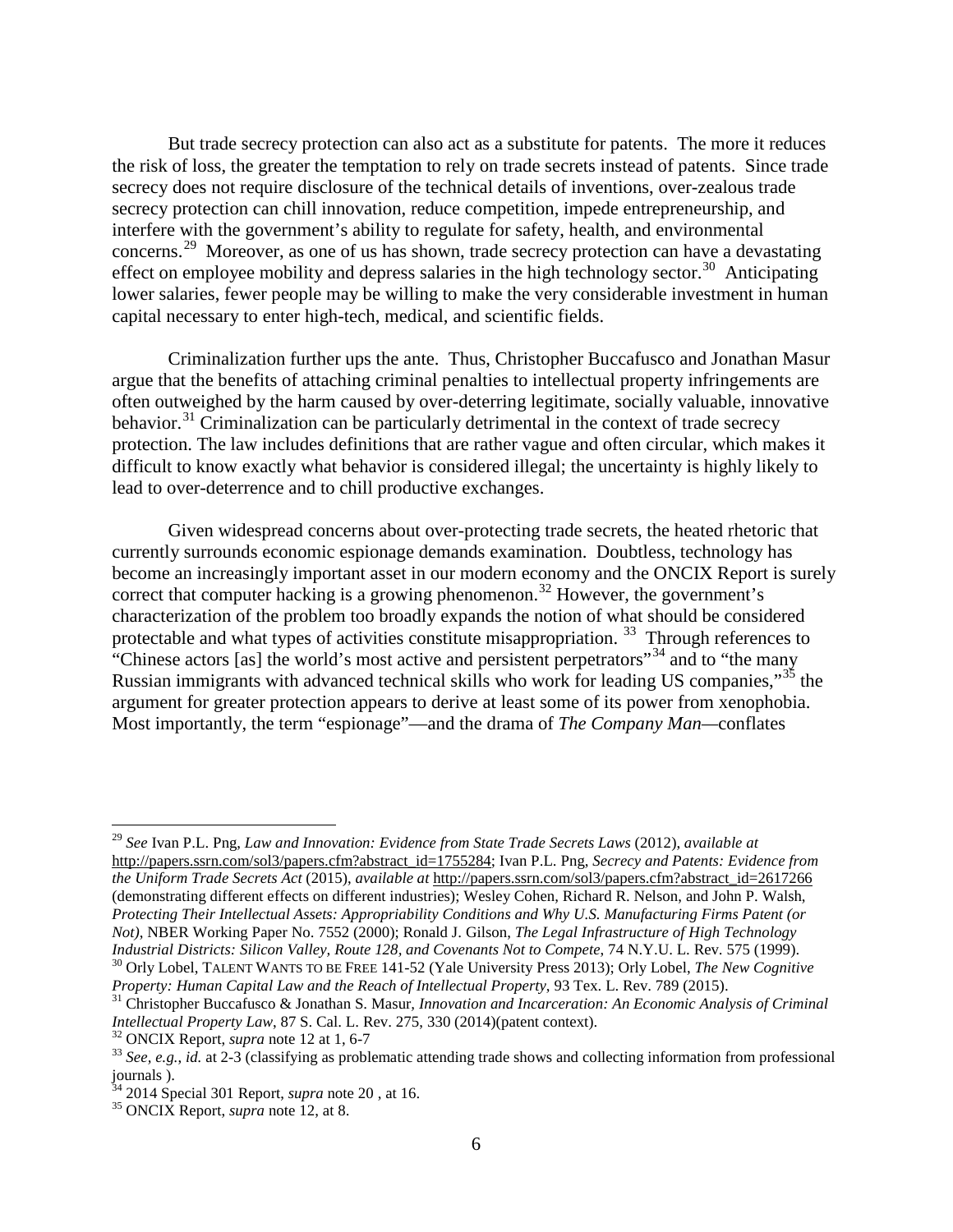private economic interests with national security concerns, and interjects a new dimension to the moral component of innovation policy debates.<sup>[36](#page-8-0)</sup>

<span id="page-8-4"></span>In a prescient article published in 2009, Aaron Burstein considered the impact of using innovation laws to protect national security.<sup>[37](#page-8-1)</sup> We essentially ask the converse question: the effect of classifying trade secrecy as a security issue on innovation. Part I provides background on the EEA. Part II examines the rhetoric the government is using to promote its trade secrecy agenda. Here we consider whether the FBI is engaging with firms (as, for example, producing and disseminating films like *The Company Man*) so the firms will provide the Agency with leads helpful in ferreting out spies, or whether the security trope emanates from the view that it is in the nation's security interests to protect incumbent innovators from foreign (as well as domestic) competition. Part III investigates the ramifications of the latter view on the interpretation of the EEA and on the innovation environment. First, we examine recent patterns of expansion in investigation, indictments, and convictions under the EEA. Second, we ask about the effects of these recent trends on university research as well as on private market innovation, including entrepreneurship, information flows and job mobility. Paradoxically, the effort to protect valuable information and retain the United States' leadership position could disrupt information flows, interfere with collaborative efforts, and ultimately undermine the inventive capacity of American innovators. In Part IV, we offer suggestions for reconciling legitimate concerns about national security with the balance intellectual property law traditionally seeks to strike between incentivizing innovation and ensuring the vibrancy of the creative environment. We conclude that a legal regime aimed at protecting incumbency is not one that can also optimally foster innovation.

#### I. The Economic Espionage Act

The EEA was enacted in a period very different from our own. The Cold War had ended; it thus seemed apparent that the espionage profession would collapse as well. As John le Carré—author of the Spy Who Came in From the Cold<sup>[38](#page-8-2)</sup>—put it, when the Berlin Wall fell, "I read my own obituary.<sup>[39](#page-8-3)</sup> The master espionage novelist did not, however, fade away. Instead,

<span id="page-8-0"></span> <sup>36</sup> *See, e.g.*, *id.* at 3, (Characterizing the loss of economic information as representing "significant costs to US national security."). In contrast, civil trade secrecy law is thought to reinforce honest business practices. *See also* Shannon Murphy, *How Recent Attempts to Expand Economic Espionage Protection Will Likely Be Futile in Light of Trade Secret Protection Schemes Already Available to U.S. Companies*, 31 Mich. IT Lawyer 4, 9 (2014)(deploring the ethics of imposing new risks on entrepreneurial employees), *available at* [http://www.reising.co/wp-](http://www.reising.co/wp-content/uploads/2014/01/Pages-from-Michigan-IT-Lawyer-January-2014-Newsletter.pdf)

<span id="page-8-1"></span>[content/uploads/2014/01/Pages-from-Michigan-IT-Lawyer-January-2014-Newsletter.pdf. 37](http://www.reising.co/wp-content/uploads/2014/01/Pages-from-Michigan-IT-Lawyer-January-2014-Newsletter.pdf) Aaron J. Burstein, *Trade Secrecy as an Instrument of National Security? Rethinking the Foundations of Economic Espionage*, 41 ARIZ. ST. L.J. 933 (2009)(noting that the more deterrence is provided through criminalization, the less a firm may feel it needs to take action to protect its secrets); *See also* David Orozco, *Amending the Economic Espionage Act to Require the Disclosure of National Security-Related Technology Thefts*, 62 Cath. U. L. Rev. 877, 901(2013)(suggesting that the trade secrecy protection should be increased and those who do not reveal knowledge of violations should be penalized); Geraldine Szott Moohr, *The Problematic Role of Criminal Law in Regulating the Use of Information: The Case of the Economic Espionage Act*, 80 N.C. L. REV. 853 (2002) (warning that the EEA likely creates a perverse incentive to rely less on patent law while chilling second-generation innovation by controlling knowledge).

<span id="page-8-2"></span><sup>&</sup>lt;sup>38</sup> THE SPY WHO CAME IN FROM THE COLD (Victor Gollancz & Pen 1963).

<span id="page-8-3"></span><sup>39</sup> Mel Gussow*, In a Plot Far From the Cold, Le Carre Sums Up the Past*, N.Y. Times, Dec. 19, 2000, *available at* [http://www.nytimes.com/2000/12/19/books/in-a-plot-far-from-the-cold-le-carre-sums-up-the-past.html.](http://www.nytimes.com/2000/12/19/books/in-a-plot-far-from-the-cold-le-carre-sums-up-the-past.html)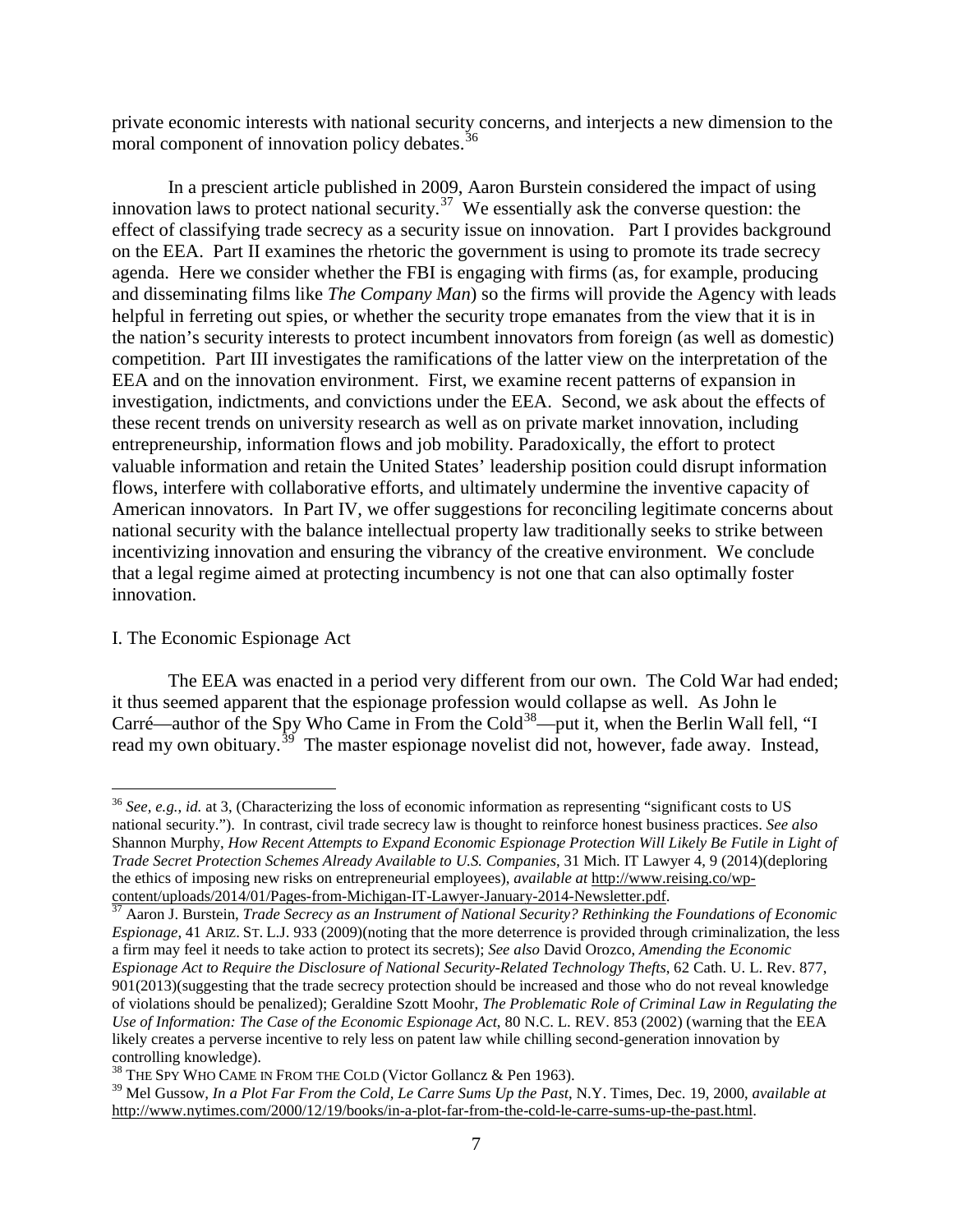he found inspiration in the goings-on of the high technology sector.<sup>[40](#page-9-0)</sup> And there was reason to think that spy craft would endure in much the same way: that the future would be one in which countries competed for economic, rather than military, dominance and espionage agents would move on to stealing valuable industrial and technical information. Concerned, the Senate Select Committee on Intelligence and the Judiciary Subcommittee on Terrorism, Technology, and Government Information, along with the House Subcommittee on Crime of the Judiciary Committee considered whether the United States had an effective response.<sup>[41](#page-9-1)</sup> The EEA was the outcome. [42](#page-9-2)

The statute defines two crimes. Strictly speaking, "economic espionage" refers to the first: appropriation of a trade secret without authorization, knowing the offense will benefit a foreign government, foreign instrumentality, or foreign agent.<sup>43</sup> The second, "theft of trade" secrets," consists of unauthorized appropriation with "intent to convert [the trade secret] to the economic benefit of anyone other than the owner."<sup>[44](#page-9-4)</sup> Apart from the intended beneficiary, the two crimes have similar elements: a subject matter requirement (the information must qualify as a trade secret), an infringement requirement (the offender must engage in an improper act), and intent requirements (an intent to benefit for espionage/to convert for theft; knowledge of appropriating a trade secret; and for theft, knowledge that the act would injure the owner). Notably, both individuals and organizations can be punished, with higher fines and longer terms of imprisonment, for economic espionage benefiting foreign governments than for theft leading to private gain.<sup>[45](#page-9-5)</sup> In addition, the prosecutor can demand forfeiture, destruction and restitution,<sup>[46](#page-9-6)</sup> as well as injunctive relief.[47](#page-9-7) Because Congress was specifically concerned with improper activity conducted by and for foreign firms and powers, the Act expressly reaches conduct outside the United States in three situations: if an individual offender is a citizen or permanent resident, if an organization is organized under the laws of the United States or a state, or if an act in furtherance of the office was committed in the United States.<sup>[48](#page-9-8)</sup>

The move to protect trade secrets through federal criminal law troubled intellectual property lawyers because it appeared to alter the relationship between trade secrecy law and patent law. Patent law requires disclosure of the details of protected inventions and lasts only for a specified term,<sup>[49](#page-9-9)</sup> thereby ensuring that the public has the information necessary to build on a protected advance, to push the frontiers of knowledge forward, and to enjoy the advance itself for free when the period of exclusivity ends. Public documentation of the metes and bounds of

<span id="page-9-0"></span><sup>&</sup>lt;sup>40</sup> Carré's next book was THE CONSTANT GARDENER (Hodder & Stoughton 2001), which challenged the way pharmaceutical companies tested drugs.

<span id="page-9-1"></span><sup>41</sup> *See* Dreyfuss, *supra* note [26](#page-6-6) at 5 (citing S. Rep. No. 104-359, at 5 (1996); H.R. Rep. No. 104-788, at 7 & 14-16 (1996); *see also* S. Rep. No. 359, 104th Cong. 2d Sess., at 7 (1996). As the FBI's official website once declared, "the Cold War is not over, it has merely moved into a new arena: the global marketplace." *See* Orly Lobel, *America's Hypocritical Approach to Economic Espionage*, Fortune (September 24, 2013), *available at*

<span id="page-9-2"></span>[http://fortune.com/author/orly-lobel/.](http://fortune.com/author/orly-lobel/)<br>
<sup>[42](http://fortune.com/author/orly-lobel/)</sup> See Kuntz, supra note [7](#page-3-7) at 904 (explaining why existing statutes were considered inadequate).<br>
<sup>43</sup> 18 U.S.C. § 1831.<br>
<sup>44</sup> 18 U.S.C. § 1832.<br>
<sup>45</sup> 18 U.S.C. § 1831(a)(individu

<span id="page-9-3"></span>

<span id="page-9-4"></span>

<span id="page-9-5"></span>

<span id="page-9-6"></span>

<span id="page-9-7"></span>

<span id="page-9-8"></span>

<span id="page-9-9"></span> $^{49}$  35 U.S.C. §§ 112 & 154.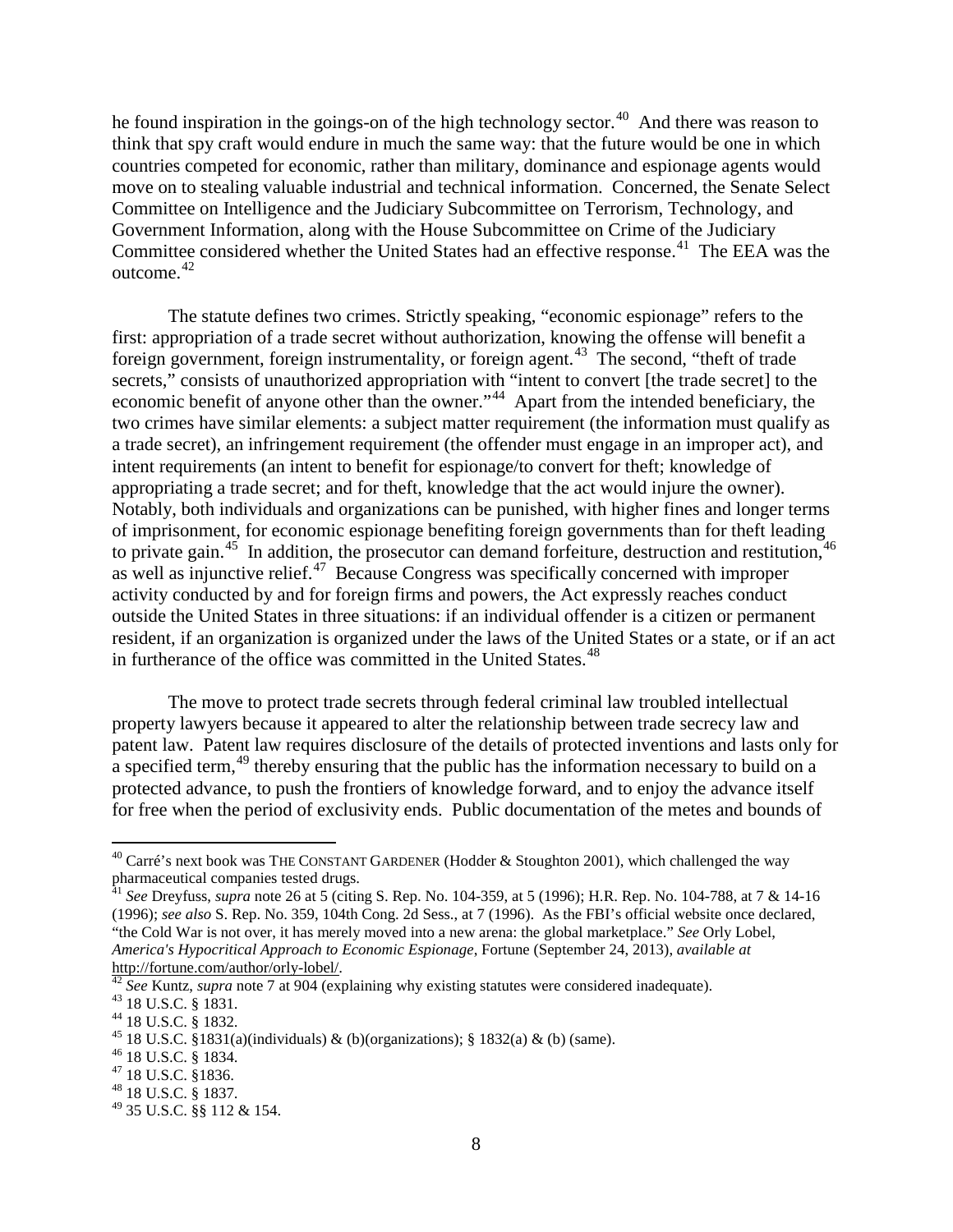inventions also facilitates transactions and permits employees to take unprotected information with them when they change jobs. In contrast, trade secrecy allows innovators to hide what they know from others, including from government regulators, and makes it difficult for employees to alter their positions and put their talents to their highest and best use.

In *Kewanee Oil Co. v. Bicron*<sup>[50](#page-10-0)</sup> the Supreme Court had upheld a state trade secrecy law against a preemption challenge. Significantly, it did so because the Court assumed the law would not take knowledge out of the public domain.<sup>[51](#page-10-1)</sup> Further, the justices reasoned that trade secrets were so vulnerable to discovery that, "[t]he possibility that an inventor who believes his invention meets the standards of patentability will sit back, rely on trade secret law . . . is remote indeed."[52](#page-10-2) Two important decisions were taken subsequent to *Kewanee* to make sure the Court's assumptions held true. First, the Federal Circuit was created in 1982 because Congress perceived that patent enforcement had become so weak that inventors were opting instead for trade secrecy protection.<sup>[53](#page-10-3)</sup> Second, after years of debate, the American Law Institute rebuffed an attempt to amend the Uniform Commercial Code to cover intellectual property licensing.<sup>[54](#page-10-4)</sup> The membership was concerned that improving the enforceability of information contracts would lead to more secrecy and undermine national innovation policy. [55](#page-10-5)

The EEA posed a risk of nullifying these actions. Criminalizing trade secrecy violations increased deterrence, which made secrets less vulnerable to discovery. In addition, it increased the stakes for ex-employees and their new employers: both could find themselves subject to fines and incarceration if the information used on the new job was deemed to be the previous employer's secret.

To make matters worse, the statute seemingly extended the reach of trade secrecy protection quite far—arguably, all the way into the public domain. First, it included examples of

<span id="page-10-2"></span><span id="page-10-1"></span>

<span id="page-10-3"></span>

<span id="page-10-0"></span><sup>50</sup> 416 U.S. 470 (1974). <sup>51</sup> *Id.* at 484-485 <sup>52</sup> *Id*. at 490. <sup>53</sup> Pub. L. No. 97-164, 96 Stat. 25 (relevant provisions codified as amended in scattered sections of 28 U.S.C.). *See* Industrial Innovation and Patent and Copyright Law Amendments: Hearings Before the Subcomm. O2n Courts, Civil Liberties, and the Administration of Justice of the H. Comm. on the Judiciary, 96th Cong. 574–75 (1980)

<span id="page-10-4"></span><sup>&</sup>lt;sup>54</sup> See generally Rochelle Cooper Dreyfuss, Do You Want to Know a Trade Secret? How Article 2B Will Make *Licensing Trade Secrets Easier (But Innovation More Difficult)*, 87 Cal. L. Rev. 191 (1999); Michael Traynor, *The First Restatements and the Vision of The American Law Institute, Then and Now*, 32 S. Ill. U. L. Rev. 145, 148 (2007).

<span id="page-10-5"></span><sup>55</sup> The ALI Reporter, *Article 2B is Withdrawn from UCC and Will be Promulgated by NCCUSL as Separate Act* (1999), *available at* [http://www.ali.org/ali\\_old/R2103\\_Art2b.htm](http://www.ali.org/ali_old/R2103_Art2b.htm)*. See, e.g.*, Mark A. Lemley, *Beyond Preemption: The Law and Policy of Intellectual Property Licensing*, 87 Cal. L. Rev. 111, 114 (1999)("Article 2B creates a fundamental conflict between the goals of federal and state intellectual property."); Courtney Lytle Perry, *My Kingdom for A Horse: Reining in Runaway Legislation from Software to Spam*, 11 Tex. Wesleyan L. Rev. 523, 535 (2005)(speaking of "licensing away the public domain"). *See also id.* at 548. That effort was later transformed by the National Conference of Commissioners on Uniform State Laws (NCCUSL) into the Uniform Computer Information Transactions Act, but it too met with considerable resistance and was adopted by only two states. Md. Code Ann., Com. Law § 22-101 (LexisNexis 2005); Va. Code Ann. § 59.1-501.1 (2013). A few states even enacted anti-UCITA provisions that made unenforceable agreements that chose the law of UCITA states, *see* Michelle Garcia, *Browsewrap: A Unique Solution to the Slippery Slope of the Clickwrap Conundrum*, 36 Campbell L. Rev. 31, 59 (2013).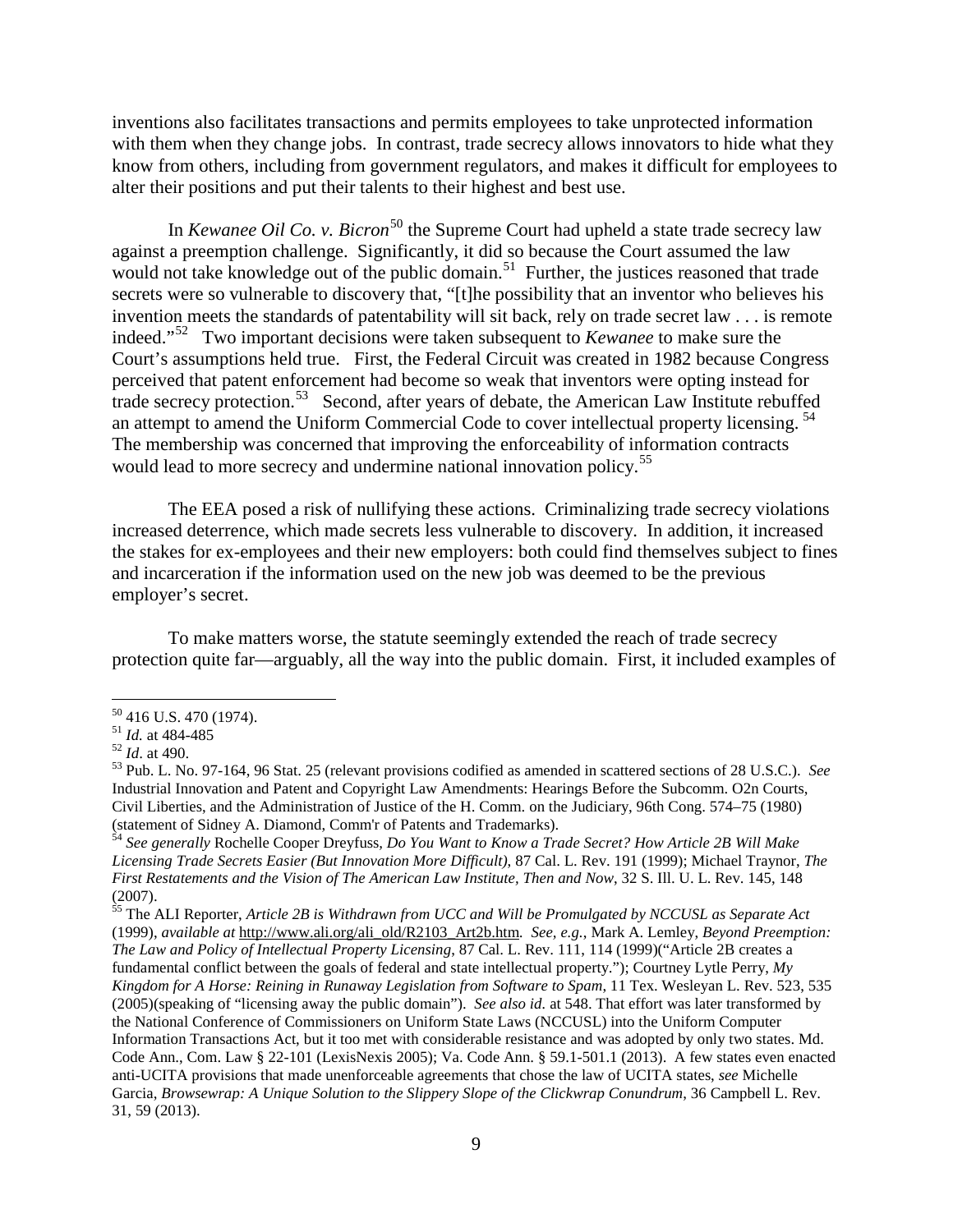information that are not mentioned in comparable state laws. [56](#page-11-0) More important, while the subject matter element was cabined by the requirements that the information derive economic value from not being generally known and that the employer or company took reasonable measures to maintain secrecy,<sup>[57](#page-11-1)</sup> the statute failed to define these terms. Similar concepts in the Uniform Trade Secrets Act (UTSA), the civil trade secrecy law that most states have adopted, have received disparate interpretations.<sup>58</sup> In some states, trade secrecy owners must exert considerable effort and the secret must be absolute. But "reasonable effort" can mean efforts that are inexpensive, which permits even exposed information to be protected in some circumstances.[59](#page-11-3) By the same token, while the UTSA could be interpreted to mean that the information is not secret if it is known in business circles, the EEA defined "generally known" to mean that the information is known to the general public. Thus, the criminal statute could be viewed as more likely to protect industries from new entrants.  $\overset{60}{\ }$  Moreover, because the statute required only an intent to injure and not actual injury, and because it also covered attempts and conspiracies, it creates several ways in which taking information that is not actually secret could lead to criminal liability.<sup>[61](#page-11-5)</sup> Analogously, a violation could occur even if there was no real possibility of competitive injury.<sup>[62](#page-11-6)</sup>

Even more problematic was the possibility that the statute would prevent information from ever entering the public domain, either through employees moving to new positions and using their training in their new environment,<sup>[63](#page-11-7)</sup> or through disclosure. Like the definition of

<span id="page-11-0"></span> <sup>56</sup> Section 1839 defines a trade secret to include "all forms and types of financial, business, scientific, technical, economic, or engineering information, including patterns, plans, compilations, program devices, formulas, designs, prototypes, methods, techniques, processes, procedures, programs, or codes, whether tangible or intangible, and whether or how stored, compiled, or memorialized physically, electronically, graphically, photographically, or in writing ." Under the UTSA, § 1(4), Trade secret "means information, including a formula, pattern, compilation, program, device, method, technique, or process."

<span id="page-11-1"></span> $^{57}$  Section 1839(3)(A) & (B); under the UTSA, , the information must "(i) derive[] independent economic value, actual or potential, from not being generally known to, and not being readily ascertainable by proper means by, other persons who can obtain economic value from its disclosure or use, and (ii) [be] the subject of efforts that are reasonable under the circumstances to maintain its secrecy."<br><sup>58</sup> Unif. Trade Secrets Act (amended 1985), 14 U.L.A. 437 (1990).

<span id="page-11-2"></span>

<span id="page-11-3"></span><sup>&</sup>lt;sup>59</sup> See, e.g., E.I. DuPont de Nemours & Co. v. Christopher, 431 F.2d 1012 (5th Cir. 1970)(lawful fly-over held to constitute misappropriation). *See generally*, Robert G. Bone, *Trade Secrecy, Innovation and the Requirement of Reasonable Secrecy Precautions*, *in* THE LAW AND THEORY OF TRADE SECRECY: A HANDBOOK OF CONTEMPORARY RESEARCH 46 (Rochelle Dreyfuss and Katherine Strandburg ed., Edward Elgar Publishing 2011); IP Crimes Manual, *supra* note [11](#page-4-11) at 171-173; *see also* Marina Lao, *Federalizing Trade Secrets Law in an Information* 

<span id="page-11-4"></span> $^{60}$  See, e.g., United States v. Chung, 659 F.3d 815, 825 (9th Cir. 2011)(noting that courts have interpreted the provision in different ways); IP Crimes Manual, *supra* note [11](#page-4-11) at 165. *See generally* Moohr, *supra* not[e 37,](#page-8-4) at 878 (noting the effect of using the general public as a benchmark). Cf. TRIPS Agreement, art. 39.2, (which specifies that the information is not secret if it is accessible within the circles that normally deal with that sort of information). <sup>61</sup> *See, e.g.*, United States v. Hsu, 155 F.3d 189 (3d Cir. 1998)(refusing to permit the defendant to examine whether the information was secret because he was charged with the conspiracy and attempt to steal trade secrets); U.S. v. Yang, 281 F.3d 534, 544 (6th Cir. 2002) (rejecting an impossibility defense); *see also* IP Crime Manual, *supra* note [11,](#page-4-11) at 190 (citing several cases).<br><sup>[62](#page-4-11)</sup> *See, e.g.*, United States v. Krumrei, 258 F.3d 535, 537 (6th Cir. 2001)(conviction even though defendant sold to a

<span id="page-11-6"></span><span id="page-11-5"></span>private investigator posing as an agent for a rival firm); IP Crimes manual, *supra* note [11,](#page-4-11) at 168.<br><sup>63</sup> See, e.g., Ronald J. Gilson, *The Legal Infrastructure of High Technology Industrial Districts: Silicon Valley*,

<span id="page-11-7"></span>*Route 128, and Covenants Not to Compete*, 74 N.Y.U. L. Rev. 575 (1999)(showing that Silicon Valley prospered when employees could easily move from job to job).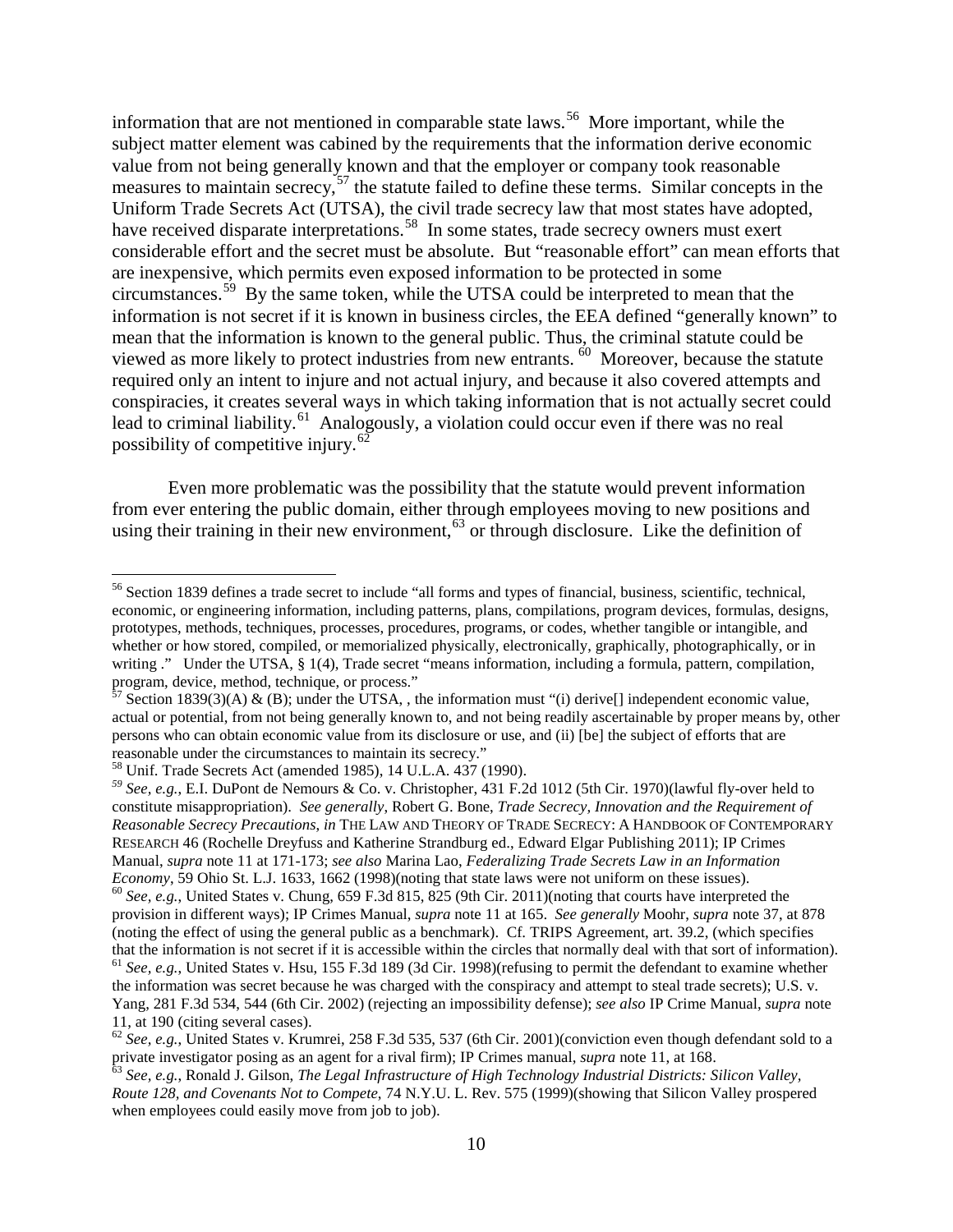trade secret, the EEA provided many examples of unauthorized appropriation that are not listed in the UTSA. These included transmitting, communicating, duplicating, and sketching, which suggested that even benign activities, like memorization, could be considered actionable.<sup>64</sup> Further, the statute did not specify defenses (apart from certain governmental activity<sup>[65](#page-12-1)</sup>) or define what constitutes a "proper means" of acquisition.<sup>66</sup> Thus, it left the status of reverse engineering—a crucial important way in which secrecy is lost—unclear.<sup>[67](#page-12-3)</sup> Finally, unlike in civil actions, where injunctive relief usually lasts only as long as the information is secret or would be discovered, <sup>[68](#page-12-4)</sup> the EEA requires only that any injunction issued be "appropriate."<sup>[69](#page-12-5)</sup>

Despite these reservations, the EEA went into effect. However, Congress slowed enforcement by requiring that every prosecution during the first five years obtain specific approval from the Attorney General's office.<sup>[70](#page-12-6)</sup> Even afterwards, prosecutors proceeded gingerly, careful to maintain the long-standing balance between existing state trade secrecy laws and these newly enacted federal measures.<sup>71</sup> Initially, Government attorneys were instructed to focus on specific pieces of information and avoid prosecutions that raised questions about an employee's training or the ability to reverse engineer.<sup>72</sup> For example, even though the Justice Department concluded that memorization can be an unlawful means of appropriation, it differentiated between material committed to memory and "knowledge, skills, or abilities."<sup>[73](#page-12-9)</sup>

<span id="page-12-0"></span> $64$  Section 1831(a) and (b) consider the following acts actionable if without authorization:

- <span id="page-12-10"></span>(1) steals, … appropriates, takes, carries away, or conceals, or by fraud, artifice, or deception …; (2) .... copies, duplicates, sketches, draws, photographs, downloads, uploads, alters, destroys, photocopies, replicates, transmits, delivers, sends, mails, communicates, or conveys…;
- (3) receives, buys, or possesses a trade secret, knowing the same to have been stolen or appropriated, obtained, or converted … ;

(5) conspires with one or more other persons to commit any offense described in any of paragraphs (1)

through (3), and one or more of such persons do any act to effect the object of the conspiracy, In contrast, the UTSA defines "improper means" as "theft, bribery, misrepresentation, breach or inducement of a breach of a duty to maintain secrecy, or espionage through electronic or other means," § 1(1). See Dreyfuss, supra not[e 26,](#page-6-6) at 14-15. The Department of Justice has concluded that memorization is a method of misappropriation, see IP Crimes Manual, supra note 11, at 175-176.

<span id="page-12-3"></span>

<span id="page-12-5"></span><span id="page-12-4"></span><sup>68</sup> See generally Christopher A. Cotropia, *Post-Expiration Patent Injunctions*, 7 Tex. Intell. Prop. L.J. 105 (1998).<br><sup>69</sup> 18 U.S.C. § 1836(a).<br><sup>70</sup> See supra note [26.](#page-6-6)<br><sup>71</sup> Private conversation with NY assistant US atto

<span id="page-12-8"></span><sup>72</sup> *Id.* at 162. The Manual does, however, note that for attempts and conspiracies, there is no need to prove the information was actually secret. *Id.* at 164.

<span id="page-12-9"></span><sup>73</sup> *Id.* at 176 & 191 (citing United States v. Shiah (CaDCt SA CR 06-92 DOC), *available at* 

[http://court.cacd.uscourts.gov/cacd/recentpubop.nsf/0/37d207fcb9587a30882573f400620823/\\$FILE/SACR06-](http://court.cacd.uscourts.gov/cacd/recentpubop.nsf/0/37d207fcb9587a30882573f400620823/$FILE/SACR06-92DOC.pdf) [92DOC.pdf](http://court.cacd.uscourts.gov/cacd/recentpubop.nsf/0/37d207fcb9587a30882573f400620823/$FILE/SACR06-92DOC.pdf) (Where before changing jobs, defendant downloaded 4,700 files but successfully defended on the ground this was "part of his "tool kit" of information he had developed during the course of his career.").

<sup>(4)</sup> attempts to commit any offense described in any of paragraphs (1) through (3); or

<span id="page-12-2"></span><span id="page-12-1"></span><sup>&</sup>lt;sup>65</sup> 18 U.S.C. § 1833.<br><sup>66</sup> 18 U.S.C. § 1839(3)(B).<br><sup>67</sup> *See* Craig L. Uhrich, *The Economic Espionage Act-Reverse Engineering and the Intellectual Property Public Policy*, 7 Mich. Telecomm. & Tech. L. Rev. 147, 169 (2001); James H.A. Pooley et. al., *Understanding the Economic Espionage Act of 1996*, 5 Tex. Intell. Prop. L.J. 177, 195 (1997). Burdens of proof on issues like reverse engineering are similarly under-defined, cf. Lenz v. Universal Music Corp.,  $F.3d$  2015 WL 5315388 (9<sup>th</sup> Cir. 2015)(addressing the question whether fair use is an affirmative defense or must be disproved by the copyright holder).

<span id="page-12-7"></span><span id="page-12-6"></span>relevance of civil case law).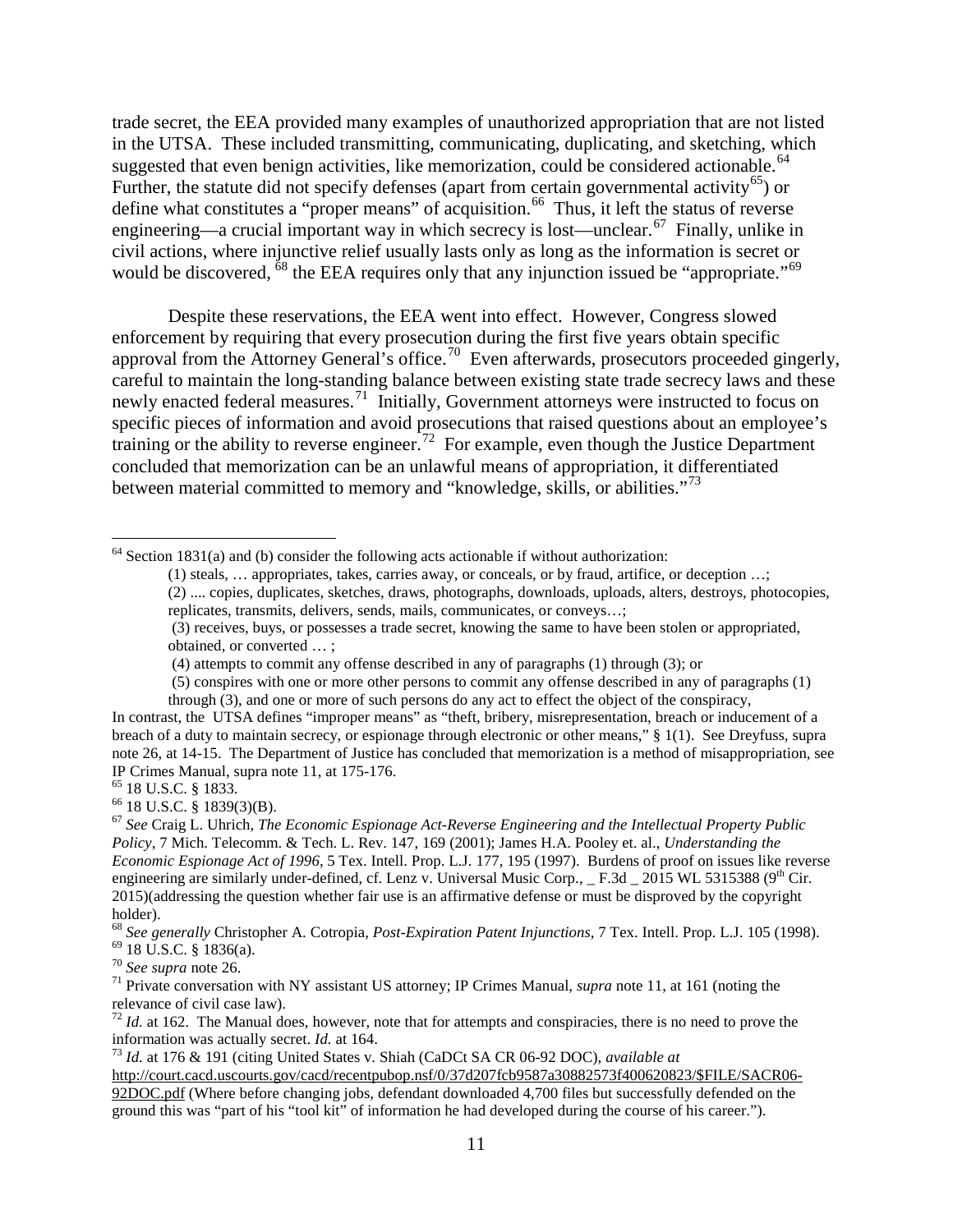As important, the statute as originally drafted included several important limitations. It provided that a trade secret must be "related to or included in a product that is produced for or placed in interstate or foreign commerce."<sup>[74](#page-13-0)</sup> Thus, the Act arguably targeted only situations where the information was actually embedded in a product and caused real competitive harm. In addition, the scienter elements could act as a limit. For economic espionage, the statute provided that the prosecutor must show the defendant intended or knew the offense would benefit a foreign government and knew that it was misappropriating a trade secret.<sup>75</sup> On the theft side, the requirements were an intent to convert a secret for the economic benefit of another, knowledge the act would injure the owner, and knowledge that the defendant was appropriating a trade secret.<sup>76</sup> Depending on how "trade secret" and "appropriation" were interpreted, these requirements potentially had significant bite.<sup>77</sup>

*Kewanee* also arguably exerted restraint. It was part of a series of Supreme Court decisions on preemption that were often unclear as to whether the problem was the Supremacy Clause<sup>[78](#page-13-4)</sup>—state interference with federal policy (in which case, Congress was free to make a change in the balance between trade secrecy and patenting)—or whether stronger trade secrecy protection was inconsistent with the Copyright and Patent Clause of the Constitution.<sup>[79](#page-13-5)</sup> Since there was authority for the view that Congress could not end-run limits imposed on one constitutional power by enacting law under another authority,  $80$  the EEA arguably had to be interpreted in ways that avoided interfering with a constitutionally-based balance between trade secrecy and patent law.<sup>[81](#page-13-7)</sup> Indeed, at the 16-year mark, Peter Toren, former prosecutor in the Computer Crime and Intellectual Property Division of the Justice Department, analyzing all the cases that had led to a successful indictment, concluded as follows:

At the time the EEA was enacted in 1996, there was concern raised that the government would become involved in the prosecution of not only garden-variety theft of trade secret cases, but would prosecute cases that did not even rise to the level of civil trade secret violations.

Contrary to this claim, the cases that the government has prosecuted generally involve allegations of serious losses to the victims caused by the trade secret thefts. Further, while the pace of prosecutions has increased slightly in recent years, the relatively limited

<span id="page-13-0"></span> <sup>74</sup> George J. Moscarino and Michael R. Shumaker*, Changing Times, Changing Crimes: The Criminal's Newest Weapon and the U.S.'s Response*, 16 Dick. J. Int'l L. 597, 612 (1998)(citing § 1832(a) as it read at the time of enactment).<br> $^{75}$  18 U.S.C. § 1831(a).

<span id="page-13-5"></span><span id="page-13-4"></span>

<span id="page-13-3"></span><span id="page-13-2"></span><span id="page-13-1"></span><sup>&</sup>lt;sup>76</sup> 18 U.S.C. § 1832(a).<br><sup>77</sup> See Dreyfuss, *supra* note [26](#page-6-6) at 21-24; Moohr, *supra* note [37,](#page-8-4) at 833.<br><sup>78</sup> U.S. Const. art. VI, cl. 2.<br><sup>79</sup> U.S. Const., art. 1, § 8,cl. 8. *See, e.g.*, Bonito Boats, Inc. v. Thunder Craft Feist Pubs. Inc. v. Rural Telephone Serv., Inc., 499 U.S. 340 (1991)(expressing shifting views on whether protecting facts is preempted by copyright law or the Copyright Clause); Graham v. John Deere Co., 383 U.S. 1,5 (1966)(noting that the Copyright Clause is a grant of power and a limitation).

<span id="page-13-6"></span><sup>&</sup>lt;sup>80</sup> U.S. Const. art. I, § 8, cl. 3; Railway Executors Assn. v Gibbons, 455 U.S. 457 (1982)(preventing Congress from avoiding limits in the Bankruptcy clause, U.S. Const. art. I, § 8, cl. 4). *See generally* Paul J. Heald & Suzanna Sherry, *Implied Limits on the Legislative Power: The Intellectual Property Clause As an Absolute Constraint on Congress*, 2000 U. Ill. L. Rev. 1119 (2000).<br><sup>81</sup> *See e.g.*, IP Crime Manual, *supra* note [11,](#page-4-11) at 199 (citing *Kewanee* on the question whether reverse engineering is a

<span id="page-13-7"></span>defense).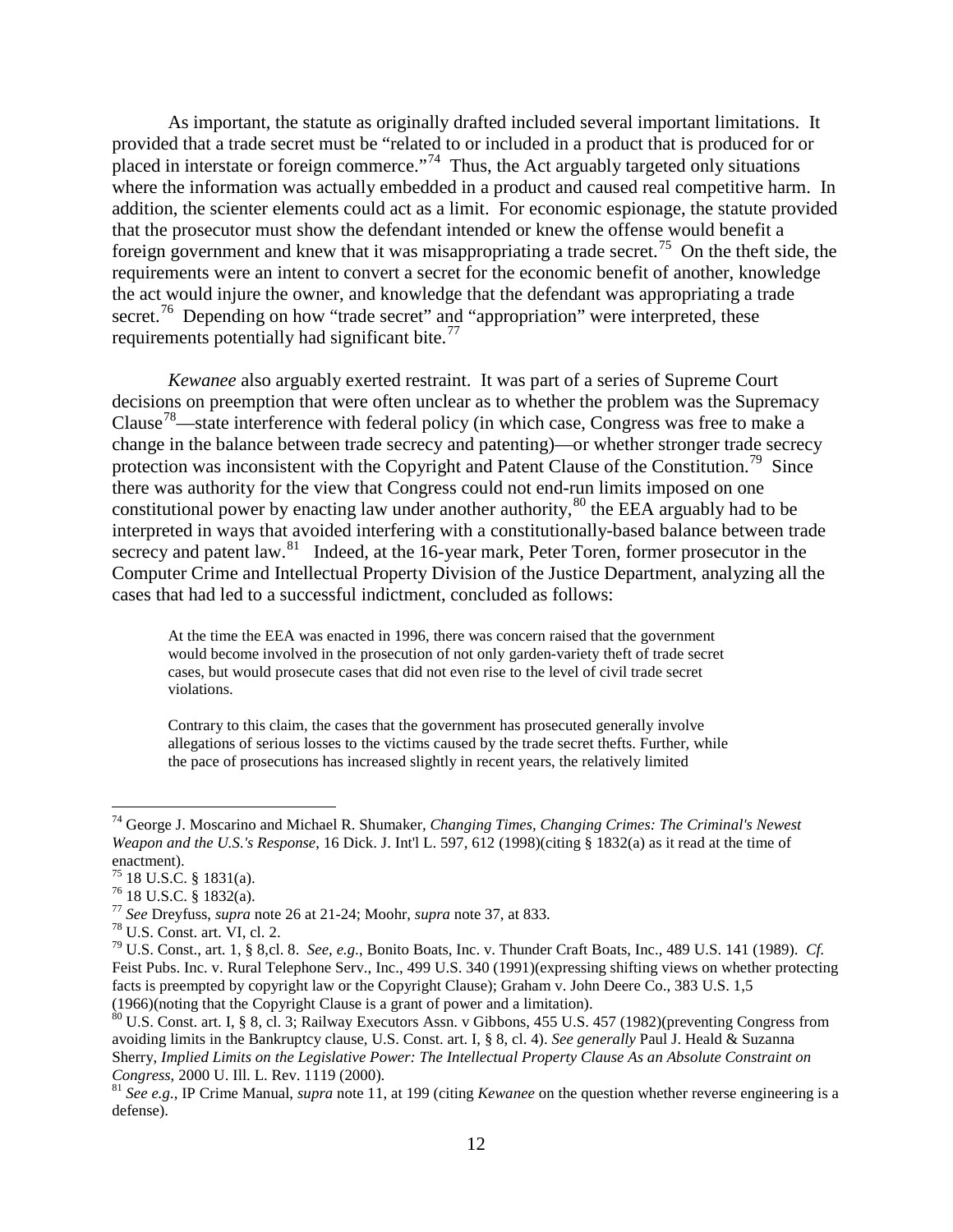number of prosecutions also suggests that the government is being extremely selective in the number and type of cases it investigates and prosecutes. $82$ 

II. The Rhetoric of Protection

*Psychic spies from China Try to steal your mind's elation*

- Californication, Red Hot Chili Peppers

Against this backdrop, the recent enthusiasm for trade secrecy criminalization is curious. Consider *The Company Man*. The film depicts how insidiously those intending to steal technology operate. The Chinese government's goal appeared to be admirable: the viewer is initially sympathetic to its desire to protect homes from fire. Responsive to this concern, a company contacts a U.S. firm specializing in insulation. The first meeting includes a text-book negotiation in which the parties discuss the choice between shipping finished product or entering into a joint manufacturing venture in China. Dealings with the engineer are equally familiar: would he go to China or work from his home in the United States? Only slowly do matters go awry. We learn that one of the principals was formerly in the People's Liberation Army; a member of the Chinese negotiating team tries to tap into the U.S. firm's computer; eventually, the engineer realizes he doesn't really need to *work* from home; he can earn his "salary" by simply disclosing the firm's technology. The film, in short, reveals the methods used by those who wish to learn American secrets and describes clues a firm should look out for as it enters into business relationships with China. Further, the film identifies the characteristics of employees vulnerable to co-opting: the engineer needed money to send his daughter to Princeton; he was frustrated by the firm's failure to promote him.

But why did the FBI make the film? There are many crimes—insider trading, conspiracies to restrain trade, corruption, blackmail—where associations begin innocently, proceed incrementally to illegality, and ultimately inflict significant harm. <sup>[83](#page-14-1)</sup> Thus, it would be equally helpful for the FBI to make films that illustrate the early warning signs of other whitecollar crimes. Yet the government does not usually spend taxpayer money in this way. Why here? The last frame of the film is suggestive: "To report suspicious activity, contact your local FBI office, or go to [https://tips.fbi.gov.](https://tips.fbi.gov/)" In other words, not only does the FBI want to help U.S. firms protect their technology, it also wants U.S. firms to help the FBI—specifically, the division of the FBI that made the film, the Counterintelligence Division, Counterespionage Section.<sup>[84](#page-14-2)</sup>

Perhaps, then, one goal of the film is to enlist the private interests of US firms to supply the FBI with leads to the location of infiltrators. Knowing who is present in the United States, identifying associates, finding patterns in their communications, learning of foreigners trained in

<span id="page-14-1"></span><span id="page-14-0"></span><sup>&</sup>lt;sup>82</sup> Toren, *supra* note [9.](#page-4-0)<br><sup>83</sup> *See, e.g.*, Tamar Lewin, *Young, Eager and Indicted*, NY Times (June 2, 1986)(describing an SEC investigation of insider trading begun over Sabbath dinners).

<span id="page-14-2"></span><sup>&</sup>lt;sup>84</sup> In the view Bill Evanina, head of the National Counterintelligence and Security Center, many of the tools used to counter economic espionage are the same tools used to target and track terrorists. Wesley Bruer, *Sharp Rise in Economic Espionage Cases*, CNN POLITICS (July 24, 2015, 11:32 PM), *available at*  http://edition.cnn.com/2015/07/24/politics/fbi-economic-espionage/.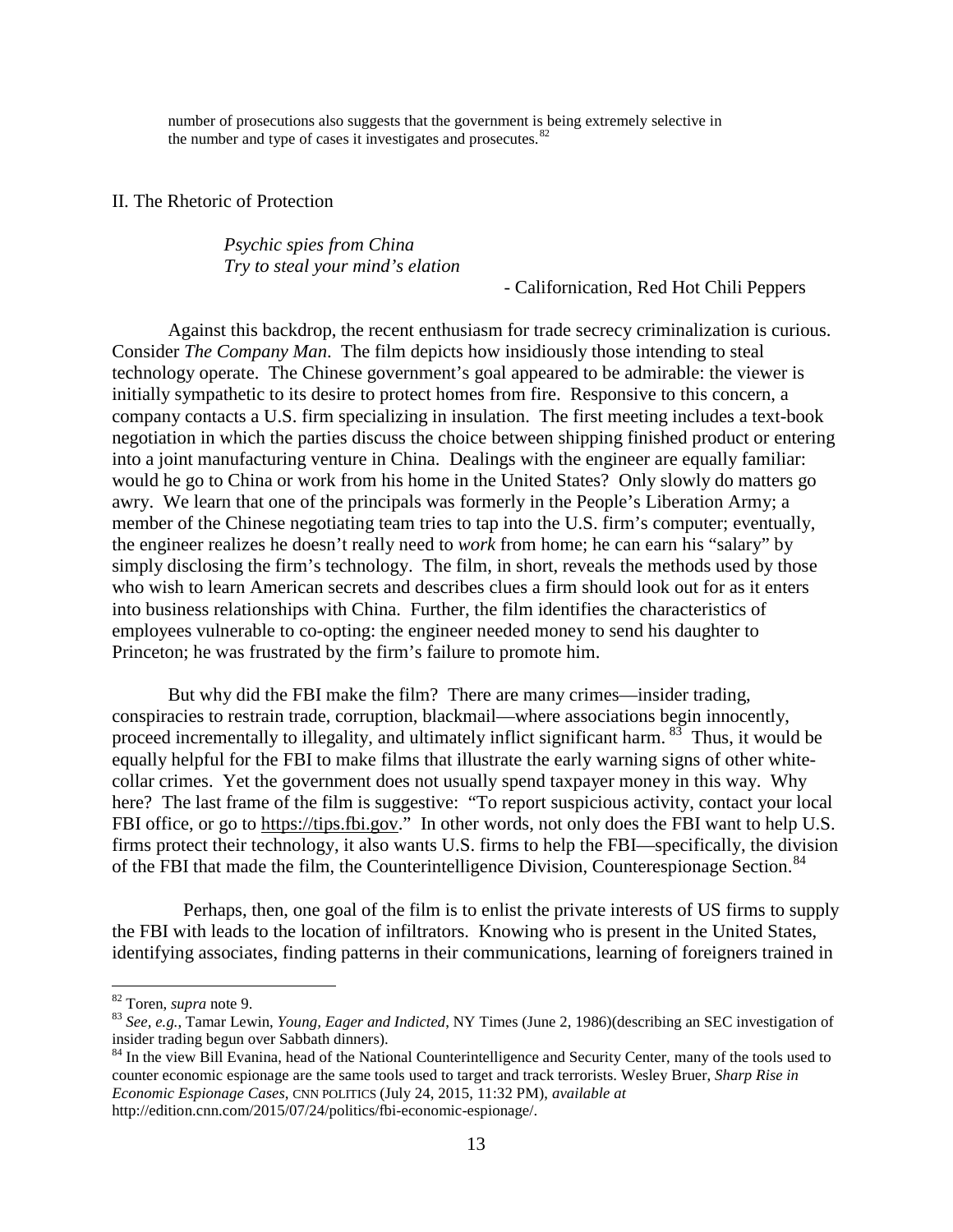computer science and other technical fields is arguably an important way to keep track of potential hackers, bomb makers, terrorists, and such. The government need not follow every tip or prosecute every individual to benefit from encouraging the high tech sector to be more vigilant about spotting intruders. Informing firms that it is there to help and reassuring them that the FBI will protect their secrets may be critical to coaxing the victims of theft to abandon concerns about turning over their cases and information about their critical technology to government prosecutors.

A review of other government materials suggests, however, that the emphasis on economic espionage is not meant merely to ferret out terrorists. Rather, it appears that the government's view of trade secrecy misappropriation has changed. Economic espionage is no longer seen as *supplanting* military espionage; now, economic espionage *is* military espionage. In a 2000 Congressional hearing of the Subcommittee on International Economic Policy and Trade, talks began with the following statement:

The past decade has brought profound changes, yet some of the characteristics of the old world order continue to live on today, with some of the darker impulses of yesteryears adapting to fit a new time and a new set of standards and requirements. The front line is no longer the one which divides East and West, but the one defined by technological innovations. The battle lines lie in research and development. Resources designed and previously used exclusively for military intelligence gathering are now being expanded to gather intelligence on mergers, investments and other financial transactions. The generals are being replaced with CEOs, and the bottom line is not ideological, but financial.<sup>[85](#page-15-0)</sup>

The Congressional hearing also included an explanation by the FBI's Deputy Assistant Director for Counterintelligence as to why economic espionage against the United States had expanded. First, the collapse of the Soviet Union, which meant that "[other countries] found themselves looking around and saying look, we have got to redefine what is our national security. It is no longer aligning ourselves with the Soviet Union or the west. It is we have to have a piece of the economic pie."<sup>[86](#page-15-1)</sup> Second, military allies "are now aggressive economic competitors" who also want to gain a "piece of the pie."<sup>[87](#page-15-2)</sup> And third, "rapid globalization of the world economy defines national security not so much in how many tanks you have deployed or how many soldiers you have on the field necessarily, but instead their strength is measured in terms of the nation's economic capability."[88](#page-15-3) The speaker concluded his comments with the words "national security equals economic security."<sup>[89](#page-15-4)</sup>

A decade later, the equation between military and financial interests is commonplace. The 2012 Targeting Analysis begins with the statement that U.S. national security depends on thwarting persistent attacks on "U.S. technology, intellectual property, trade secrets, and proprietary information."<sup>90</sup> When the 2013 Administration Strategy Report emphasizes foreign

<span id="page-15-0"></span><sup>&</sup>lt;sup>85</sup> Corporate and Industrial Espionage and their Effects on American Competitiveness, House of Representatives, Subcommittee on International Economic Policy and Trade, Committee on International Relations Sept. 13, 2000 http://www.gpo.gov/fdsys/pkg/CHRG-106hhrg68684/html/CHRG-106hhrg68684.htm. 86 *Id.* 87 *Id.* 88 *Id.* 88 *Id.* 88 *Id.* 88 *Id.* 88 *Id.* 88 *Id.* 88 *Id.* 88 *Id.* 88 *Id.* 88 *Id.* 88 *Id.* 88 *Id.* 88 *Id.* 88 *Id.* 88

<span id="page-15-2"></span><span id="page-15-1"></span>

<span id="page-15-3"></span>

<span id="page-15-4"></span>

<span id="page-15-5"></span><sup>&</sup>lt;sup>90</sup> Targeting Analysis, *supra* note [13,](#page-4-12) at 5.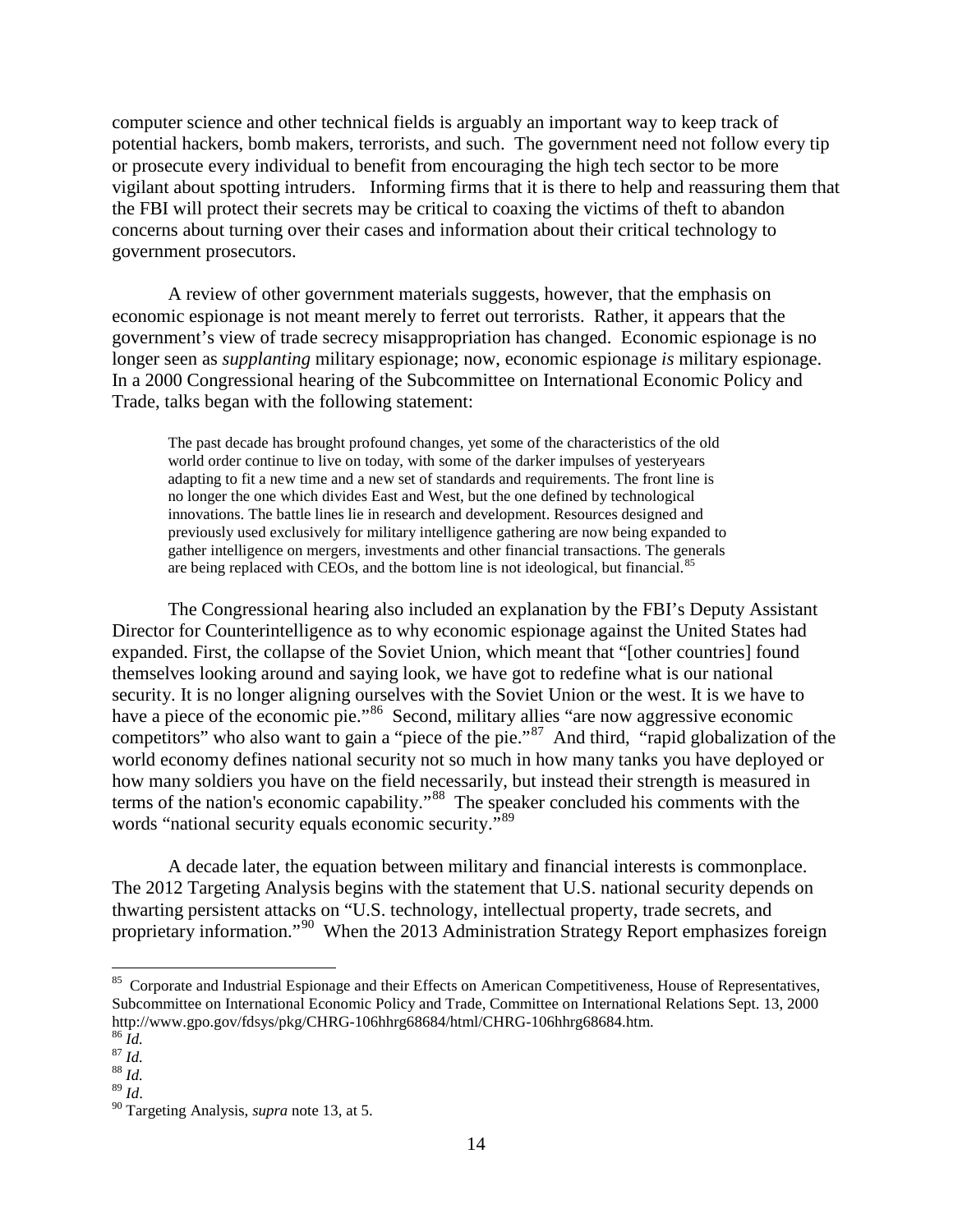competitors "with ties to foreign governments," it refers to perpetrators as "spies."<sup>[91](#page-16-0)</sup> It notes that one focus of FBI's outreach is defense contractors and features the important role played by the Department of Defense.<sup>[92](#page-16-1)</sup> The Report also highlights six cases, all involving key geopolitical adversaries: in five, the perpetrator is Chinese; in the other, a Russian.<sup>[93](#page-16-2)</sup> Further, it includes an annex summarizing the 20 cases pursued from January 2009-January 2013. All but three involve secrets intended for use in China.<sup>94</sup>

Interestingly, the FBI treats the trade craft involved in misappropriation as equivalent to that used in traditional espionage. Thus, it is not insignificant that the FBI made a companion to *The Company Man. Game of Pawns*<sup>[95](#page-16-4)</sup> tells the story of another slow seduction, this time of an American student who is encouraged by China to obtain a position with the CIA. In other materials, the FBI even warns businesses about the classic "honey pot" stratagem; advising firms that Asian woman are often bait for innocent white American men who can't hold their liquor. Once intoxicated, these men can easily be taken to hotel rooms where they can be seduced into revealing sensitive information and their computers can be hacked. In one trade secret summit in California, an FBI special agent advised companies and inside counsel against sending men susceptible to the honey pot on business travel to China. Instead, the agent suggested that when possible, it is advisable to send women rather than men to meetings in China because women are less likely to be tempted.<sup>[96](#page-16-5)</sup>

In one way, this is unexceptional. Hacking, after all, is a form of physical attack ("cyberwarfare") as it can sabotage important infrastructure such as power grids, air traffic control, and financial institutions.<sup>[97](#page-16-6)</sup> Moreover, many of the technologies susceptible to theft are important in combat. Insulation, for example, while useful in preventing residential fires of the type depicted in the first scene of the film, is also matériel: equipment used to protect the military

[http://www.nytimes.com/2013/02/25/world/asia/us-confronts-cyber-cold-war-with-china.html.](http://www.nytimes.com/2013/02/25/world/asia/us-confronts-cyber-cold-war-with-china.html) 

<span id="page-16-0"></span> <sup>91</sup> Administration Strategy Report, *supra* note [9,](#page-4-0) at 1 & note 1.

<span id="page-16-1"></span><sup>92</sup> *Id*. at 9.

<span id="page-16-2"></span> $93$  *Id.* at 4, 5, 7, 9, 10, 12. The Report mentions no domestic cases. Annex B to the Report lists 20 cases prosecuted from January 2009 to January 2013, one involves South Korea, one an India, one Israel;; the rest are about secrets intended for use in China.

<span id="page-16-3"></span><sup>&</sup>lt;sup>94</sup> *Id.* at Annex B. The other three involve South Korea, India, and Israel: the rest are about secrets intended for use in China. Toren's analysis of the 124 cases brought before September 2012 show that the overwhelming majority involved China. The rest involved India, the Dominican Republic, South Korea, South Africa, Israel, and Japan, see

<span id="page-16-4"></span>Toren, supra note [9.](#page-4-0)<br><sup>95</sup> The Game of Pawns, [https://www.youtube.com/watch?v=R8xlUNK4JHQ.](https://www.youtube.com/watch?v=R8xlUNK4JHQ) See Rocket Media, [http://rocket](http://rocket-media.wix.com/rocket-media%23!government/cg03)media.wix.com/rocket-media#!government/cg03.<br><sup>96</sup> 2014 Trade Secret Summit, AIPLA, Intel Corporation, Santa Clara,

<span id="page-16-5"></span>

[http://www.aipla.org/learningcenter/TSLS/Pages/Trade%20Secret%20Law%20Summit.aspx.](http://www.aipla.org/learningcenter/TSLS/Pages/Trade%20Secret%20Law%20Summit.aspx) This is, of course, a well-known technique for real espionage, see, e.g., James P. Welsh, *Behind Closed Doors: Sex, Love, and Espionage: The Honeypot Phenomenon* (2012), *available at* 

[http://www.academia.edu/2577766/Behind\\_Closed\\_Doors\\_Sex\\_Love\\_and\\_Espionage\\_The\\_Honeypot\\_Phenomeno](http://www.academia.edu/2577766/Behind_Closed_Doors_Sex_Love_and_Espionage_The_Honeypot_Phenomenon) [n](http://www.academia.edu/2577766/Behind_Closed_Doors_Sex_Love_and_Espionage_The_Honeypot_Phenomenon) (describing its use by the KGB, the Stasi, North Korea, and China); Phillip Knightley, The History of the Honey Trap, Foreign Policy (March 12, 2010), available at http://foreignpolicy.com/2010/03/12/the-history-of-the-honeytrap/. See also Ray Semko, *China #1 Country for "Sexpionage"*, The DICE Man (Dec. 2, 2011), *available at*

<span id="page-16-6"></span> $\frac{67}{37}$  See, e.g., Damian Paletta, *When Does a Hack Become an Act of War?*, Wall Street Journal (June 13, 2015), *available at* http://www.wsj.com/articles/when-does-a-hack-become-an-act-of-war-1434189601; David E. Sanger, *In Cyberspace, New Cold War*, N.Y. Times (Feb. 24, 2013), *available at*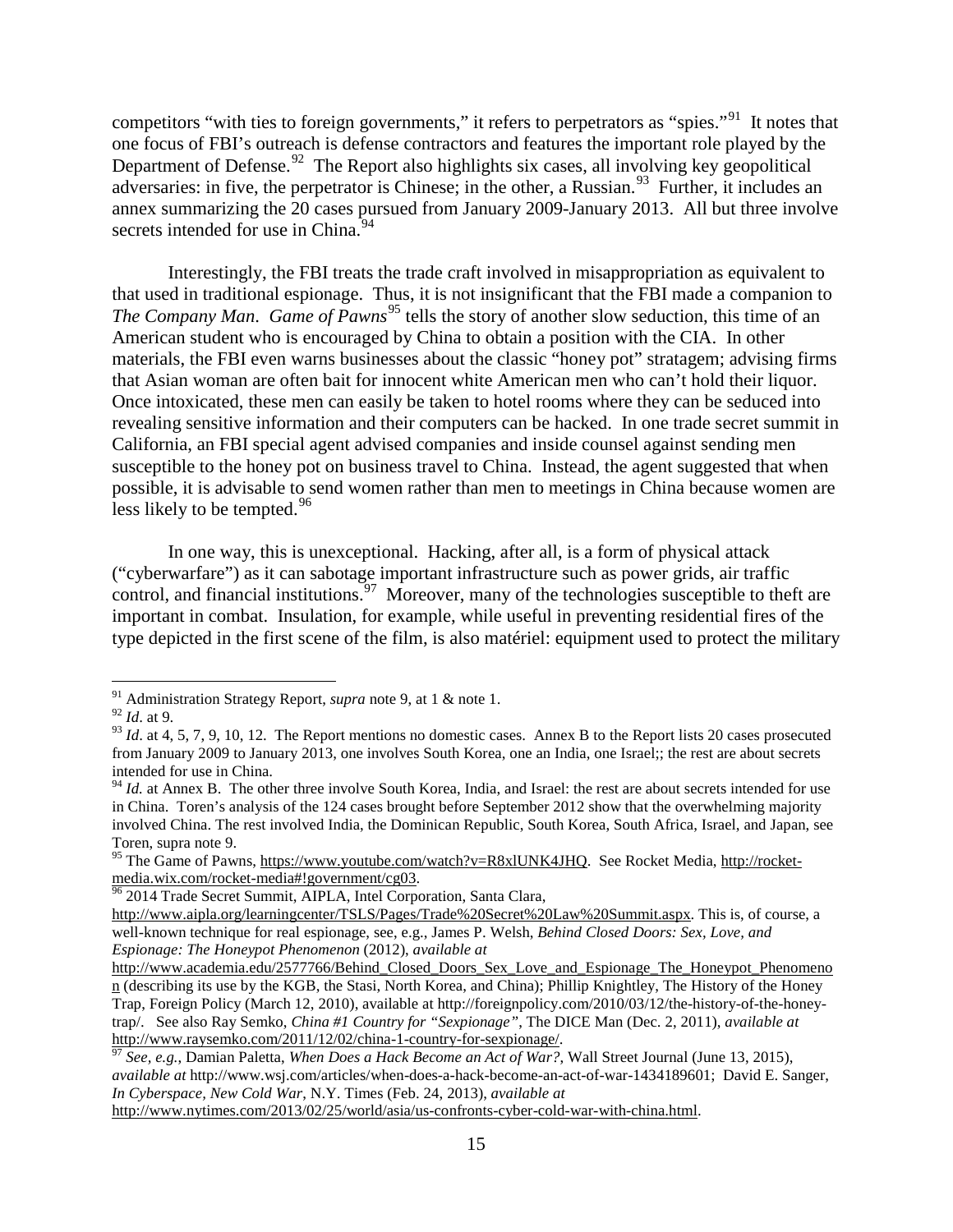during attacks and in battle. Thus, the ONCIX Report lists, as targets of foreign interest, military technologies and "dual-use technologies" (commercial technologies, like insulation, that also have military uses).<sup>[98](#page-17-0)</sup> It specifically points out the persistent, extensive, and sophisticated efforts of intelligence services in China and Russia.<sup>[99](#page-17-1)</sup> The Administration Strategy Report highlights a case where a Motorola software engineer was intercepted while on her way to China, where she planned to turn over mobile telecommunications technology to the Chinese Army.<sup>100</sup> In this sense, the effort to curb theft is part of a larger program, one that also includes export control regulations, which were similarly adopted during the Cold War to prevent the acquisition of sensitive information by foreign powers.<sup>[101](#page-17-3)</sup>

But increasing the protection of military materials is not all that the national security trope appears to signify. Unlike export control regulations, which attempt to distinguish among technologies and accord a level of scrutiny that is proportionate to the significance of the technology to military objectives, <sup>[102](#page-17-4)</sup> the EEA and its accompanying government reports treat all information in the same way. For example, the ONCIX Report does not stop at dual-use technologies; it also discusses information and communications technology (ICT), including computerization of manufacturing, clean air technologies, advanced manufacturing technologies (such as nanotechnology), pharmaceuticals, agricultural technology, and information about business deals.<sup>[103](#page-17-5)</sup> These are described not in terms of their military use, but rather in regard to their civilian applications.<sup>104</sup> Thus, they are of interest because the areas are "expected to experience surges in investment," are among the "fastest growing investment sectors," or will "boost industrial competitiveness."<sup>[105](#page-17-7)</sup> According to the Report, healthcare services and medical devices are a focus because they represent "two of the five fastest growing international investment sectors."[106](#page-17-8) Indeed, it is difficult to see how information about business deals has any value other than for commercial use.

Nor is the government interested only in standard forms of theft. The ONCIX Report, for example, contains a broad list of activities the United States considers "methods of economic espionage."[107](#page-17-9) It includes engagement at conferences, conventions and trade shows; entering into joint research projects; and exploitation of open source information, such as "information [] available in professional journals, social networking and other public websites, and the media."[108](#page-17-10) Academia, where cutting edge information is routinely exchanged, is a particular locus of concern. The Targeting Analysis discusses, as methods used to collect information,

<span id="page-17-3"></span><span id="page-17-2"></span>

<span id="page-17-11"></span><span id="page-17-1"></span><span id="page-17-0"></span><sup>&</sup>lt;sup>98</sup> ONCIX Report, *supra* note [12,](#page-4-10) at 8.<br><sup>99</sup> Id. at 5.<br><sup>100</sup> Administration Strategy Report, *supra* note [9,](#page-4-0) at 10.<br><sup>100</sup> 22 U.S.C. § 2778 (2012). See generally, David R. Fitzgerald, *Leaving the Back Door Open: How Exp Control Reform's Deregulation May Harm America's Security*, 15 N.C.J.L. & Tech. On. 65, 68-71 (2014). *See generally* Burstein, *supra* note [37,](#page-8-4) at 952-959 (describing classification, export controls, and controls on the acquisition of a domestic entity by a foreign government, as other efforts to protect national security interests in high tech information). See generally Targeting Analysis, supra note 13. tech information). *See generally* Targeting Analysis, supra note [13.](#page-4-13)<br>
<sup>102</sup> *Id.* at 71-78.<br>
<sup>103</sup> ONCIX Report, *supra* not[e 12,](#page-4-10) at 8-10.<br>
<sup>104</sup> ONCIX Report<br>
<sup>105</sup> *Id.* at 8.<br>
<sup>106</sup> *Id.* at 9.<br>
<sup>107</sup> ONCIX Report.<br>
<sup></sup>

<span id="page-17-4"></span>

<span id="page-17-5"></span>

<span id="page-17-6"></span>

<span id="page-17-7"></span>

<span id="page-17-9"></span><span id="page-17-8"></span>

<span id="page-17-10"></span>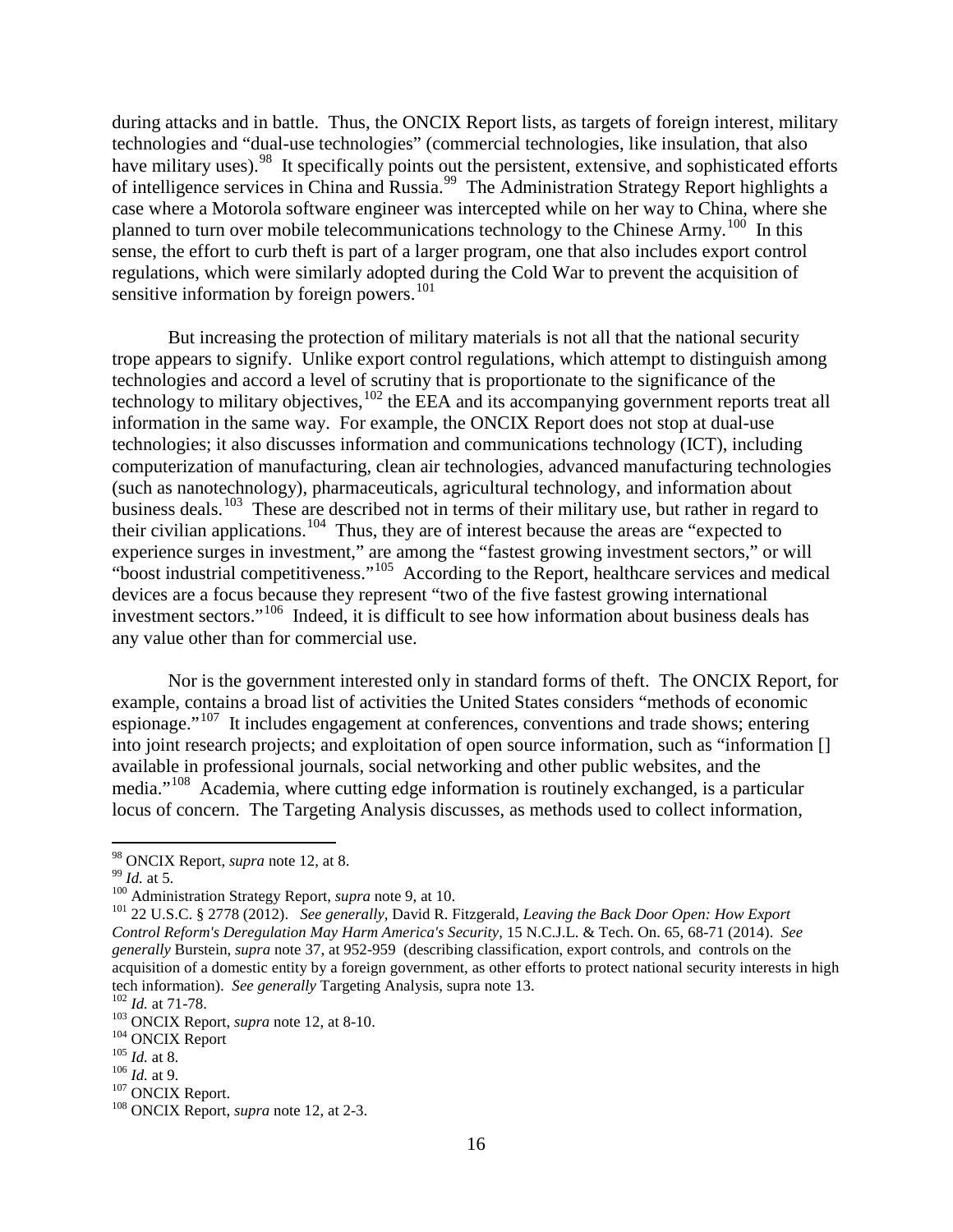<span id="page-18-12"></span><span id="page-18-11"></span>"academic solicitations," including requests to join scientific review boards, requests to study or consult with faculty members, or to be admitted to academic institutions.<sup>109</sup> Two of the six examples highlighted in the Administration Strategic Report involve research for university use.<sup>[110](#page-18-1)</sup> The ONCIX Report describes academic institutions as a target of espionage and a focus of FBI awareness programs,<sup>[111](#page-18-2)</sup> and includes a claim that Chinese students take home secret scientific information from the universities where they study.<sup>[112](#page-18-3)</sup> Moreover, the Report uses the yearly expenditures of the National Science Foundation (NSF) as one measure of the value of information the government regards as "most vulnerable to economic espionage"<sup>[113](#page-18-4)</sup>—even though the NSF awards much of that funding to basic scientific research, with the intent that grantees publish their results.<sup>[114](#page-18-5)</sup>

*The Company Man* is thus a piece of a larger strategy to inform the private sector about "the number and identity of foreign governments involved in trade secret misappropriation" and the methods used in the espionage activity.<sup>[115](#page-18-6)</sup> Indeed, the FBI has already used it in over  $1,300$ briefings with various industry leaders to demonstrate the global threat of economic espionage and the infamous "blundering Chinese executives" hungry for American trade secrets.<sup>[116](#page-18-7)</sup> As another part of this effort, the U.S. Patent and Trademark Office and International Trade Administration "utilize current 'road show' trainings to provide forums to educate the private sector, particularly small and medium sized businesses, regarding the economic implications of corporate and state sponsored trade secret theft."<sup>[117](#page-18-8)</sup> The FBI is rather creative in its educational efforts. Beyond film, the FBI website includes interviews and podcasts meant to educate businesses about contemporary threats. In one such podcast, an FBI agent is interviewed about the first economic espionage trial in U.S. history. Special Agent Moberly begins, **"**The stealing of our trade secrets from our companies and giving those secrets to any foreign government inflicts billions of dollars of loss to our nation and our economy. That is a national security issue."<sup>[118](#page-18-9)</sup> The interviewer then jumps in: "I'm Mollie Halpern of the FBI, and this is Gotcha. The 2010 case put Chinese-born and U.S. naturalized citizen Dongfan "Greg" Chung behind bars for nearly 16 years."<sup>[119](#page-18-10)</sup>

<span id="page-18-1"></span><span id="page-18-0"></span><sup>&</sup>lt;sup>109</sup> Targeting Analysis, supra note [13,](#page-4-12) at 10-11.<br><sup>110</sup> Administration Strategy Report, *supra* note [9,](#page-4-0) at 5 & 7. *See also*, *id.* at 9 (noting an FBI focus on "cleared defense contractors, universities, hospitals, high science companies, and emerging technology firms.").<br><sup>111</sup> ONCIX Report, *supra* note 12, at and A-2

<span id="page-18-5"></span>

<span id="page-18-4"></span><span id="page-18-3"></span><span id="page-18-2"></span><sup>&</sup>lt;sup>112</sup> (ONCIX) *Id.* at B-3<br><sup>113</sup> (ONCIX) *Id.* at 4.<br><sup>114</sup> *See* National Science Foundation, Grant Policy Manual § 741 (2005) ("NSF advocates and encourages open scientific and engineering communication. NSF expects significant findings from research it supports to be promptly submitted for publication…) *available at* [http://www.nsf.gov/pubs/manuals/gpm05\\_131/gpm7.jsp#740;](http://www.nsf.gov/pubs/manuals/gpm05_131/gpm7.jsp%23740) *see also* NSF Mission, *available at* https://www.nsf.gov/policies/egov\_inventory.jsp.

<span id="page-18-7"></span><span id="page-18-6"></span><sup>&</sup>lt;sup>115</sup> ONCIX at 8.<br><sup>116</sup> Elias Groll, *FBI Rolls Out Red Scare Film to Highlight Threat of Economic Espionage*, PASSPORT (July 23, 2015, 6:10 PM), https://foreignpolicy.com/2015/07/23/fbi-rolls-out-red-scare-film-to-highlight-threat-of-economicespionage/.

<span id="page-18-8"></span><sup>117</sup> HKTDC Report, *White House Unveils New Strategy to Mitigate Theft of U.S. Trade Secrets*, *available at*  http://economists-pick-research.hktdc.com/business-news/article/Business-Alert-US/White-House-Unveils-New-Strategy-to-Mitigate-Theft-of-U-S-Trade-Secrets/baus/en/1/1X000000/1X09SAES.htm#sthash.lQdwEO8B.dpuf. <sup>118</sup> FBI Podcasts and Radio.

<span id="page-18-10"></span><span id="page-18-9"></span><sup>119</sup> FBI Podcasts and Radio, *Dongfan "Greg" Chung* (May 11, 2012), *available at*  [https://www.fbi.gov/news/podcasts/gotcha/dongfan-greg-chung.mp3/view.](https://www.fbi.gov/news/podcasts/gotcha/dongfan-greg-chung.mp3/view)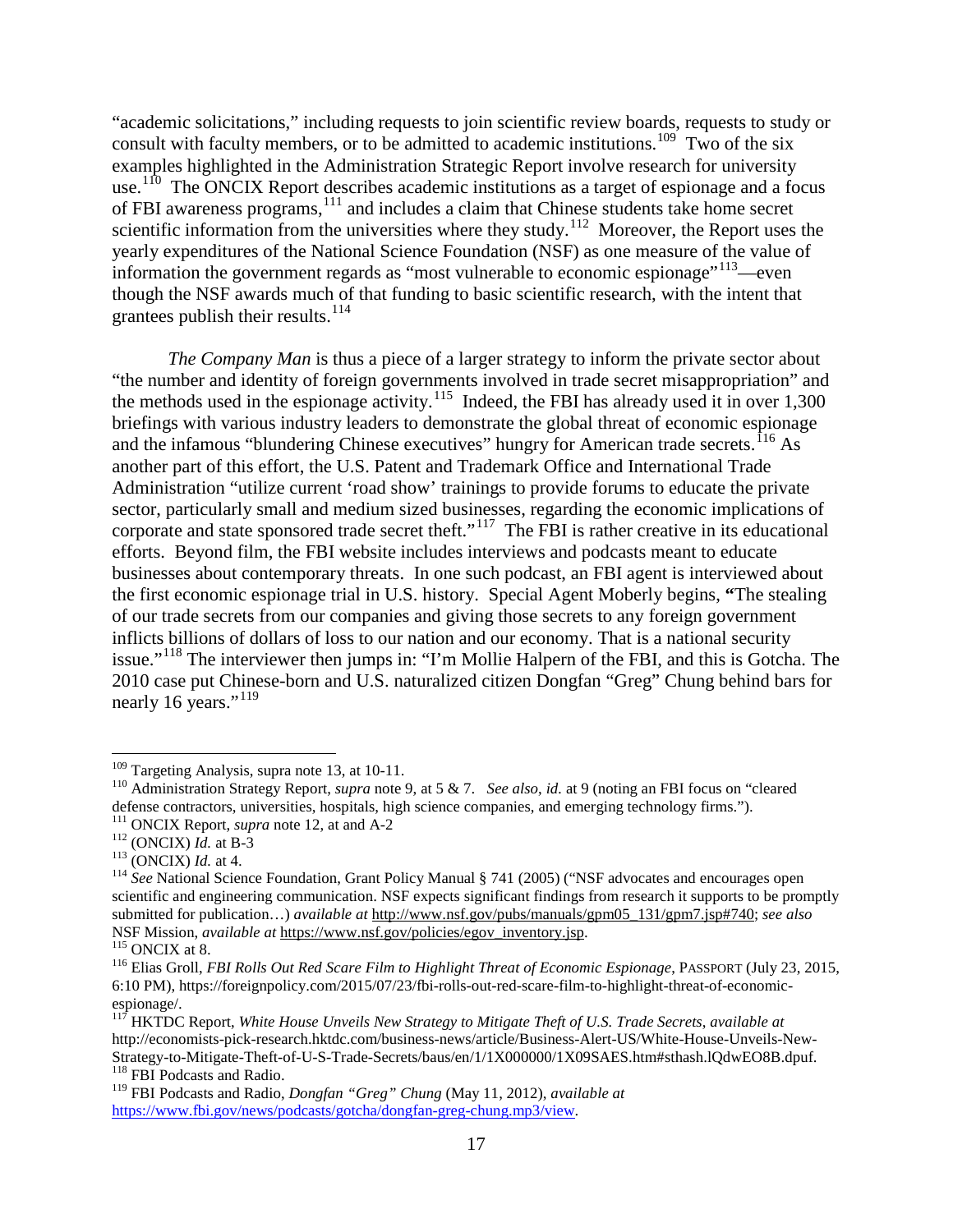The focus on China (and to a lesser extent on Russia)—as opposed to close allies also well known for theft<sup>[120](#page-19-0)</sup>—is telling. In part, it may be that China is the prime perpetrator. Thus, a recent, in-house, FBI study found that, while only half of the 165 private companies involved claimed to be victimized, of those that did 95% of the theft involved perpetrators with ties to the Chinese government.<sup>121</sup> But China is not just "the yellow peril"<sup>[122](#page-19-2)</sup> in a political or military sense. It is a large, emerging economy, recognized to be developing a major presence in the high technology sector.<sup>123</sup> It is investing billions of dollars in creating laboratories, training scientists, engaging in research and development.<sup>[124](#page-19-4)</sup> Patent applications by Chinese inventors are soaring.<sup>[125](#page-19-5)</sup> Unlike time-honored rivals like France or Germany, the technological potential in these countries is unknowable. The ONCIX report characterizes the problem as follows:

China and Russia will remain aggressive and capable collectors of sensitive US economic information and technologies, particularly in cyberspace. Both will almost certainly continue to deploy significant resources and a wide array of tactics to acquire this information from US sources, motivated by the desire to achieve economic, strategic, and military parity with the United States. *China will continue to be driven by its* 

[http://www.wipo.int/pressroom/en/articles/2014/article\\_0002.html.](http://www.wipo.int/pressroom/en/articles/2014/article_0002.html)

<span id="page-19-0"></span> <sup>120</sup> See, e.g., Arthur Bright, *France Upbraids US for Spying on its Leaders. Should it be Throwing Stones*, Christian Science Monitor June 24, 2015*, available at* http://www.csmonitor.com/World/Security-Watch/terrorismsecurity/2015/0624/France-upbraids-US-for-spying-on-its-leaders.-Should-it-be-throwing-stones-video ("France's complaints rang somewhat hollow, due to its own long history of espionage against allies – particularly corporate interests and business."); Gen. Accounting Office, Defense Industrial Security: Weaknesses in U.S. Security Arrangements with Foreign-Owned Defense Contractors 16, 20 (1996)(noting that "Some close U.S. allies actively seek to obtain classified and technical information from the United States through unauthorized means"). There have not been many purely domestic cases either, although the St. Louis Cardinals are currently under investigation, see Michael S. Schmidt, *Cardinals Investigating for Hacking Into Astros' Database*, N.Y. Times, June 16, 2015.<br><sup>121</sup> Wesley Bruer, *Sharp Rise in Economic Espionage Cases*, CNN POLITICS (July 24, 2015, 11:32 PM), *availab* 

<span id="page-19-3"></span><span id="page-19-2"></span><span id="page-19-1"></span> $\frac{122}{124}$  Id.  $\frac{123}{124}$  See Soumitra Dutta, Bruno Lanvin, and Sacha Wunsch-Vincent, THE GLOBAL INNOVATION INDEX 2015 10 (Cornell Univ., INSEAD & WIPO 2015)(noting that China is now "on the heels of rich countries"). See also Peter K. Yu, *Intellectual Property, Economic Development, and the China Puzzle, in* INTELLECTUAL PROPERTY, TRADE AND DEVELOPMENT: STRATEGIES TO OPTIMIZE ECONOMIC DEVELOPMENT IN A TRIPS PLUS ERA 173 (Daniel J. Gervais, ed., 2007); Carl J. Dahlman, *China and India: Emerging Technological Powers*, 13 Issues in Science and Technology (2007), available at [http://issues.org/23-3/dahlman/.](http://issues.org/23-3/dahlman/) According to the most recent

PriceWaterhouseCooper Report on global economic power, "China will clearly be the largest economy by 2030, but its growth rate is likely to revert to the global average in the long run." *Shift of global economic power to emerging economies set to continue, despite marked slowdown in China after 2020*, *available at*.

[http://press.pwc.com/global/shift-of-global-economic-power-to-emerging-economies-set-to-continue-dispite](http://press.pwc.com/global/shift-of-global-economic-power-to-emerging-economies-set-to-continue-dispite-marked-slowdown-in-chin/s/7bfcf11d-0804-4fd3-a469-3ef5517f0edb)[marked-slowdown-in-chin/s/7bfcf11d-0804-4fd3-a469-3ef5517f0edb.](http://press.pwc.com/global/shift-of-global-economic-power-to-emerging-economies-set-to-continue-dispite-marked-slowdown-in-chin/s/7bfcf11d-0804-4fd3-a469-3ef5517f0edb) These shifts also mean an ambivalence by partners to produce in China. John J. Metzler, *PRC's Li visits France, but business interests are motives*, The China Post (July 11, 2015), *available at* [http://www.chinapost.com.tw/commentary/the-china-post/john-](http://www.chinapost.com.tw/commentary/the-china-post/john-metzler/2015/07/11/440395/PRCs-Li.htm)

[metzler/2015/07/11/440395/PRCs-Li.htm](http://www.chinapost.com.tw/commentary/the-china-post/john-metzler/2015/07/11/440395/PRCs-Li.htm) (7/12/15 10:28 PM) (describing a deal between French Airbus and the PRC, "Though Airbus is enchanted with Chinese market possibilities, the question of industrial espionage at the Tianjin mega facilities as well as the very real possibility that Chinese-produced Airbus jets will eventually replace workers at the firm's European facilities in France and Germany remains a nervous concern.")

<span id="page-19-4"></span><sup>&</sup>lt;sup>124</sup> See,e g. Did Kirstin Tatlow, *A Scientific Ethical Divide Between China and the West*, N.Y. Times (June 30, 2015); Peter K. Yu, Trade Secret Hacking, Online Data Breaches and China's Cyberthreats, 2015 Cardozo L. Rev. de novo 130, 139 (2015)(noting that since 20132, more than two million patent applications have been filed annually in the Chinese patent office).

<span id="page-19-5"></span><sup>125</sup> See World Intellectual Property Organization, *US and China Drive International Patent Filing Growth in Record Setting Year*, PR/2015/7455 (March 2014), *available at*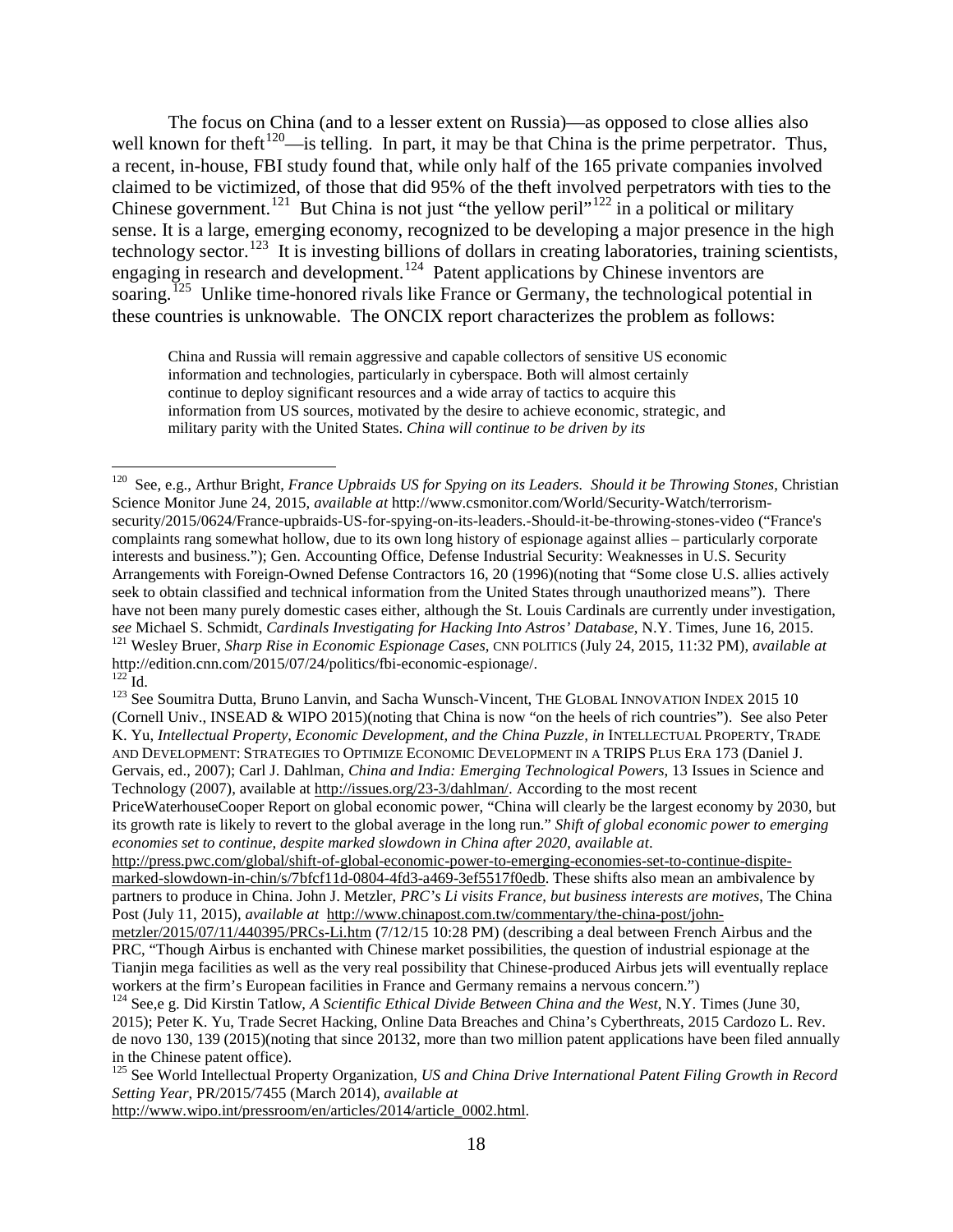*longstanding policy of "catching up fast and surpassing" Western powers*. [126](#page-20-0)

It is therefore not surprising that the FBI website reaches out to the American public with a wealth of information and warnings:

The FBI seeks your help in safeguarding our nation's secrets! Our nation's secrets are in jeopardy, the same secrets that make your company profitable. The FBI estimates billions of U.S. dollars are lost to foreign competitors every year. These foreign competitors deliberately target economic intelligence in advanced technologies and flourishing U.S. industries. Foreign competitors operate under three categories to create an elaborate network of spies:

- 1 Aggressively target present and former foreign nationals working for US companies and research institutions;
- 2 Recruit and perform technical operations to include bribery, discreet theft, dumpster diving (in search of discarded trade secrets) and wiretapping; and,
- <span id="page-20-7"></span>3 Establish seemingly innocent business relationships between foreign companies and US industries to gather economic intelligence including proprietary information. In an effort to safeguard our nation's economic secrets, the Economic Espionage Act (EEA) was signed into law on October 11, 1996.<sup>[127](#page-20-1)</sup>

In fact, the FBI Director has designated espionage as the FBI's number two priority— second only to terrorism.<sup>[128](#page-20-2)</sup> In 2010, the FBI's Counterintelligence Division created the Economic Espionage Unit, a specialized group focused solely on prosecuting cases under the Economic Espionage Act and dedicated to countering the economic espionage threat through training and outreach materials, participating in conferences, visiting private industry, working with the law enforcement and intelligence community on requirement issues, and providing classified and unclassified presentations.<sup>[129](#page-20-3)</sup> According to the FBI, from fiscal year 2009 to the end of 2013, the number of economic espionage and theft of trade secrets cases overseen by the unit increased by more than 60 percent and "economic espionage and theft of trade secrets represent the largest growth area among the traditional espionage cases overseen by CD's Counterespionage Section."[130](#page-20-4) Assistant Director of the FBI's Counterintelligence Division FBI, Randall Coleman summed things up in his testimony before the Senate: "By obtaining what it needs illegally, China avoids the expense and difficulty of basic research and unique product development."<sup>[131](#page-20-5)</sup>

Two new Congressional initiatives specifically target China. House Resolution 643, entitled *Calling for Further Defense Against the People's Republic of China's State-sponsored Cyber-enabled Theft of Trade Secrets* describes the need for aggressively implementing and coordinating strategies to mitigate trade secret theft by China.<sup>[132](#page-20-6)</sup> It recommends more

<span id="page-20-1"></span><span id="page-20-0"></span><sup>126</sup> ONCIX Report, supra note [12,](#page-4-10) at 7 (emphasis added). <sup>127</sup> FBI Counterintelligence, *Economic Espionage: Protecting American's Trade Secrets*, *available at*  [https://www.fbi.gov/about-us/investigate/counterintelligence/economic-espionage.](https://www.fbi.gov/about-us/investigate/counterintelligence/economic-espionage)).<br>
<sup>128</sup> FBI Counterintelligence<br>
<sup>129</sup> Id.

<span id="page-20-2"></span>

<span id="page-20-4"></span><span id="page-20-3"></span><sup>&</sup>lt;sup>130</sup> Randal C. Coleman, Assistant Director, Counterintelligence Division FBI, Statement Before the Senate Judiciary Committee, Subcommittee on Crime and Terrorism, Washington, D.C. (May 13, 2014), *available at<https://www.fbi.gov/news/testimony/combating-economic-espionage-and-trade-secret-theft> (1/19/16 11:13 AM).* <sup>131</sup> Id. 132 H.R. 643, 113<sup>th</sup> Cong. (2d Sess. 2014).

<span id="page-20-5"></span>

<span id="page-20-6"></span>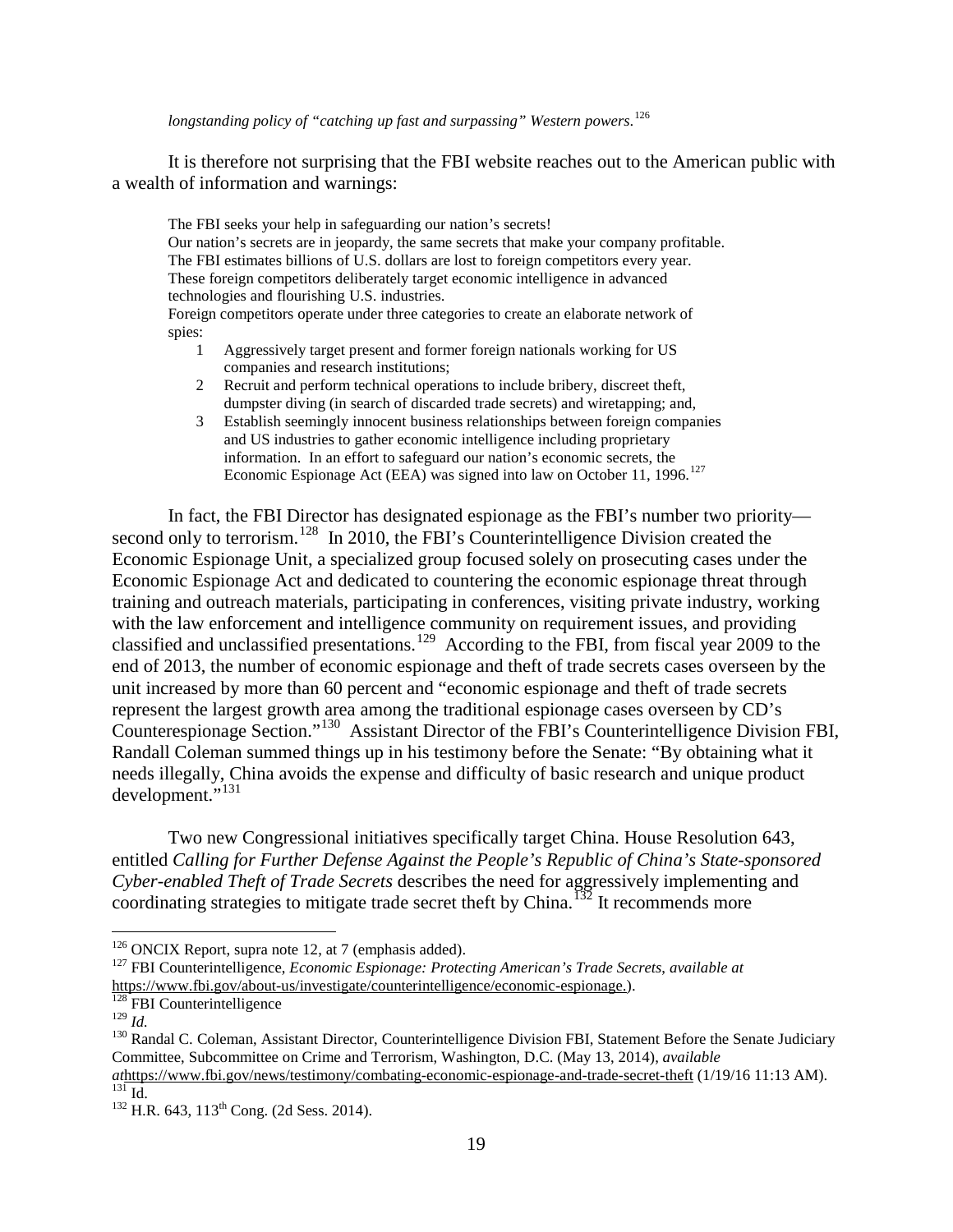investigations and prosecutions by the Department of Justice, and asks the FBI and the Department of Homeland Security to expand warnings to U.S. companies about the large array of tools used by actors originating in the Peoples Republic of China to illicit trade secrets.<sup>[133](#page-21-0)</sup> In addition the resolution demands that the Department of Defense (DOD) restrict military-tomilitary contacts with China.[134](#page-21-1) Similarly, a new bill, the *Chinese Communist Economic Espionage Sanctions Act,* calls on Congress to condemn the Chinese Communist Party and the China government for economic and cyber espionage against the United States.<sup>[135](#page-21-2)</sup> The Act would deny persons and Chinese entities involved in espionage entry into the United States and their assets would be frozen.<sup>136</sup> All transactions in property and property interests of a "covered" Chinese state-owned enterprise" or a person who is a member of the board of directors, an executive officer, or a senior official of such enterprise, would be blocked or prohibited if those property and property interests are in the United States, come within the United States, or are within the possession or control of a U.S. person.<sup>[137](#page-21-4)</sup> The act would further make an alien ineligible for a visa and for U.S. admission if the alien is a member of the board of directors, an executive officer, or a senior official of a covered Chinese state-owned enterprise and the act would direct the Secretary of State to revoke the visa or other documentation of any alien who would be ineligible to receive the visa or documentation. [138](#page-21-5)

While not as often mentioned as the Chinese, Russians are also the subject of the discourse on trade secret theft. The publicity surrounding the prosecution of Sergey Aleynikov is particularly suggestive of the fear that foreigners will destroy the technological dominance of the United States. His case is heavily featured in the Administration Strategic Report, where he is described as having transferred "extremely valuable proprietary computer code" used in highfrequency trading to an external server at the time he left a job at Goldman Sachs to go work for a rival.<sup>[139](#page-21-6)</sup> He was prosecuted twice; both times, he was convicted and both times, the conviction was overturned. In federal court, the conviction (to which an 8-year sentence was attached) was thrown out because the prosecutor had failed to show that the source code was embedded in a product used in commerce, as required by the EEA.<sup>140</sup> A subsequent prosecution under state law ended similarly. The jury's conviction for "unlawful use of secret scientific material" was overturned because the presiding judge did not believe that Aleynikov's actions fit the requirements of New York law that the material taken be "tangible," or that he had the intent to

<span id="page-21-2"></span>

<span id="page-21-4"></span><span id="page-21-3"></span>

<span id="page-21-1"></span><span id="page-21-0"></span><sup>&</sup>lt;sup>133</sup> *Id.*<br><sup>134</sup> *Id.* at \_<br><sup>135</sup> H.R. 5103, 113<sup>th</sup> Cong. (2d. Sess. 2014))<br><sup>136</sup> *Id.*<br><sup>137</sup> The legislation defines "covered Chinese state-owned enterprise" to mean an enterprise that "(A) is organized under the laws of the People's Republic of China, including a foreign branch of such enterprise; and (B) is owned or controlled by the Government of the People's Republic of China or the Chinese Communist Party."  $Id$ .

<span id="page-21-5"></span><sup>&</sup>lt;sup>138</sup> *Id.* at §5(a)-(b); Immigration-related consequences were similarly proposed in the Cyber Economic Espionage *Accountability Act*. *See* H.R. 2281, 113th Cong. (2013); *See also* Richard Hertling, *Inside The House's New Trade Secrets Bill*, Law360 (Aug. 6, 2014), *available at* http://www.law360.com/articles/563953/inside-the-house-s-newtrade-secrets-bill.<br><sup>139</sup> Administration Strategy Report, supra note 9, at 11-12.

<span id="page-21-6"></span>

<span id="page-21-7"></span> $140$  United States v. Aleynikov, 676 F.3d 71 (2d Cir. 2012).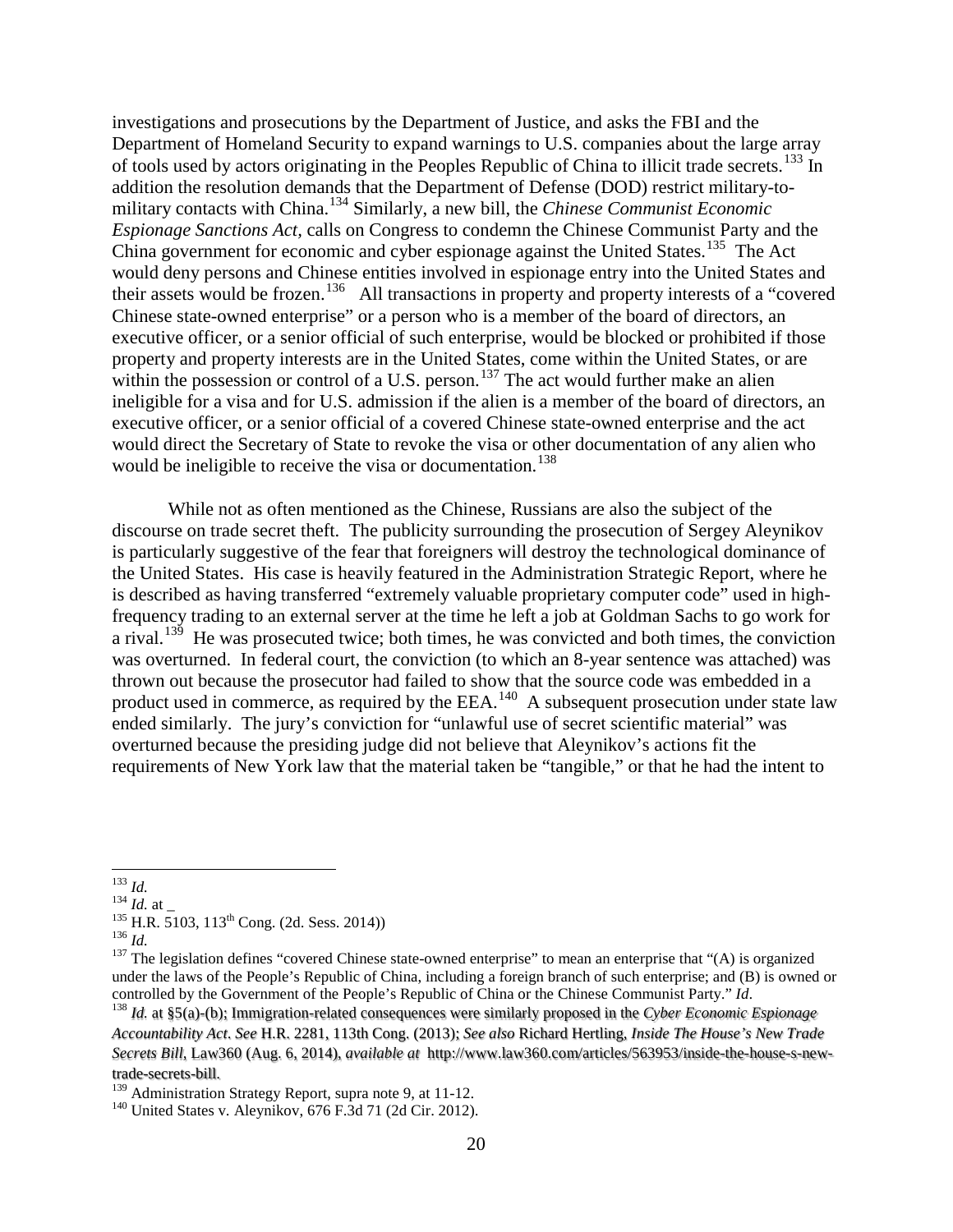appropriate something of value.<sup>[141](#page-22-0)</sup> Furthermore, the judge noted that the jury faced "an unusually difficult task" applying the law to the facts of the case.<sup>142</sup>

It is no wonder the jury might have been confused: Aleynikov left with 32 megabytes from a platform that consisted of an estimated one gigabyte of code, none of which included Goldman's trading strategies, and some of which was open source and available on the internet. Furthermore, the evidence suggested that it was part of a system so archaic, the material held little interest to his new employer.<sup>[143](#page-22-2)</sup> Nonetheless, the coverage of the case has been pervasive and virtually always stresses Aleynikov's obviously Russian name (as in the Administration Strategic Report) and sometimes, his appearance—according to Michael Lewis, "in a lineup of people chosen randomly from the streets, he is the guy most likely to be identified as a Russian spy."<sup>144</sup> And yet, Aleynikov had immigrated to the United States in 1990, had been in the United States for years before joining Goldman, held American citizenship, and was leaving Goldman to join another U.S. based company. But as the quotation above shows, the FBI's view is that the risk of espionage stems from "present and *former* foreign nationals."[145](#page-22-4)

<span id="page-22-9"></span>The message, in short, is that foreign-born scientists are dangerous; that foreign interest in U.S. technology is an existential threat. Government materials warn against diminishing U.S. export prospects around the globe and putting American jobs at risk.<sup>[146](#page-22-5)</sup> The Administration Strategy Report quotes President Obama: "We cannot look back years from now and wonder why we did nothing in the face of real threats to our security and our economy . . . . Congress should make sure that no foreign company has an advantage over American manufacturing."<sup>[147](#page-22-6)</sup> When the Foreign and Economic Espionage Penalty Enhancement Act of 2012 was signed into law, increasing the criminal penalties for economic espionage and directing the Sentencing Commission to consider increasing offense levels for trade secret crimes, the administration explained the passage of the law as "an important step in ensuring that penalties are commensurate with the economic harm inflicted on trade secret owners."<sup>[148](#page-22-7)</sup> As the Administration Strategy Report puts it: "Trade secret theft . . . undermines national security [] and places the security of the U.S. economy in jeopardy."<sup>[149](#page-22-8)</sup>

In the final analysis, the EEA is no longer merely a tool of innovation policy—a technique for protecting short-term exclusivity in order to encourage *future* investments in innovation. Instead, it is a vital part of an initiative aimed at protecting the United States' *current* technological dominance. Hence the government's preference that the tech sector

<span id="page-22-0"></span><sup>&</sup>lt;sup>141</sup> People v. Aleynikov, \_ N.Y.S. 3d \_, 2015 WL 4110801, at \*26 & \*37 (N.Y. Sup. Ct. July 7, 2015).<br><sup>142</sup> Id. at \*37-\*38; see also Matthew Goldman, *Conviction of Former Goldman Sachs Programmer is Overturned*,

<span id="page-22-1"></span>N.Y. Times (July 6, 2015), *available at* http://www.nytimes.com/2015/07/07/business/dealbook/conviction-of-<br>former-goldman-programmer-is-overturned.html? r=0.

<span id="page-22-2"></span><sup>&</sup>lt;sup>[143](http://www.nytimes.com/2015/07/07/business/dealbook/conviction-of-former-goldman-programmer-is-overturned.html?_r=0)</sup> Michael Lewis,FLASHBOYS: A WALL STREET REVOLT 1-5 (2014); Michael Lewis, *Did Goldman Sachs Overstep in Criminally Charging Its Ex-Programmer?*, VANITY FAIR, Sept. 2013, *available at*

<span id="page-22-4"></span><span id="page-22-3"></span><sup>&</sup>lt;sup>144</sup> Lewis, VANITY FAIR, *id.*<br><sup>145</sup> FBI Counterintelligence, *Economic Espionage: Protecting American's Trade Secrets, available at*<br>https://www.fbi.gov/about-us/investigate/counterintelligence/economic-espionage.).

<span id="page-22-6"></span><span id="page-22-5"></span><sup>&</sup>lt;sup>146</sup> See, e.g., Administrative Strategy Report, *supra* note [9](#page-4-0) at 1; Targeting Analysis, *supra* note [13.](#page-4-12)<br><sup>147</sup> Administrative Strategy Report, *supra* note [9,](#page-4-0) at 1 & 11.<br><sup>148</sup> Administration Strategy Report *supra* note

<span id="page-22-8"></span><span id="page-22-7"></span><sup>149</sup> *Id*. at 1.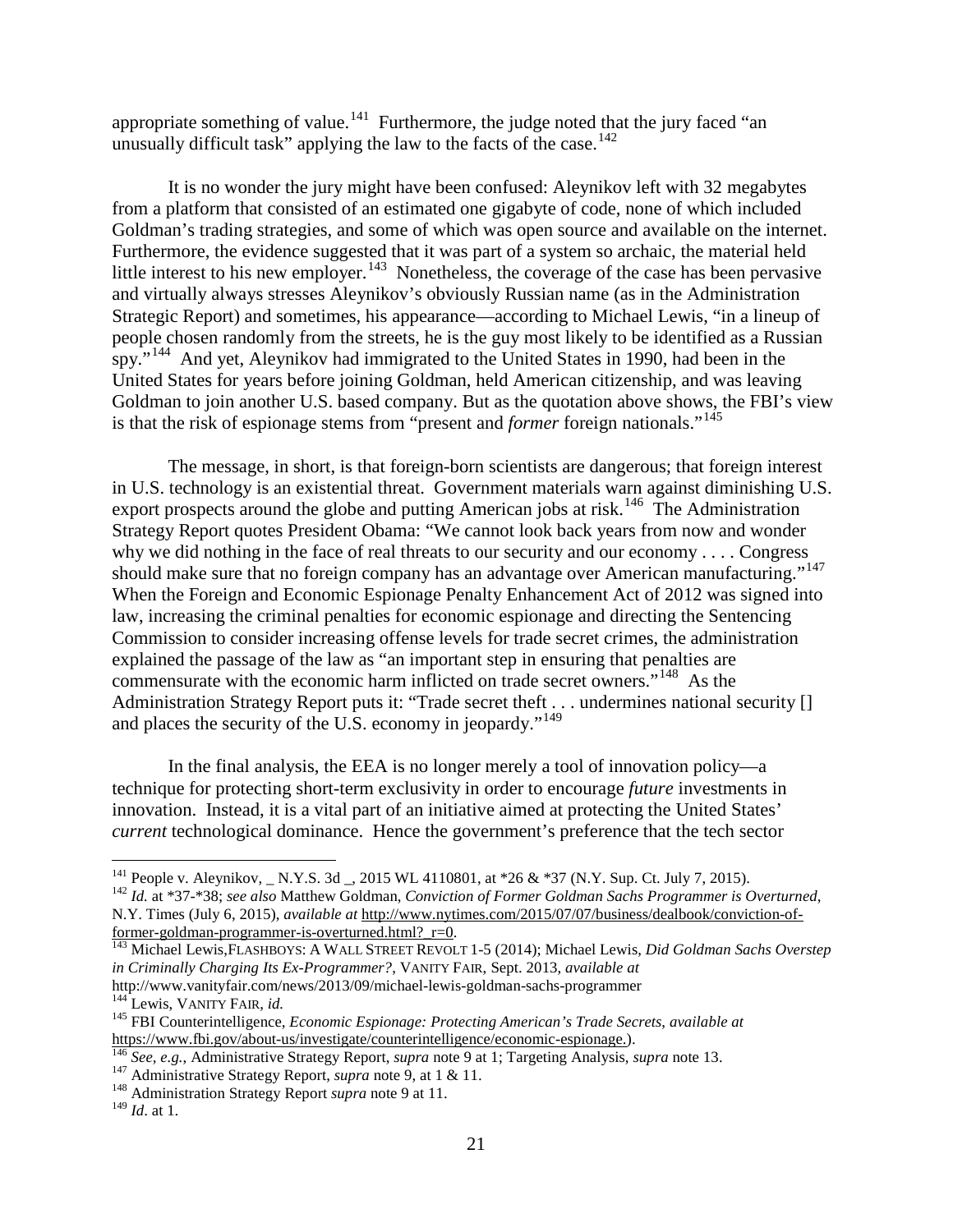compartmentalize access to trade secrets, even intimating that U.S. firms should approach conferences, conventions, trade shows, and even open publication and students warily, despite the potential loss of important information exchanges. <sup>[150](#page-23-0)</sup> (This emphasis may also explain why the government is using Special 301 actions to pressure other countries to adopt trade secrecy laws, making trade secrecy protection a "priority issue" in bilateral and regional agreements, entering into cooperative arrangements with foreign governments to enhance investigation, and proposing a private federal cause of action for industrial espionage.<sup>151</sup>) Notably absent from the materials circulated by the United States, is reference to the goal of promoting progress. The EEA was enacted under Congress's Commerce Clause authority,<sup>[152](#page-23-2)</sup> and it is clear that protecting America's edge in commerce is how it is being applied. Toren's analysis makes the point. He shows that as of 2012, of the 124 cases brought, 115 involved theft, not economic espionage intended to benefit foreign governments;<sup>[153](#page-23-3)</sup> often, the cases that are targeted are ones where the defendant's goal was to launch a start-up.<sup>[154](#page-23-4)</sup>

#### III. Repercussions

The new rhetoric of trade secrecy has led to statutory changes in the EEA, to looser interpretations of its provisions, and significantly increased prosecution. With more investigations and convictions, along with a new view of national security, there is also a new risk: that instead of protecting US leadership in science and technology, these developments will alter the creative environment in ways that chill progress. This section discusses these two issues.

#### A. Impact of the New Rhetoric on EEA Prosecutions

In his article on trade secrecy as an instrument of national security, Aaron Burstein argued that the EEA actually has perverse consequences for national security.<sup>155</sup> Because foreign militaries are not their rivals, private firms do not internalize all of the national security benefits that flow from keeping information out of the hands of enemy governments. Increasing deterrence—and knowing the FBI to be on call in case of intrusions—only makes matters worse because it gives firms even more reason to skimp on their own security measures.<sup>156</sup> Burstein suggested ramping up the  $EEA$ .<sup>[157](#page-23-7)</sup> While he ultimately rejected the idea of making firms

<span id="page-23-1"></span><span id="page-23-0"></span><sup>150</sup> ONCIX Report, *supra* not[e 12](#page-4-10) , at 2-3 & A-4. <sup>151</sup> *See, e.g.*, Administration Strategy Report, *supra* not[e 9,](#page-4-0) at 4-5; *see also* Kelley Clements Keller & Brian M.Z. Reece, *Economic Espionage and Theft of Trade Secrets: The Case for a Federal Cause of Action*, 16 Tul. J. Tech. & Intell. Prop. 1, 4 & 23-27 (2013) (suggesting that the nexus with security requires supplementing government prosecution with private remedies).

<span id="page-23-2"></span><sup>&</sup>lt;sup>152</sup> United States v. Agrawal, 726 F.3d 235, 247 (2d Cir. 2013)( The EEA's nexus provision ... signals Congress's intent to exercise its Commerce Clause authority to address the theft of trade secrets").<br><sup>153</sup> Toren.

<span id="page-23-3"></span>

<span id="page-23-4"></span><sup>&</sup>lt;sup>154</sup> Toren, *supra* note [9](#page-4-0) (noting that in "in approximately 70 percent of the cases in which the purpose of the theft was discoverable, the defendant committed the theft in order to help start a new company or for personal use").<br>
<sup>155</sup> Burnstein *supra* note [37](#page-8-4) at 948, 979.<br>
<sup>156</sup> Id<sup>157</sup> *Id*.

<span id="page-23-6"></span><span id="page-23-5"></span>

<span id="page-23-7"></span>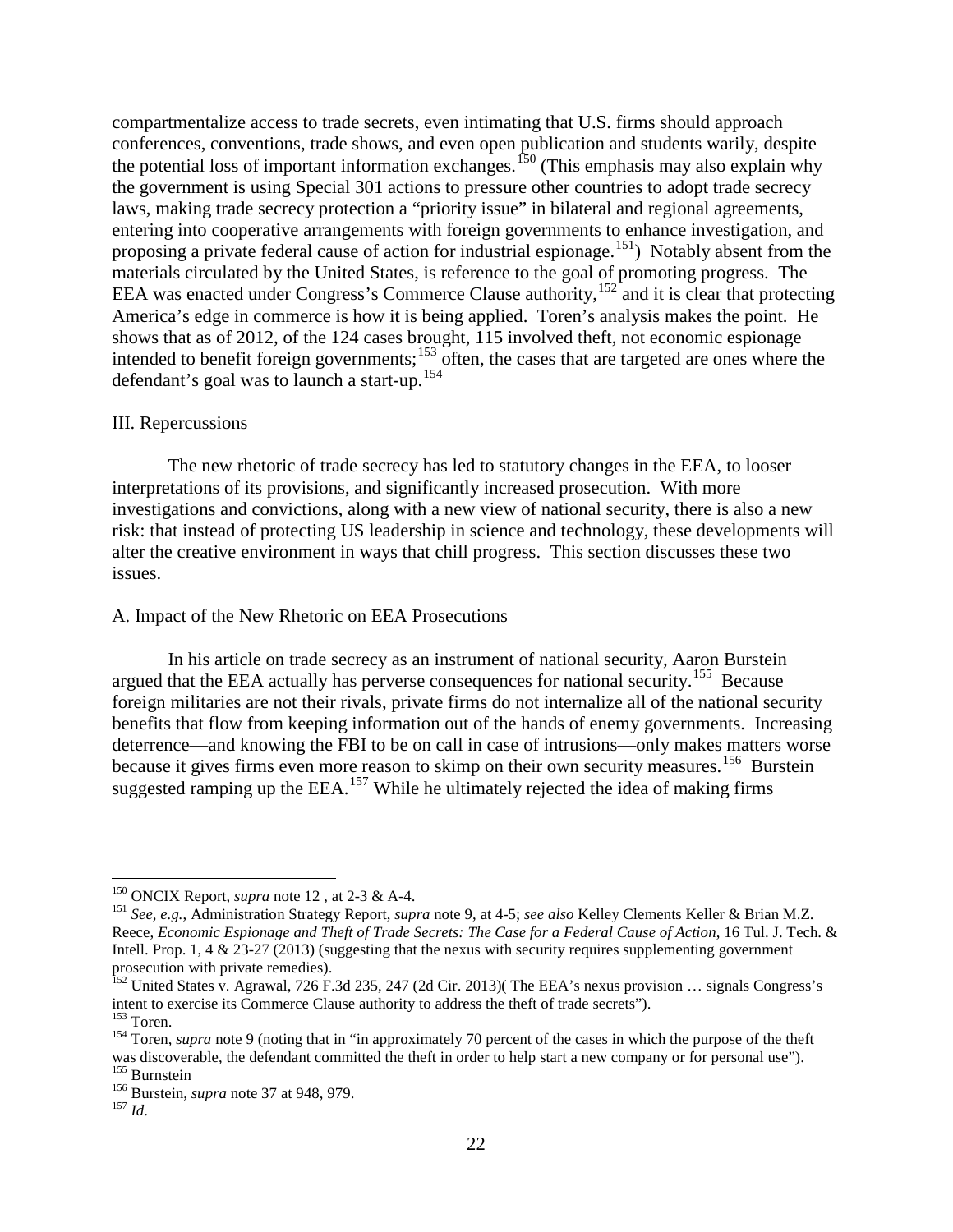criminally liable for losing high tech information or for failing to report breaches of security, [158](#page-24-0) he did consider relaxing other elements of the crime.<sup>[159](#page-24-1)</sup>

To a certain extent, that is exactly what has happened. The Attorney General's approval is no longer required for prosecutions for theft (it is for espionage  $160$ ). Moreover, the critical restriction—that the trade secret be embodied in a product in commerce—disappeared in 2012, in response to the Second Circuit's decision to overturn Aleynikov's EEA conviction. Under the Theft of Trade Secrets Clarification Act, <sup>[161](#page-24-3)</sup> it is not only secrets embedded in products that are actionable; secrets embedded in services (such as high-frequency trading services) are too.<sup>162</sup> More important, a prosecutor need only show that a product or service was "intended for use" in commerce, not that it actually entered commerce.<sup>[163](#page-24-5)</sup> Therefore, mere knowledge of potential uses may be sufficient. For example, DOJ now considers this element met if the prosecution can show use in research that will lead to the development of a product or service.<sup>[164](#page-24-6)</sup>

More generally, the Justice Department's current view of the scienter requirements leaves prosecutors with considerable scope. Relying on the legislative history, the DOJ now argues that the knowledge requirements can be satisfied with a showing that the defendant *should have known* the facts in issue; actual knowledge is not required.<sup>[165](#page-24-7)</sup> In the DOJ's opinion, the prosecutor need not show the defendant knew that the sub-elements of what constitutes a trade secret were present (e.g. that reasonable measures were taken) or even that the information was a trade secret, so long as the defendant knew it was proprietary information.<sup>[166](#page-24-8)</sup> Given the ONCIX Report's view of what constitutes a trade secret, that is not a very high barrier.<sup>[167](#page-24-9)</sup> Indeed, in the employment context it is often not a barrier at all, because many employers, as a matter of routine, require employees to sign employment contracts that define almost any and all information learned on the job as proprietary.<sup>[168](#page-24-10)</sup> While knowledge of committing a listed act is still required, these are so mundane, they too do not impose a significant hurdle. And because the ONCIX Report and the Targeting Analysis consider even more activities "methods of economic espionage,"[169](#page-24-11) this element may be watered down even further.

<span id="page-24-0"></span><sup>&</sup>lt;sup>158</sup> *Id.* at 981-82.<br><sup>159</sup> *Id.* at 980-91.

<span id="page-24-5"></span><span id="page-24-4"></span>

<span id="page-24-3"></span><span id="page-24-2"></span><span id="page-24-1"></span><sup>&</sup>lt;sup>160</sup> IP Crime Manual, *supra* not[e 11](#page-4-11) at 184.<br>
<sup>161</sup> Pub. L. No.112-236, 2012 S. 3642, 126 Stat. 1627 (2012)(amending 18 U.S.C. § 1832(a)).<br>
<sup>162</sup> *Id.*<br>
<sup>163</sup> Theft of Trade Secrets Clarification Act of 2012, Pub. L. No (2012)(amending 18 U.S.C. § 1832(a)).

<span id="page-24-6"></span><sup>164</sup> IP Crimes manual, *supra* note [11,](#page-4-11) at 187-89 (noting also that the post-*Aleynikov* amendment relaxed the view on what constitutes commerce).<br><sup>165</sup> IP Crimes Manual, *supra* note 11, at 176.

<span id="page-24-9"></span><span id="page-24-8"></span><span id="page-24-7"></span><sup>166</sup> *Id.*<br><sup>166</sup> *Id.*<br><sup>167</sup> *Id.*, citing United States v. Roberts, No. 3:08-CR-175, 2009, WL 5449224, at \*7 (E.D. Tenn. Nov. 17, 2009) (holding that "a defendant must know that the information he or she seeks to steal is proprietary, meaning belonging to someone else who has an exclusive right to it, but does not have to know that it meets the statutory definition of a trade secret") and 181. *See also* Congressional Overview, supra note [15a](#page-4-9)t 5-6 (stressing that the EEEA should not be "unnecessarily narrowed").

<span id="page-24-11"></span><span id="page-24-10"></span><sup>168</sup> Lobel, The New Cognitive Property, *supra* note [30,](#page-7-7) at *<sup>810</sup>*. <sup>169</sup> *See* note [108,](#page-17-11) *supra*.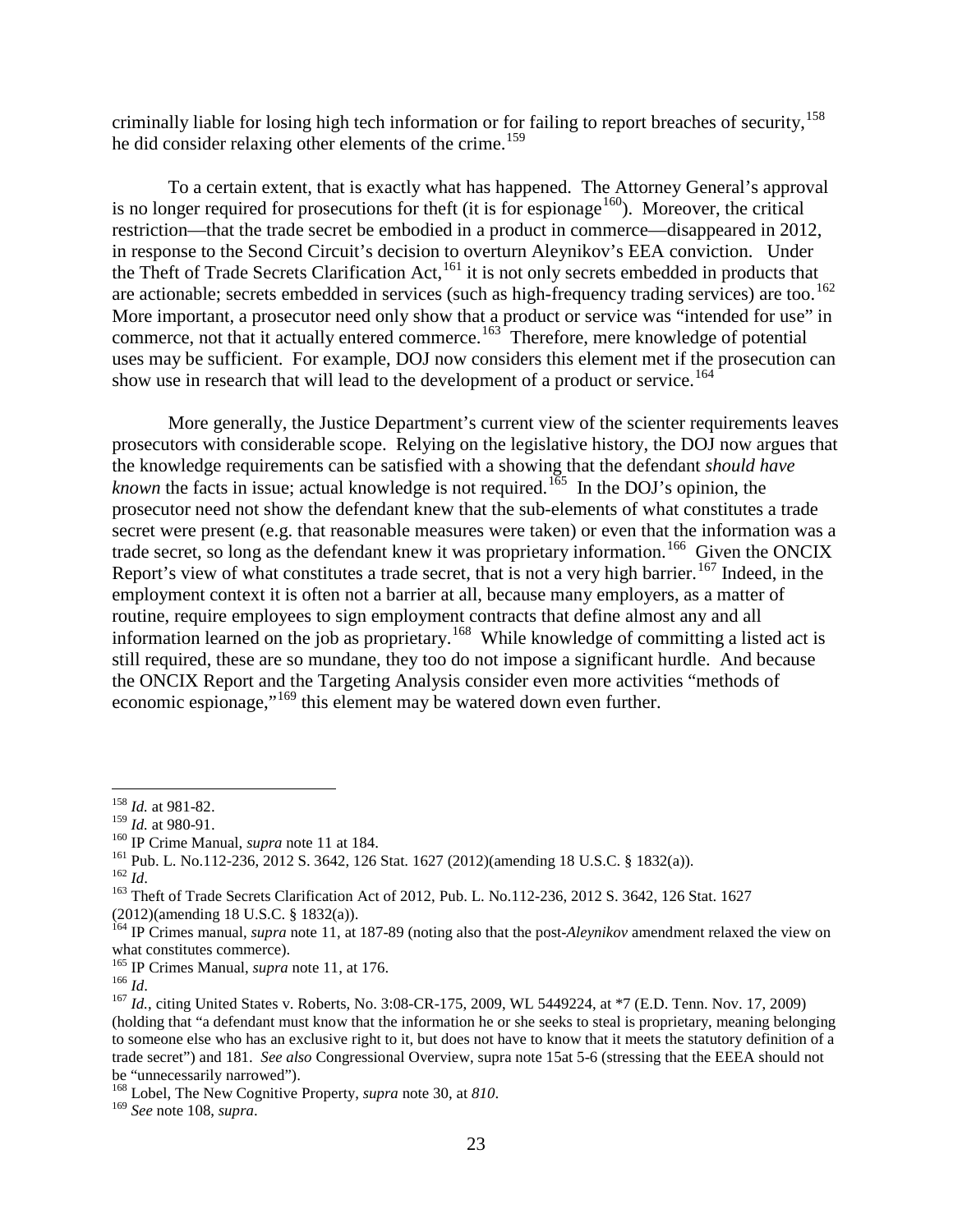To prove espionage, the government is required to show intent to benefit a foreign government, but prosecutors interpret that broadly as well: the focus is on the defendant's subjective belief, not on whether an actual benefit accrues.<sup>[170](#page-25-0)</sup> Moreover, "benefit" can include "reputational, strategic, or tactical benefit."<sup>[171](#page-25-1)</sup> Nor must the foreign government own the entirety of the entity to be benefited. For theft, intent to confer an economic benefit is required, as is intent to injure the owner of the trade secret. However, in the government's view, the latter can be proved by circumstantial evidence, such as lying about post-employment plans.<sup>172</sup> Further, the emphasis is on intent, not actual benefit or injury. As the 2014 Congressional Overview states it: "the element addresses the defendant's state of mind, not reality. Nothing in the statute's language demands that the government prove actual injury."<sup>173</sup> Indeed, because it is now recognized that even knowledge of blind alleys (knowing what not to try) is associated with savings,  $174$  DOJ could even relax the requirement that prosecutors concentrate on a specific piece of information.<sup>[175](#page-25-5)</sup> Of course, courts may not agree with the DOJ's position on all these issues. Still, the threat of prosecution—and in some cases, the aftermath of prosecution<sup>176</sup>—may well deter socially important exchanges.

<span id="page-25-11"></span>Nor is it likely that constitutional jurisprudence will continue to ensure that the Act is interpreted with sensitivity to access interests. In *Golan v. Holder*, [177](#page-25-7) the Supreme Court held that Congress can remove material from the public domain if it reasonably believes the result will promote intellectual progress. And in *United States v. Martignon*, <sup>[178](#page-25-8)</sup> the Second Circuit held that criminal statutes protecting intellectual creations (in that case, unfixed copyrightable works) are sufficiently different from the kinds of intellectual property law authorized by the Copyright and Patent Clause to avoid the problem of using the Commerce Clause to end-run limitations on Congressional authority.<sup>[179](#page-25-9)</sup> The result is that even if Toren was right in 2012 when he found that the government only went after no more than "garden variety" theft, the future may well involve more troubling prosecutions.<sup>[180](#page-25-10)</sup> The U.S. Attorney's Manual, which stresses the deterrence value of prosecution, is suggestive:

<span id="page-25-7"></span>

<span id="page-25-2"></span>

<span id="page-25-4"></span><span id="page-25-3"></span>

<span id="page-25-1"></span><span id="page-25-0"></span><sup>&</sup>lt;sup>170</sup> IP Crimes Manual<br>
<sup>171</sup> IP Crimes Manual, *supra* not[e 11,](#page-4-11) at 183.<br>
<sup>172</sup> *Id.* at 184-185.<br>
<sup>173</sup> Congressional Overview, supra note [15,](#page-4-9) at 5.<br>
<sup>173</sup> See generally Charles Tait Graves, *The Law of Negative Knowledg* (2007). *Cf.* U.S. v. Howley, 707 F.3d 575 (6th Cir. 2013)(noting problems in evaluating the harm for sentencing purposes).<br><sup>175</sup> See text at note 72, supra.

<span id="page-25-6"></span><span id="page-25-5"></span><sup>&</sup>lt;sup>176</sup> See, e.g., Nicole Perlroth, *Chinese-American Cleared of Spying Charges Now Faces Firing*, N.Y. Times, Sept. 15, 2015, available at [http://www.nytimes.com/2015/09/16/technology/chinese-american-cleared-of-spying-charges](http://www.nytimes.com/2015/09/16/technology/chinese-american-cleared-of-spying-charges-now-faces-firing.html?smprod=nytcore-ipad&smid=nytcore-ipad-share)[now-faces-firing.html?smprod=nytcore-ipad&smid=nytcore-ipad-share](http://www.nytimes.com/2015/09/16/technology/chinese-american-cleared-of-spying-charges-now-faces-firing.html?smprod=nytcore-ipad&smid=nytcore-ipad-share) (noting that even after Sherry Chen, a hydrologist and the National Weather Service, *see* text at note [189,](#page-27-0) infra, was cleared of charges under the EEA, the government decided to fire her).<br> $^{177}$  132 S. Ct. 873, 886 (2012).

<span id="page-25-8"></span> $178$  492 F.3d 140, 145-52 (2d Cir. 2007).<br> $179$  Id.

<span id="page-25-9"></span>

<span id="page-25-10"></span><sup>&</sup>lt;sup>180</sup> Zoe Argento, *Killing the Golden Goose: The Dangers of Strengthening Domestic Trade Secret Rights in Response to Cyber-Misappropriation*, 16 Yale J. L. & Tech. 172, 225 (2014).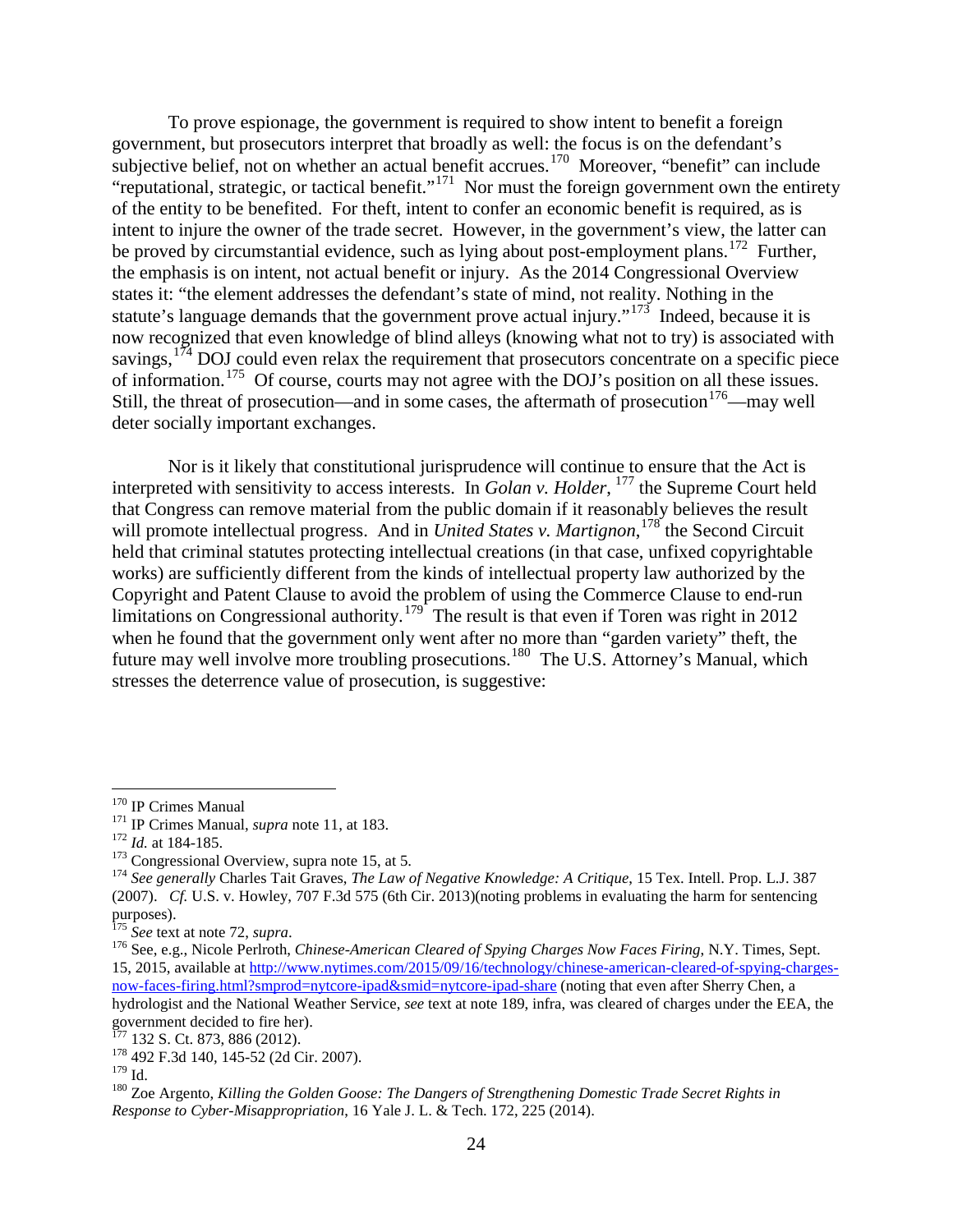The availability of a civil remedy should not be the only factor considered in evaluating the merits of a referral because the victim of a trade secret theft almost always has recourse to a civil action. The universal application of this factor would thus defeat the Congressional intent in passing the EEA.<sup>[181](#page-26-0)</sup>

The danger of escalating prosecution is borne out statistically. Since 2013, the Administration has begun to pursue more investigations and increase the number of indictments for economic espionage. Compared to the previous year, the number of prosecutions increased by over 30% and in 2014, the number again increased by over 33%.<sup>[182](#page-26-1)</sup> Over half of the economic espionage indictments since  $2013$  have had a China connection.<sup>[183](#page-26-2)</sup> A look at a few of the cases demonstrates this trajectory. Hanjuan Jin, a naturalized American citizen of Chinese descent who obtained two graduate degrees from American universities, was convicted of misappropriating Motorola's iDEN technology and sentenced to 48 months in jail.<sup>[184](#page-26-3)</sup> Jin was caught red-handed with thousands of Motorola documents while using a one-way ticket to fly to China, where she planned to work for a Chinese competitor of her former employer. However, the information she had—"push-to-talk" capabilities—was known in the industry. While iDEN was a complete end-to-end system that one witness testified had the fastest push-to-talk capability, the technology was arguably already losing its commercial cachet. Thus, Jin claimed she was taking the material with her as a study aid and to refresh her knowledge.<sup>[185](#page-26-4)</sup> Nevertheless her conviction was affirmed, the Seventh Circuit reasoning:

[W]hat she was studying—what she was refreshing her knowledge of—was iDEN. In China she would be a walking repository of knowledge about iDEN that she could communicate to any company or government agency interested in hacking or duplicating iDEN. Could and would, because it would enhance her career prospects; what other motive could she have had for refreshing her knowledge of iDEN? So had she not been stopped from boarding the plane to China, she would have succeeded in conferring an economic benefit on herself and [her future employer], and quite possibly on the Chinese military as well. The government doesn't have to prove that the owner of the secret actually lost money as a result of the theft. For remember that the 'independent economic value' attributable to the information's remaining secret need only be 'potential,' as distinct from 'actual.'"<sup>[186](#page-26-5)</sup>

Similarly, Wen Chyu Liu, who worked for Dow Chemical Company from 1965-1992 and had security clearance, was convicted taking technology he had helped created for use in a firm he started with his wife.<sup>187</sup> On appeal, Liu challenged the trial court's exclusion of an expert who would have testified that the material taken was generally known in the industry. Although under a standard trade secrecy analysis, that information would be crucial to the question whether unlawful misappropriation had occurred, and the Fifth Circuit actually agreed that the

<span id="page-26-0"></span><sup>&</sup>lt;sup>181</sup> United States Dep't of Justice, Offices of the United States Attorney General, US Attorney's Manual, 9-59.100 -Economic Espionage Act of 1996 (18 U.S.C. §§ 1831-1837)—Prosecutive Policy,

<span id="page-26-2"></span>

<span id="page-26-1"></span>http://www.justice.gov/usam/usam-9-59000-economic-espionage.<br>  $\frac{182 \text{ http://www.nytimes.com/2015/05/10/business/accused-of-spying-for-china-until-she-wasnt.html}}{Id. Between January 2009 and January 2013, China was involved in 17 criminal processors (out of a total of$  $\frac{182 \text{ http://www.nytimes.com/2015/05/10/business/accused-of-spying-for-china-until-she-wasnt.html}}{Id. Between January 2009 and January 2013, China was involved in 17 criminal processors (out of a total of$  $\frac{182 \text{ http://www.nytimes.com/2015/05/10/business/accused-of-spying-for-china-until-she-wasnt.html}}{Id. Between January 2009 and January 2013, China was involved in 17 criminal processors (out of a total of$ 20) under the EEA*, see Executive Office of the President, Administration Strategy on Mitigating the Theft of U.S. Trade Secrets, February 2013, at 23-31, available at http://www.whitehouse.gov/sites/default/files/omb/IPEC/ admin\_strategy\_on\_mitigating\_the\_theft\_of\_u.s.\_trade\_secrets.pdf.*<br><sup>184</sup> United States v. Hanjuan Jin, 733 F.3d 7189 (7th Cir. 2013).

<span id="page-26-6"></span>

<span id="page-26-5"></span><span id="page-26-4"></span><span id="page-26-3"></span><sup>&</sup>lt;sup>185</sup> *Id.* at 721.<br><sup>186</sup> *Id.* at 721. <sup>186</sup> *Id.* 187 United States v. Wen Chyu Liu, 716 F.3d 159 (5th Cir. 2013), *cert. denied*, 134 S. Ct. 1011(2014).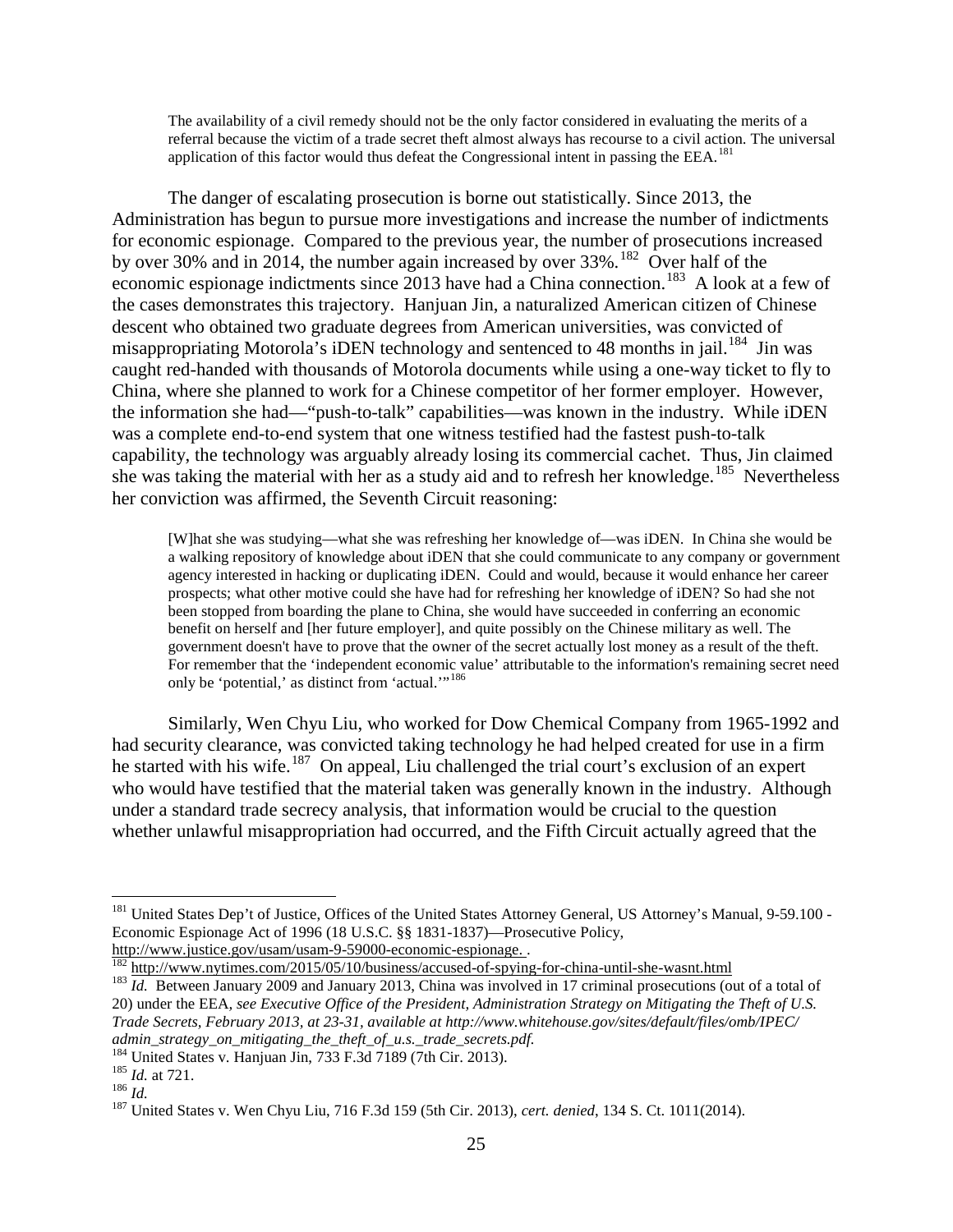district court had erred in excluding the expert, the appellate court nonetheless held the error was harmless and sustained the conviction.<sup>188</sup>

Some of the prosecutions clearly go overboard in the intense focus on Chinese nationals. In a 2014 case, Sherry Chen, a National Weather Service hydrologist who specialized in forecasting flood threats was met soon after a visit of her family in China by six FBI agents. Chen, born in China and a naturalized American citizen, was accused of using a stolen password to download information about the nation's dams and meeting with a high-ranking Chinese official. She was told she faced 25 years in prison and \$1 million in fines. The case was investigated for months—right up until the FBI suddenly dropped it. In an interview about the case, even Peter Toren expressed concern about where the government is going with this type of prosecution. As he put it: "They came across a person of Chinese descent and a little bit of evidence that they may have been trying to benefit the Chinese government, but it's clear there was a little bit of Red Scare and racism involved."<sup>[189](#page-27-2)</sup> Similarly, former Justice Department espionage and computer-crimes prosecutor Mark Rasch reviewed the Chen case and concluded that even though "the government thought they had struck gold with this case… the facts didn't quite meet the law here…If you're looking everywhere for spies, you will find spies everywhere, even where they don't exist."<sup>[190](#page-27-3)</sup>

<span id="page-27-6"></span><span id="page-27-0"></span>In May 2015, following the media coverage of the Chen case, twenty-two members of Congress asked the Attorney General to determine whether race played a factor in the handling of federal investigation and questioned whether there is a growing practice of targeting federal employees based on their national origin.<sup>[191](#page-27-4)</sup> In the letter, the representatives raise the concern that "federal employees are trained that naturalized citizens are more suspicious and that people who speak a foreign language at home are more suspicious."<sup>[192](#page-27-5)</sup>

B. Impact of the New Rhetoric on the Creative Environment

For innovation, the real question is not how much the EEA criminalizes, but what criminalization under a broad view of promoting national security does to the pace of technological development. The national-security view of trade secrecy protection is static—it is intended to safeguard the current position of the technology industry in the United States. In a sense, then, it offers strong protection for what is *already* known. But intellectual property law, upon which the EEA was based, was meant to have a dynamic effect—it was aimed at fostering *future* technological development. As discussed earlier, early EEA prosecutions tried to accommodate this goal and to a large extent, succeeded. But the government's shift to a security frame makes it necessary to reconsider the statute's impact. Based on experience with similarly structured security safeguards, we fear that the ramifications for university-based research and

 <sup>188</sup> *Id.* at 169.

<span id="page-27-2"></span><span id="page-27-1"></span><sup>189</sup> Nicole Perlroth, *Accused of Spying for China, Until She Wasn't*, NY Times (May 9, 2015), *available at*  [http://www.nytimes.com/2015/05/10/business/accused-of-spying-for-china-until-she-wasnt.html.](http://www.nytimes.com/2015/05/10/business/accused-of-spying-for-china-until-she-wasnt.html) Even after charges were dropped, Chen was fired, see note [176,](#page-25-11) supra. <sup>190</sup> Id.

<span id="page-27-5"></span><span id="page-27-4"></span><span id="page-27-3"></span><sup>&</sup>lt;sup>191</sup> Nicole Perlroth, *Members of Congress Ask for Review of Dropped Espionage Case*, NY Times (May 21, 2015), *available at* http://bits.blogs.nytimes.com/2015/05/21/members-of-congress-ask-for-review-of-dropped-espionage-<br>case/ (noting that Representative Ted Lieu, a Democrat of California, explained the concern as based on "a hi [case/](http://bits.blogs.nytimes.com/2015/05/21/members-of-congress-ask-for-review-of-dropped-espionage-case/) (noting that Representative Ted Lieu, a Democrat of California, explained the concern as based on "a history of discrimination against Asian Pacific Americans, and the recurrent theme is one of suspicion").  $192$  Id.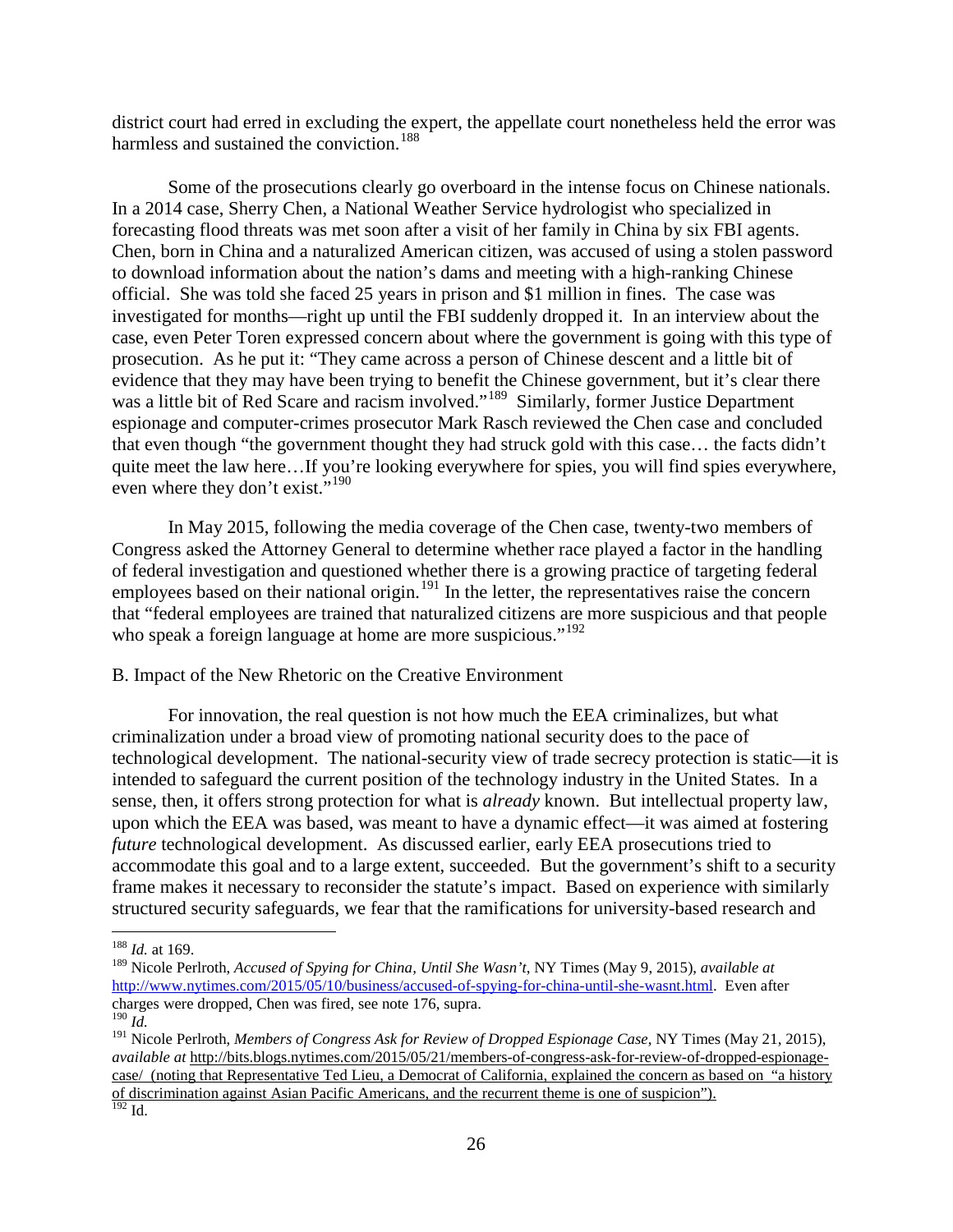high tech employment could be considerable. Ultimately, the global community must ask whether a highly interlocking set of protections against trade secrecy leakage will pose a barrier to innovation and undermine social welfare.

<span id="page-28-6"></span>a. *University research*. Many recent prosecutions under the EEA have involved university research. As noted earlier, the government appears particularly concerned about what goes on in the academy—it measures losses by reference to research grants; it considers conferences and publications a means for espionage; some of the cases have involved university researchers.<sup>193</sup> Under a view that equates national security with innovation preeminence, it is not surprising that this would be so. As Vannevar Bush, architect of U.S science policy, put it: universities are the "engine of innovation": $194$  academia focuses on fundamental science, with important spillover benefits for industry, commerce, healthcare, and the military. Not only does the federal government invest heavily in this work,<sup>[195](#page-28-2)</sup> it has also turned universities into what Liza Vertinsky calls the "guardians of invention,"<sup>[196](#page-28-3)</sup> charged with the task of translating the science into technology and stewarding it to commercial application. Through initiatives like the Bayh Dole Act,<sup>[197](#page-28-4)</sup> which allows universities to hold patent rights in federally-funded research, academia has become a custodian of intellectual property rights and its efforts are often

<span id="page-28-5"></span><span id="page-28-0"></span> <sup>193</sup> *See* text at notes [108](#page-17-11) & [129,](#page-20-7) *supra*. *See also* H.R. Comm. Science, Space and Tech'y Subcommittee on Oversight, Hearing Charter: Espionage Threats at Federal Laboratories: Balancing Scientific Cooperation While Protecting Critical Information 4 (measuring the value of stolen research by the cost of funding it)(May 16, 2013), available at <http://docs.house.gov/meetings/SY/SY21/20130516/100836/HHRG-113-SY21-20130516-SD002.pdf> [hereinafter H.R. Oversight Hearing]; Ellen Nakashima, *U.S. indicts 6 Chinese Citizens on Charges of Stealing Trade Secrets*, Washington Post (May 19 2015)(noting the indictment of students who had obtained engineering degrees at the University of Southern California and then secured jobs at high tech firms in China, taking with them information intended to benefit Tianjin University, a state school), *available at*

[https://www.washingtonpost.com/world/national-security/us-indicts-6-chinese-on-charges-of-stealing-trade](https://www.washingtonpost.com/world/national-security/us-indicts-6-chinese-on-charges-of-stealing-trade-secrets/2015/05/19/f11fd35e-fdd8-11e4-805c-c3f407e5a9e9_story.html)[secrets/2015/05/19/f11fd35e-fdd8-11e4-805c-c3f407e5a9e9\\_story.html;](https://www.washingtonpost.com/world/national-security/us-indicts-6-chinese-on-charges-of-stealing-trade-secrets/2015/05/19/f11fd35e-fdd8-11e4-805c-c3f407e5a9e9_story.html) Bruce Veilmetti, *Medical College of Wisconsin Researchers Charged with Economic Espionage: Feds allege anti-cancer compound was stolen for China*, Milwaukee-Wisconsin Journal Sentinel (April 1, 2013), *available at*

[http://www.jsonline.com/news/crime/medical-college-researcher-charged-with-stealing-anticancer-compound](http://www.jsonline.com/news/crime/medical-college-researcher-charged-with-stealing-anticancer-compound-ls9cnn4-200958961.html)[ls9cnn4-200958961.html\)](http://www.jsonline.com/news/crime/medical-college-researcher-charged-with-stealing-anticancer-compound-ls9cnn4-200958961.html); John Cornfield, *A Temple University Professor Faces 80 Years in Prison Over Charges that he Passed Tech Secrets to China, Business Insider* (May 22, 2015), *available at*

http://www.businessinsider.com/a-temple-university-professor-faces-80-years-in-jail-for-allegedly-planning-to-passtech-secrets-to-china-2015-5 . See also Daniel Golden, *American Universities Infected by Foreign Spies Detected by the FBI, Bloomberg Business* (April 8, 2012), *available at* [http://www.bloomberg.com/news/articles/2012-04-](http://www.bloomberg.com/news/articles/2012-04-08/american-universities-infected-by-foreign-spies-detected-by-fbi)

<span id="page-28-1"></span><sup>&</sup>lt;sup>194</sup> Vannevar Bush, SCIENCE: THE ENDLESS FRONTIER 15 (1945).

<span id="page-28-2"></span><sup>195</sup> http://www.nsf.gov/statistics/infbrief/nsf10329/nsf10329.pdf ; Joshua A. Newberg & Richard L. Dunn, *Keeping Secrets in the Campus Lab: Law, Values and Rules of Engagement for Industry-University R&D Partnerships*, 39 Am. Bus. L.J. 187, 193 (2002)(noting that the federal government historically funds around 60-70% of academic research). According to the Association of American Universities, in 2009, the federal government supported about \$33 billion of universities' total annual R&D spending of \$55 billion, *see* AAU*,* University Research: The Role of Federal Funding, *available at*[https://www.aau.edu/WorkArea/DownloadAsset.aspx?id=11588;](https://www.aau.edu/WorkArea/DownloadAsset.aspx?id=11588) According to an NSF report, The federal government provided \$38.9 billion (63%) of the \$62.3 billion of academic spending on S&E R&D in FY 2012. http://www.nsf.gov/statistics/seind14/index.cfm/chapter-5/c5s1.htm

<span id="page-28-3"></span><sup>196</sup> See generally, Liza Vertinsky, *Universities as Guardians of their Inventions*, 2012 Utah L. Rev 1949, 1954 (2012).

<span id="page-28-4"></span><sup>197</sup> 35 U.S.C. §§ 201-211. See generally Rochelle Cooper Dreyfuss, *Double or Nothing: Technology Transfer under the Bayh-Dole Act in* BUSINESS INNOVATION AND THE LAW: PERSPECTIVES FROM INTELLECTUAL PROPERTY, LABOUR, COMPETITION AND CORPORATE LAW 52, 54-56 (Marilyn Pittard, et al., eds. Edward Elgar Publishing 2013)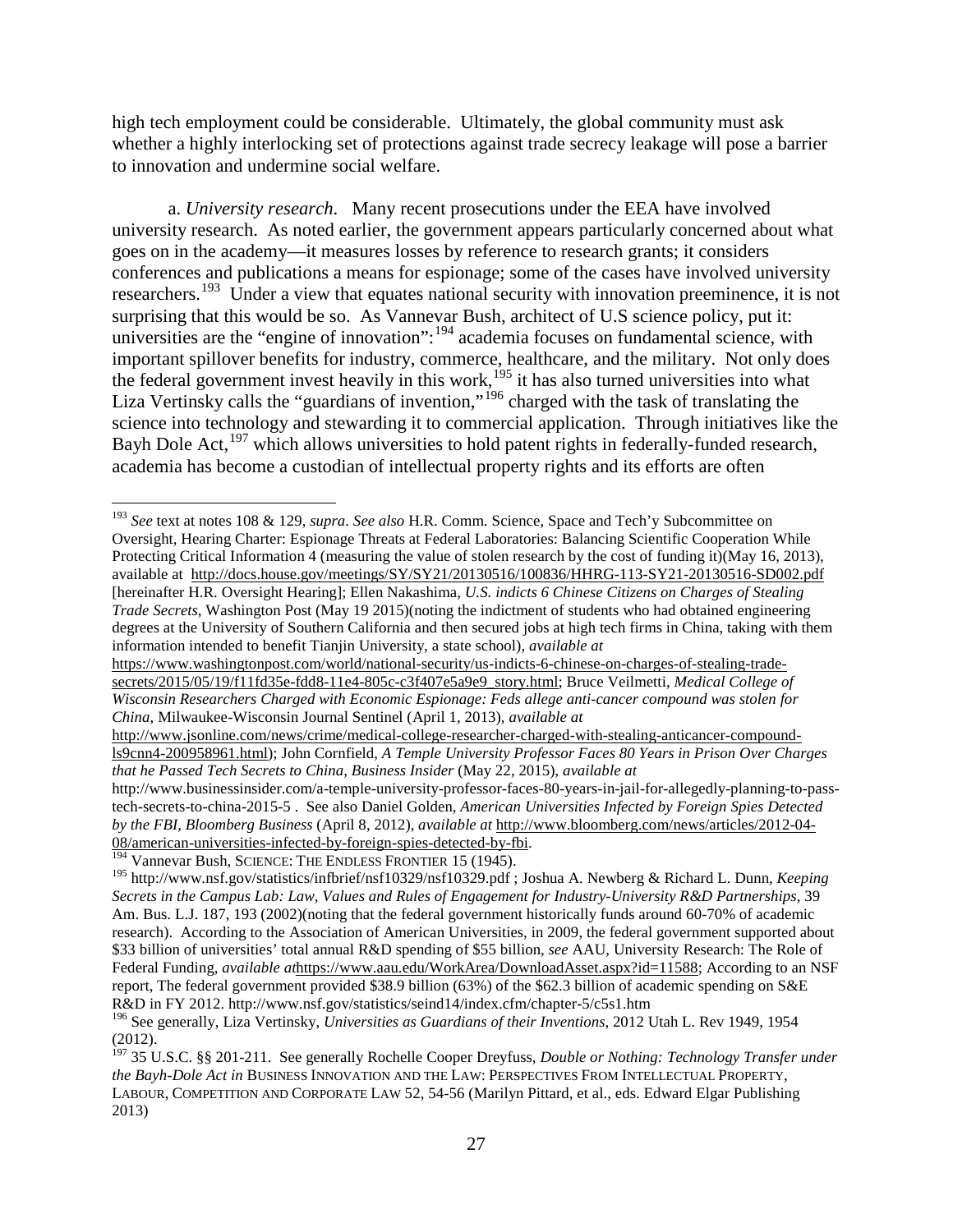measured in terms of the patents and associated know-how that they generate and license out.<sup>[198](#page-29-0)</sup> Universities now spin off start-up companies, enter into research joint ventures with private industry, and permit (indeed, encourage) their faculty members to play major roles in private research and development entities.<sup>199</sup> The sum total of these activities makes universities appear to be the equivalent of private industry and the information they generate an appropriate subject for trade secret protection under civil and criminal law. Or to put it another way, if the new goal of trade secrecy law is to protect the United States' dominant position in technology, it is easy to perceive universities as a key place to police behavior.

But this view of universities misses much that is important about how it is that they play this remarkable role. To address challenging and complex problems, researchers must work collaboratively with those in other disciplines and from other backgrounds. To succeed, faculty must be perceived as good collaborators and mentors; they must publish and present their work at conferences, visit with others in their field, and provide space to visitors from other universities and industry.<sup>200</sup> Increasingly, it is crucial that travel and collaboration occur internationally. Because much of the day-to-day research is performed by students and postdoctoral fellows—and because the public goal of universities is also education—universities also work hard to create an attractive environment conducive to learning and to research.

To be sure, the incentives that propel researchers are partly monetary, and are thus compatible with trade secrecy. However, the classic rewards of academia are satisfying curiosity,<sup>[201](#page-29-3)</sup> solving the "puzzle of how the world works, enjoying the intrinsic satisfaction of research and discovery,  $202$  and obtaining public recognition.  $203$  To accomplish these objectives, governance by Mertonian norms is critical, especially the norm of communitarianism—the conviction that work must be communicated and shared so that others can verify it (through peer

<span id="page-29-0"></span> <sup>198</sup> *See*, e.g. Association of University Technology Managers, AUTM Licensing Surveys, available at [https://www.autm.net/FY2012\\_Licensing\\_Activity\\_Survey/14318.htm;](https://www.autm.net/FY2012_Licensing_Activity_Survey/14318.htm) National Research Council, Managing University Intellectual Property in the Public Interest (National Academies Press 2010).

<span id="page-29-1"></span><sup>199</sup> See, e.g., Jason Owen-Smith & Walter W. Powell, *The Expanding Role of University Patenting in the Life Sciences: Assessing the Importance of Experience and Conductivity*, 32 Research Policy 1695-1711 (2003). See also Newberg et al., *supra* note 195.

<span id="page-29-2"></span><sup>&</sup>lt;sup>200</sup> See Walter M. Powell, *Networks of Learning in Biotechnology: Opportunities and Constraints Associated with Relational Contracting in Knowledge-Intensive Fields*, in EXPANDING THE BOUNDARIES OF INTELLECTUAL PROPERTY: INNOVATION POLICY FOR THE KNOWLEDGE SOCIETY 251 (Rochelle Dreyfuss, Diane L. Zimmerman and Harry First, eds. 2001); Walter W. Powell, *Inter-organizational Collaboration in the Biotechnology Industry*, 151 (No. 1) J. Instit'l and Theoretical Ec. 197, 205 (1996). <sup>201</sup> *See*, e.g Brian J. Love, *Do University Patents Pay Off? Evidence from A Survey of University Inventors in* 

<span id="page-29-3"></span>*Computer Science and Electrical Engineering*, 16 Yale J. L. & Tech. 285, 316 (2014)(showing that the the major motivating factor for university computer scientists is curiosity and a desire to advance knowledge).

<span id="page-29-4"></span><sup>202</sup> Alice Lam, *What motivates academic scientists to engage in research commercialization: 'gold', 'ribbon' or 'puzzle'* (2010), *available at* [https://mpra.ub.uni-muenchen.de/30849/.](https://mpra.ub.uni-muenchen.de/30849/) 203 The latter includes prizes, naming rights for new discoveries, extra laboratory space--some of which can be

<span id="page-29-5"></span>cashed out in the form of prizes and promotion. See generally Rebecca S. Eisenberg, *Proprietary Rights and the Norms of Science in Biotechnology Research*, 97 Yale L.J. 177 (1987); Rebecca S. Eisenberg, *Public Research and Private Development: Patents and Technology Transfer in Government Sponsored Research*, 82 Va. L. Rev. 1663 (1996); Katherine J. Strandburg, *Curiosity-Driven Research and University Technology Transfer*, in 16 ADVANCES IN THE STUDY OF ENTREPRENEURSHIP, INNOVATION & ECONOMIC GROWTH 93, 94-95 (Gary D. Libecap ed., 2005).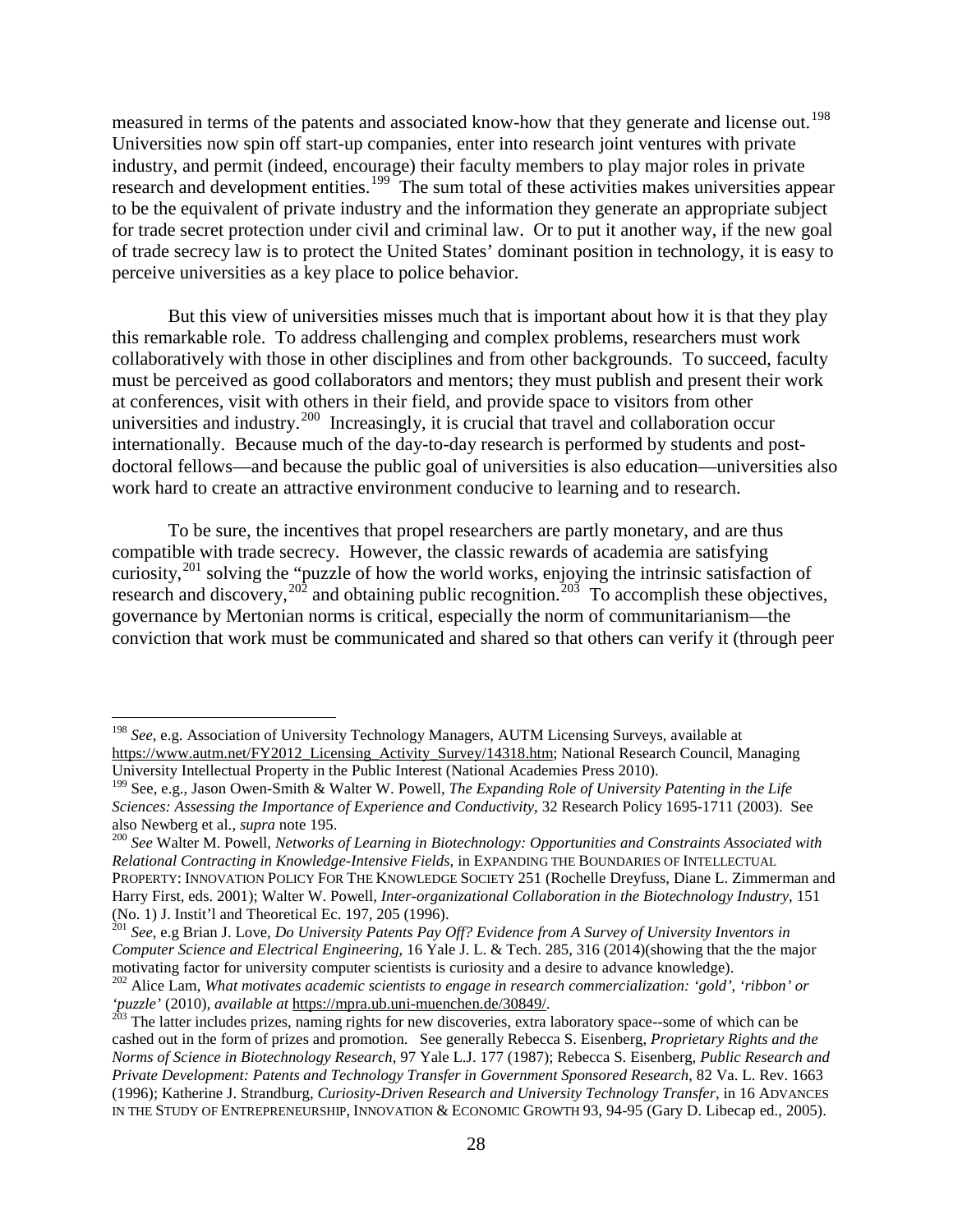review), build upon it, and determine priority of invention.<sup>[204](#page-30-0)</sup> University-generated information is thus situated in a complex domain. It is not exactly public, since it can be subject to contractual obligations and intellectual property rights. But it is not private either. Michael Madison, Brett Frischmann and Katherine Strandburg call it an "information commons": universities are internally and jointly organized to pool knowledge resources, even when externally structured to, in some instances, require payment from others.<sup>205</sup>

Even within universities, the complexity of this terrain is problematic, for proprietary goals can conflict with the university's broader mission to discover, educate, and spread knowledge. To combat the perception that patents and licenses are the sole measure of their scientific contributions, MIT conducted a comprehensive study of its activities, which demonstrated the outsize role that free technology transfer plays in keeping the nation at the technological frontier.<sup>[206](#page-30-2)</sup> The University of California has pioneered methods of evaluating technology transfer offices that take account of non-proprietary transfers.<sup>[207](#page-30-3)</sup> Although universities enter into many ventures with private firms, they routinely guard against agreements that prohibit publication, require significant delays, or jeopardize the ability of their faculty or students to share information.<sup>[208](#page-30-4)</sup> The Association of University Technology Managers (AUTM), for example, has promulgated a list of points to consider in university licensing that has been signed by many major universities and medical colleges.<sup>209</sup> The points include making sure that licensing agreements do not restrict university faculty from engaging in future research, structuring licenses to encourage technology development, ensuring broad access to research tools, and—significantly—taking a cautious approach to enforcing intellectual property rights.<sup>[210](#page-30-6)</sup>

<span id="page-30-7"></span>Universities have been particularly alert to successive attempts by the government to interfere with this complex ecology in the name of national security. In the 1980's, amid concerns about the Soviet Union, Admiral Bobby Inman, at one time Deputy Director of the CIA, gave a speech at the American Association for the Advancement of Science raising many of the same themes we see today:

[F]oreign intelligence services . . . are collecting all types of information in the U.S. Specific data on technical subjects are high on the wanted list of every major foreign intelligence service and for good reasons. . . . In terms of harm to the national interests, it makes little difference whether the data are copied

<span id="page-30-0"></span> <sup>204</sup> *See* Robert K. Merton, THE SOCIOLOGY OF SCIENCE: THEORETICAL AND EMPIRICAL INVESTIGATIONS <sup>273</sup> (Norman W. Storer ed., 1973).

<span id="page-30-1"></span><sup>205</sup> Michael J. Madison et. al., *The University As Constructed Cultural Commons*, 30 Wash. U. J.L. & Pol'y 365 (2009).

<span id="page-30-2"></span><sup>206</sup> Massachusetts Institute of Technology, ENTREPRENEURIAL IMPACT: THE ROLE OF MIT (2009), *available at* [http://www.kauffman.org/uploadedFiles/MIT\\_impact\\_full\\_report.pdf.](http://www.kauffman.org/uploadedFiles/MIT_impact_full_report.pdf)<br><sup>207</sup> Carol Mimura, *Nuanced Management of IP Rights: Shaping Industry-University Relationships to Promote Social* 

<span id="page-30-3"></span>*Impact*, in WORKING WITHIN THE BOUNDARIES OF INTELLECTUAL PROPERTY: INNOVATION POLICY FOR THE KNOWLEDGE ECONOMY 269-295 (Rochelle C. Dreyfuss, Harry First & Diane Zimmerman ed. Oxford University Press 2010).

<span id="page-30-4"></span><sup>208</sup> See Newberg, *supra* note [195](#page-28-5) at 209-210. See generally Rebecca S. Eisenberg, Academic Freedom and Academic Values in Sponsored Research, 66 Tex. L. Rev. 1363 (1988)

<span id="page-30-6"></span><span id="page-30-5"></span><sup>&</sup>lt;sup>209</sup> Ass'n of Univ. Tech. Managers, In The Public Interest: Nine Points To Consider In Licensing University Technology (2007), *available at http://www.autm.net/Nine\_Points\_to\_Consider.htm.* <sup>210</sup> Id., Points 1, 2, 5, & 6.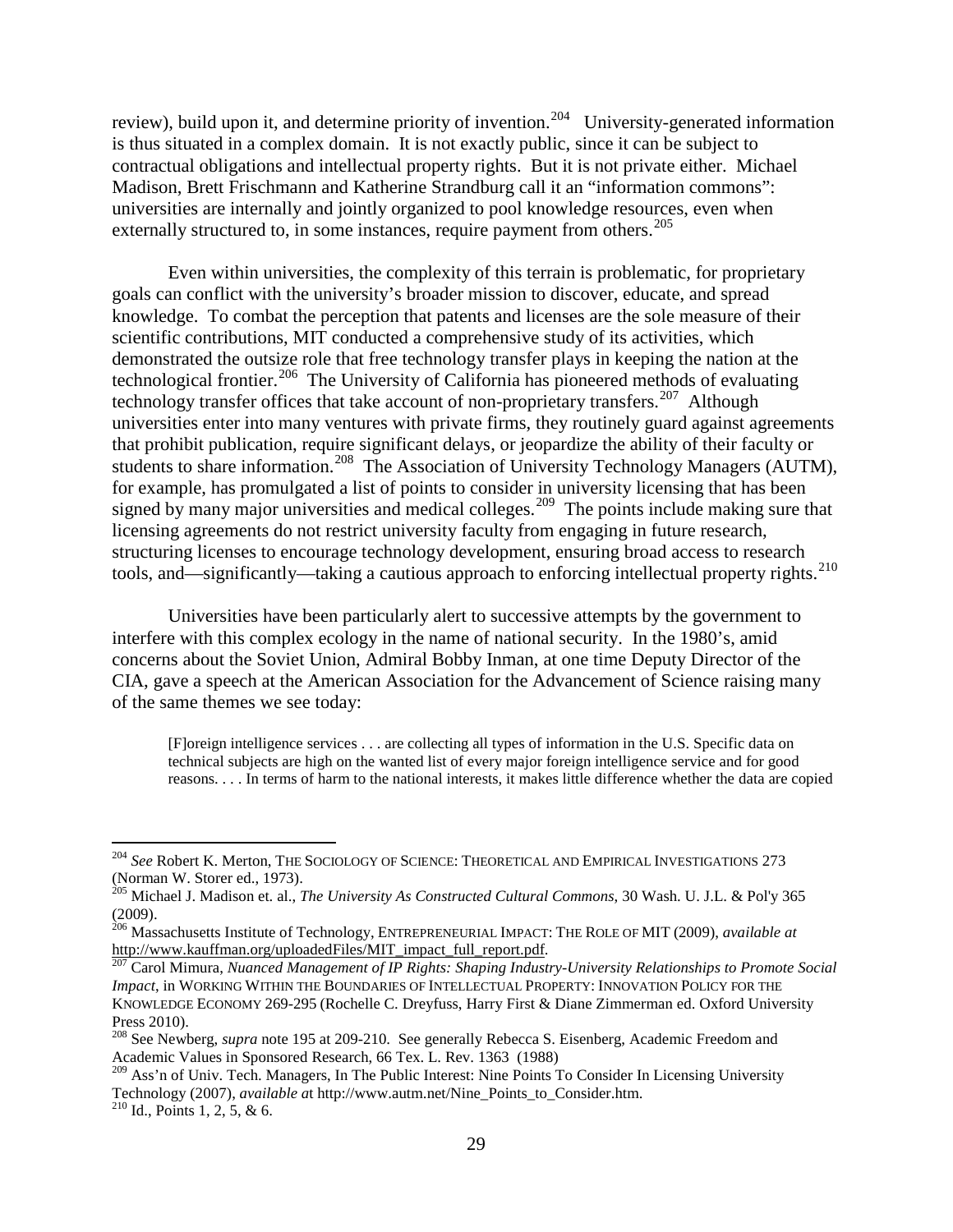from technical journals in a library or given away by a member of our society to an agent of a foreign power…[211](#page-31-2)

To stop the "hemorrhaging," Inman proposed that the government exert greater control over the release of technological information. But to a large extent, universities successfully resisted his proposal. In 1985, President Reagan promulgated NSDD-189, a national policy on technology transfer that protects fundamental research by exempting unclassified information from various forms of control.[212](#page-31-3) Although the policy statement warned about the acquisition of information by Eastern Bloc Nations and acknowledged that some research may be classified, it also recognized that American leadership required an "environment in which the free exchange of ideas is a vital component" and firmly stated that to the "maximum extent possible, the products of fundamental research remain unrestricted." After the attack on the World Trade Center in September 2001, much the same thing happened. Concerns over information transfer were expressed, but the Bush administration ultimately confirmed that NSDD-189 remained in effect. Even so, many universities have been concerned. The National Academies of Science has issued a series of recommendations to ensure the NSDD-189 policy is continued.<sup>[213](#page-31-4)</sup>

<span id="page-31-1"></span><span id="page-31-0"></span>Universities have also directly monitored the manner in which export control laws and visas are administered.[214](#page-31-5) These laws have been subject to varying interpretations, leading to attempts to exert extraordinary levels of control, including on distribution of fairly common laboratory tools, and to consider sharing even certain unclassified information with foreigners (even those with green cards) as a deemed export, subject to regulation. Although actions in 2005-2006 brought some clarity to both export and deemed export regulations,  $^{215}$  $^{215}$  $^{215}$  and in 2009, President Obama launched a comprehensive review aimed at creating a single unified system of export review,<sup>[216](#page-31-7)</sup> the laws remain a topic of National Academies recommendations and AUTM concern.[217](#page-31-8) Analogous problems have occurred with visas. After 9/11, the government

<span id="page-31-8"></span>

<span id="page-31-9"></span><span id="page-31-2"></span> <sup>211</sup> Edward Gerjuoy, *Controls on Scientific Information Exports*, 3 Yale L. & Pol'y Rev. 447, 478 (1985)(citing Inman in Symposium, Striking a Balance: Scientific Freedom and National Security, at the Annual Meeting AAAS, Washington, D.C. (Jan. 7, 1982)); the full text of the talk has been reprinted, Aviation Week and Space Tech., Feb. 8, 1982, at 10

<span id="page-31-3"></span><sup>&</sup>lt;sup>212</sup> National Security Decision Directives, NSDD-189, National Policy on the Transfer of Scientific, Technical and Engineering Information (Sept. 21, 1985), available at http://fas.org/irp/offdocs/nsdd/nsdd-189.htm.<br><sup>213</sup> See National Academies, SCIENCE AND SECURITY IN A POST 9/11 WORLD: A REPORT BASED ON REGIONAL

<span id="page-31-4"></span>DISCUSSIONS BETWEEN THE SCIENCE AND SECURITY COMMUNITIES (National Academies Press 2007), *available at* [http://www.ncbi.nlm.nih.gov/books/NBK11495/.](http://www.ncbi.nlm.nih.gov/books/NBK11495/) [214](http://www.ncbi.nlm.nih.gov/books/NBK11495/) For a summary of export control laws, see Ian F. Fergusson and Paul K. Kerr, *The U.S. Export Control System* 

<span id="page-31-5"></span>*and the President's Reform Initiative, Congressional Research Service* (2014), *available at*<br>
<u>215 See Beniamin Cartar Findley, *P*.</u> (2014), *and also Research Service* (2014), *available at* 

<span id="page-31-6"></span>See Benjamin Carter Findley, *Revisions to the United States Deemed-Export Regulations: Implications for Universities, University Research, and Foreign Faculty, Staff, and Students*, 2006 Wis. L. Rev. 1223, 1226- (2006). *See* also William Metcalf, *Do Higher Education Institutions Have A Misunderstanding of the Fundamental Research Exemption: How Export Control Regulations Change University Research*, 39 J.L. & Educ. 281 (2010)(analyzing Jamie Lewis Keith, *The War on Terrorism Affects the Academy: Principal Post-September 11, 2001 Federal Anti-Terrorism Statutes, Regulations and Policies That Apply to Colleges and Universities*, 30 J.C. &

<span id="page-31-7"></span>U.L. 239, 241 (2004)).<br><sup>216</sup> *See* Ferguson and Kerr, *supra* not[e 214,](#page-31-0) at 10-15.<br><sup>217</sup> *See* National Academies, supra note [213;](#page-31-1) National Academies, BEYOND "FORTRESS AMERICA": NATIONAL SECURITY CONTROLS ON SCIENCE AND TECHNOLOGY IN A GLOBALIZED WORLD (National Academies Press 2009), *available at* [http://www.nap.edu/catalog/12567/beyond-fortress-america-national-security-controls-on-science-and](http://www.nap.edu/catalog/12567/beyond-fortress-america-national-security-controls-on-science-and-technology)[technology](http://www.nap.edu/catalog/12567/beyond-fortress-america-national-security-controls-on-science-and-technology) [hereinafter Fortress America]; AUTM, supra note [209,](#page-30-7) Point 7.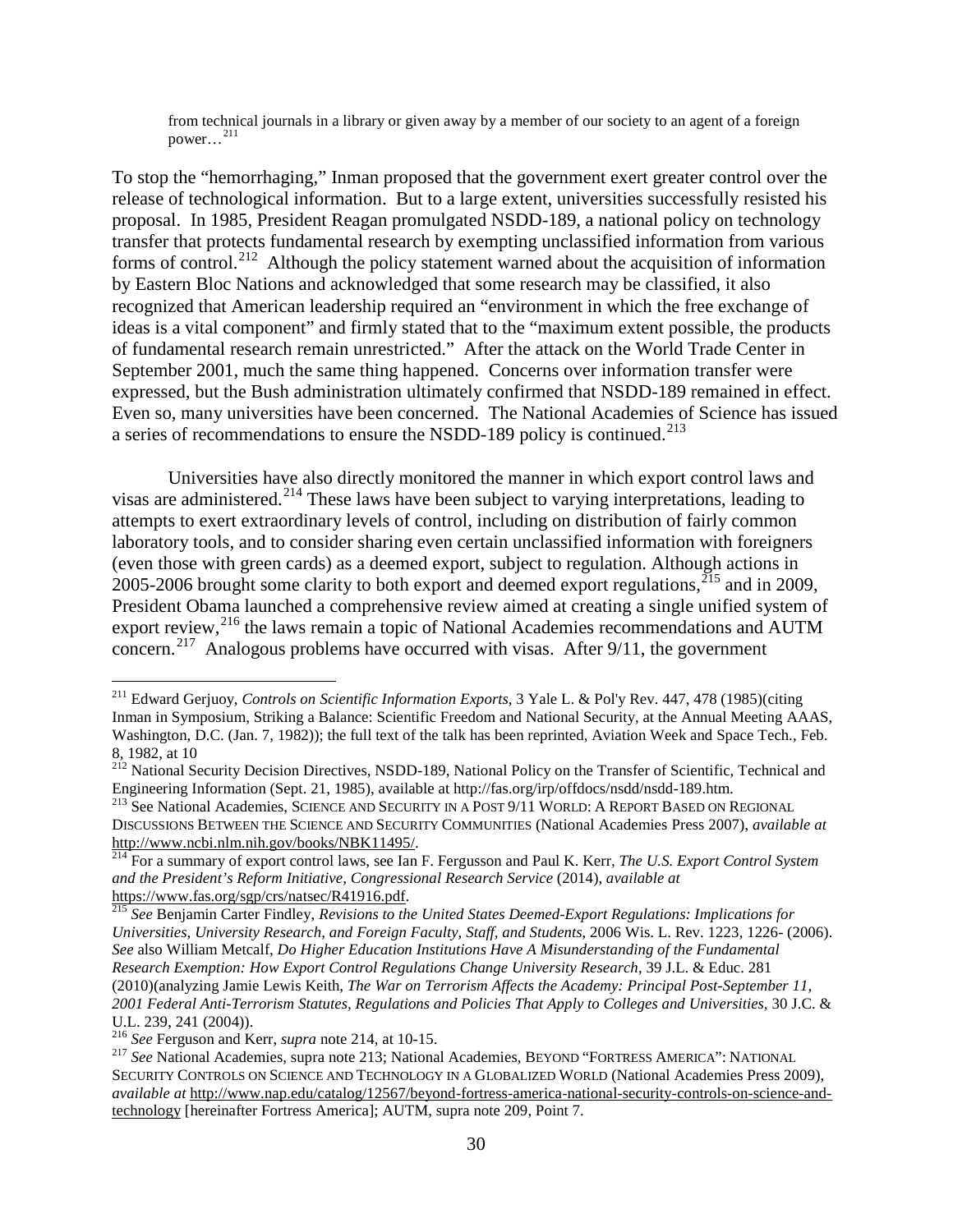increased the time necessary to process visas, affecting not only the job market but also universities and graduate students.<sup>[218](#page-32-0)</sup> That was ended when universities complained about interference with scientific collaborations, the flow of scientific talent, and the timing of important conferences. $^{219}$  $^{219}$  $^{219}$ 

<span id="page-32-4"></span>In light of the success universities have had at protecting their information commonses, one might think they will be equally able to thwart heavy handed applications of the EEA. But in many ways, the EEA presents a much more pernicious problem than classification systems, export and deemed export controls, and visas because it covers more activities. Moreover, universities are not as well positioned to deal with its impact. First, the government has long recognized that direct controls over information transfers implicate important scientific and academic values. NSDD-189 states as much and, with regard to exports, deemed exports, and visas, the government does undertake to maintain consistency with it.<sup>[220](#page-32-2)</sup> No similar effort has been made regarding the EEA. Second, one aspect of the accommodation is a complex classification system that focuses on the potential military applications of particular technologies.<sup>[221](#page-32-3)</sup> A frame that equates technological dominance with national security puts the focus on the status of the information as proprietary, regardless of its potential application. Third, regulations are adopted centrally, by individual agencies or under President Obama's new initiative, by a consortium of regulators. EEA prosecutions are largely decentralized and, for theft, left to the discretion of individual prosecutors, which means there may be little consideration given to the cumulative impact of these efforts on the university community.

Most important, export, deemed export, and visa regulations directly affect universities and university administrators. Accordingly, slippages in the definition of sensitive information or the activities labeled as suspect quickly come to their attention. As we saw, the National Academies, which has a longstanding interest in the problem, acts as a strong advocate for university interests in open science, yet it has not commented on the effect of the EEA. The reason may be that university administrators have little occasion to review documents like the Department of Justice's IP Crimes Manual. And because prosecutions generally involve transfers of information to foreign universities, administrators do not see indictments either.

<span id="page-32-0"></span> <sup>218</sup> Michael A. Olivas, *IIRIRA, The Dream Act, and Undocumented College Student Residency*, 30 J.C. & U.L. 435, 457-63 (2004).

<span id="page-32-1"></span><sup>219</sup> Yudhijit Bhattacharjee, *U.S Promises to Reduce Delays in Granting Visas For Scientists*, 324 Science 1377 (12 June 2009)(noting especially delays for applicants from China). See also National Academies, Fortress America, supra note 200, at 11 ("The United States cannot protect U.S. jobs by denying entry to foreign professionals; jobs will simply go abroad. It is important for both the national security and economic prosperity to maintain the flow of human talent into the United States."). Stanford University reportedly avoids seeking contracts for export-controlled research, which only Americans can work on. "Stanford does not, nor will it, restrict participation of students on the basis of citizenship," President John Hennessy testified at a January 2010, congressional hearing in Palo Alto, California." Daniel Golden, *American Universities Infected by Foreign Spies Detected by FBI*, Bloomberg Businesses April 8 2012.

<span id="page-32-2"></span><sup>&</sup>lt;sup>220</sup> See, e.g., Department of Defense, Ashton Carter, Memorandum for Secretaries of the Military Departments on Fundamental Research (May 24, 2010), *available at*

[http://www.utexas.edu/research/osp/documents/dod\\_policy\\_contracted\\_fund\\_res.pdf;](http://www.utexas.edu/research/osp/documents/dod_policy_contracted_fund_res.pdf) H.R. Oversight Hearing, supra

<span id="page-32-3"></span>not[e 193,](#page-28-6) at 2.<br><sup>221</sup> H.R. Oversight Hearing, supra note 193, at 6 ("Classification is the most appropriate mechanism when it is required that certain information be maintained in confidence in order to protect American citizens and national security").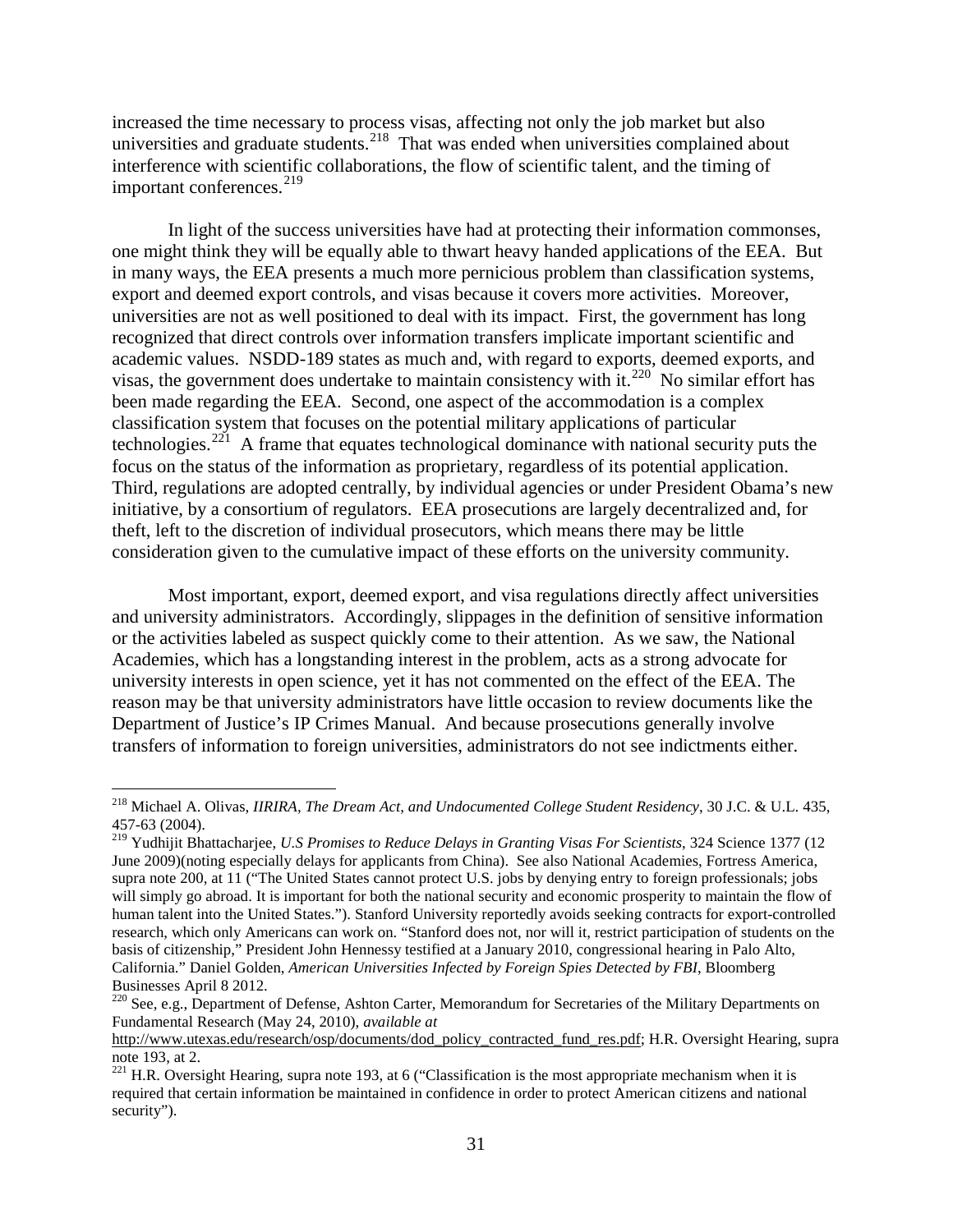Indeed, because their involvement is framed as the victims of crime, there is little occasion universities to systematically consider how the EEA affects their roles as centers of fundamental research.

In addition, the FBI seems intent on developing a cozy relationship with the academy and appears to a large extent to be successful in these efforts.<sup>[222](#page-33-0)</sup> A recent news article titled *American Universities Infected by Foreign Spies Detected by FBI* describes instances of universities, consulting with the FBI, refuse funds and students because of the fear they might come with hidden foreign agendas to steal information. The article describes a professor at University of Colorado who decided to stop accepting visiting scholars from China because one such student asked questions that "made him uncomfortable." The piece also quotes FBI officials as warning against attempts to steal trade secrets from universities through "academic solicitation," including "requests to review academic papers or study with professors," and notes that invitations to present papers at international conference or visits at research labs can be a set up for predatory espionage, and suggesting that foreign exchange programs are a prime target for stealing valuable knowledge.<sup>[223](#page-33-1)</sup>

Nor are universities in a position to complain about how the statute is interpreted in individual cases. Prosecutions are not targeted at a university, but rather at individual faculty members—indeed, at individuals who *left* the university, often to work at a global rival. The university is thus in the posture of a victim and may not have an interest in helping such defendants. Even if it did, the university would have no formal role in the criminal trial or appeal and thus would lack opportunity to present arguments about whether the information taken should be considered a trade secret, whether the defendant's activities should be though to constitute misappropriation, or whether the value of the information was such that the defendant could have rationally formulated the intent to benefit a foreign government (for espionage) or injure the owner of the information (for theft). $^{224}$ 

Because EEA prosecutions are more episodic than export controls, it could be argued that their effect is less deleterious. But that seems unlikely. The goal of criminal law is deterrence and if prosecutions are stepped up as planned, the EEA could be very effective. Academics may not be completely judgment proof, but they are probably relatively insensitive to the prospect of civil liability for trade secrecy violations. They are, however, likely to be very concerned by the prospect of incarceration. To compound the problem, ownership to collaborative projects can be murky in academic settings.<sup>[225](#page-33-3)</sup> There are few civil cases because faculty and students have reputational interests in not being viewed as litigious, but the cases that have become public

<span id="page-33-0"></span> <sup>222</sup> Daniel Golden, *supra* note [219](#page-32-4) ("The FBI and academia, which have often been at loggerheads, are working together to combat the threat," quoting Frank Figliuzzi, Federal Bureau of Investigation assistant director for counterintelligence).

<span id="page-33-1"></span><sup>&</sup>lt;sup>223</sup> *Id*. ("Study-abroad programs are an attractive target. Foreign security services find young, bright U.S. kids in science or politics, it's worth winning them over,' Figliuzzi said.")

<span id="page-33-2"></span><sup>&</sup>lt;sup>224</sup> These have proved to be challenging issues to which prosecutors do not always pay sufficient attention, *see, e.g.*, Matt Apuzzo, *U.S. Drops Charges That Professor Shared Technology with China*. N.Y. Times, Sept. 11, 2015 (describing a case that fell apart because the incriminating evidence turned out not to be a trade secret).

<span id="page-33-3"></span><sup>&</sup>lt;sup>225</sup> For an example, consider Oscar Sacks' account in ON THE MOVE: A LIFE (2015) of his clash with the director of the headache clinic at which Sacks worked over the material in Sacks' book on migraines. [half way through the Chapter Out of Reach]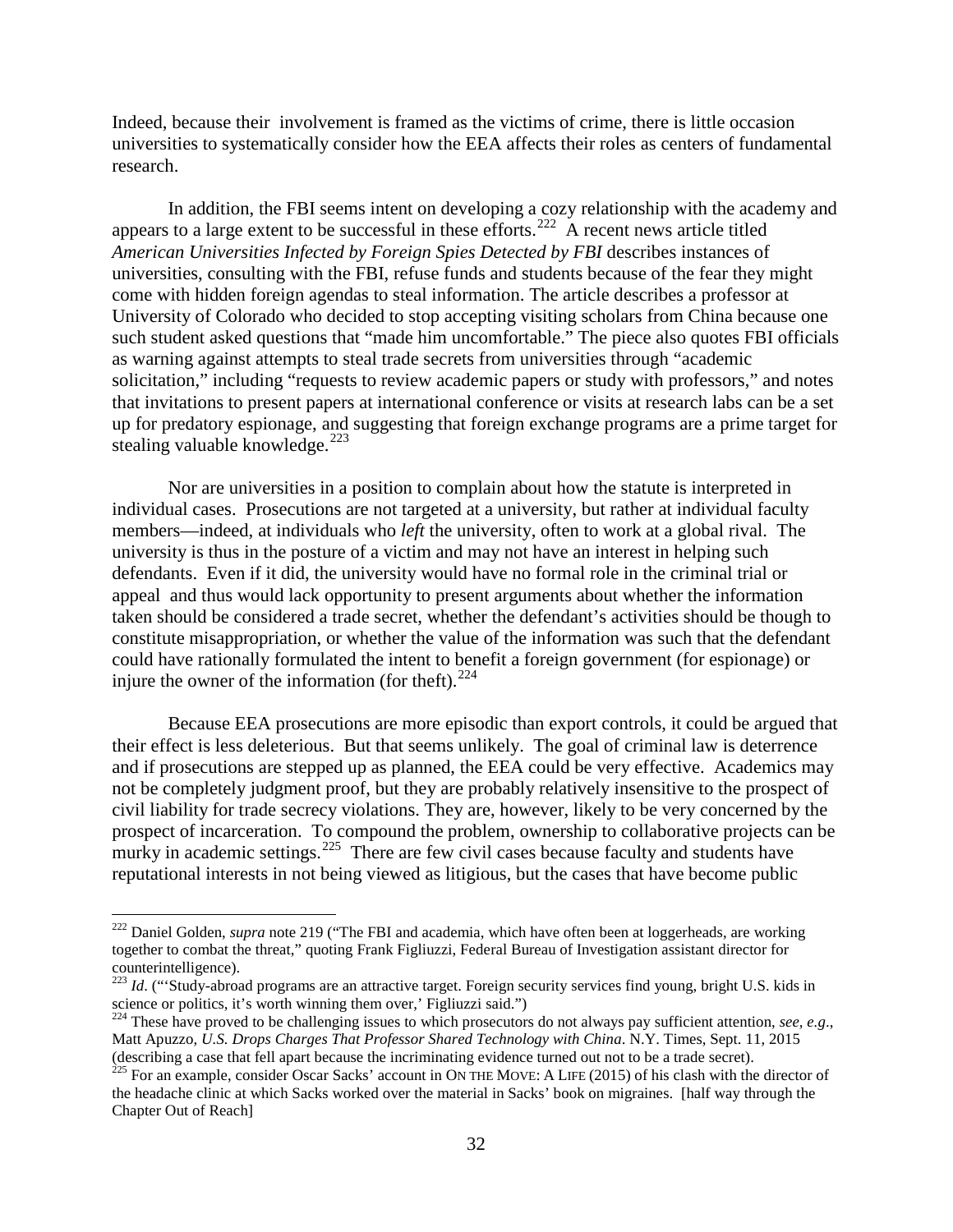demonstrate the difficulty of determining who has rights to slides, unique reagents, genetically altered specimens, and the like.<sup>[226](#page-34-0)</sup> When raised in an EEA prosecution, these decisions could have life-altering consequences.<sup>[227](#page-34-1)</sup>

The EEA could, in short, make American universities unattractive to students, post docs, visiting faculty, and other potential foreign collaborators. The recent arrests of three faculty members of China's Tianjin University highlights these risks. In the Chinese media reports of their arrests, Tianjin University officials stated that "the United States had done harm to academic exchanges by 'politicizing' a scientific dispute."<sup>[228](#page-34-2)</sup>

There could also be unfortunate selection effects. Under a view of national security that seeks to preserve U.S. dominance, visitors from emerging countries, such as China and Russia, are likely to be the primary focus of investigations. But because these economies are so dynamic, these are the people with whom U.S. academics are probably most interested in collaborating. Furthermore, the premier universities in many countries are governmentsupported. Because exclusive ownership by the government is not necessary to consider an entity a foreign government, prosecution in these cases could be for economic espionage rather than theft. [229](#page-34-3) Leading foreign faculty could, therefore, face especially stiff penalties. The National Academies has been concerned that export controls will hobble world class scientists from coming to the United States, drive knowledge-intensive jobs abroad, and accelerate the development of foreign research centers;<sup>[230](#page-34-4)</sup> paradoxically, the same can easily be said of an EEA administered with the goal of protecting U.S. technological leadership as a national security interest.

#### b. Job Mobility, Entrepreneurship, and Innovation

Most of the current charges under the Economic Espionage Act involve the scenario captured in *The Company Man*, where an employee—a lowly engineer, strapped for money and unable to send his child to the Ivy League college, is considered the weak link in the private company.<sup>231</sup> When this prototypical American worker is approached by a headhunter who offers him more for his talent, he naively considers it instead of immediately realizing that it must be a scam. When he finally "does the right thing" and goes to his boss to report on such preying, he

<span id="page-34-0"></span> <sup>226</sup> *See* Rochelle Cooper Dreyfuss, *Collaborative Research: Conflicts of Authorship, Ownership, and Accountability*, 53 Vand. L. Rev. 1161, 1165 (2000).

<span id="page-34-1"></span><sup>227</sup> Cf. Ann S. Jennings and Suzanne E Tomkies, *An Overlooked Site of Trade Secret and Other Intellectual Property Leaks: Academia*, 8 Tex. Intell. Prop. L.J. 241, 263-264 (2000)(suggesting attorneys and employees keep elaborate records).

<span id="page-34-2"></span><sup>228</sup> *China University Denies U.S. Economic Espionage Charges*, Reuters (May 21, 2015), *available at*  .http://www.reuters.com/article/2015/05/21/us-usa-china-theft-idUSKBN0O60CU20150521. The article further reports calls by the Chinese media on the Chinese government "to respond more strongly to the case, calling the United States paranoid…The crime of espionage is the charge most abused by America, said the Global Times, a nationalist tabloid."

<span id="page-34-3"></span><sup>229</sup> See notes [110-](#page-18-11)[111,](#page-18-12) *supra*. See also David E. Sanger and Nicole Perlroth, *6 Chinese Men Indicted in Theft of Code from U.S. Tech Companies*, N.Y. Times (May 19, 2015)(describing the indictment of a Chinese Professor at Tianjin University, which is state-sponsored, on charges of economic espionage under § 1831.

<span id="page-34-5"></span><span id="page-34-4"></span> $^{230}$  National Academies, FORTRESS AMERICA, *supra* note [217,](#page-31-9) at 13.<br> $^{231}$  A second film in the FBI series educational series about the EEA focuses on employee trade secrets theft. The Film is entitled 'Betrayed'.\*\*\*.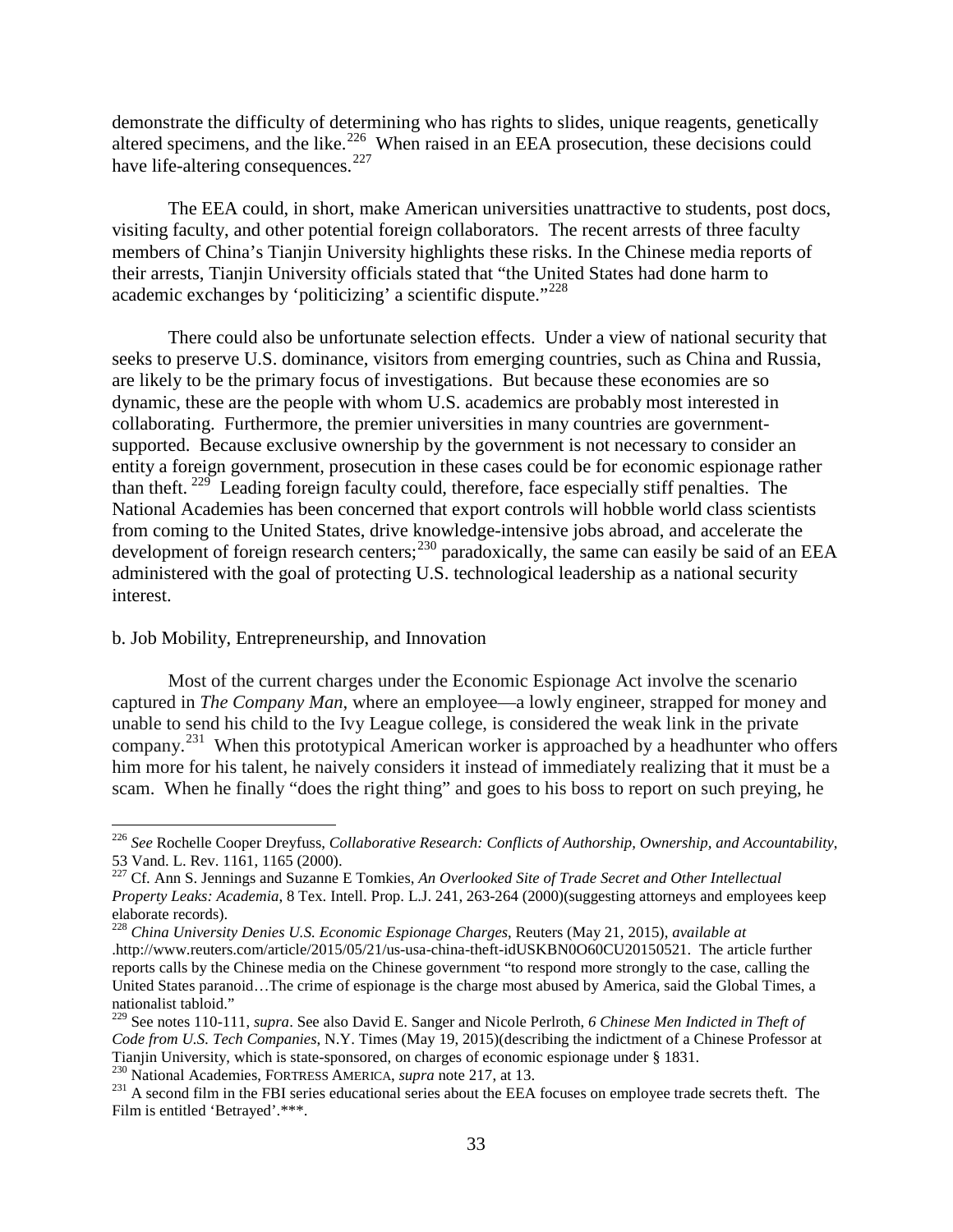is not offered a raise or promotion to match the (fake) outside offer. Rather, he is rewarded with the pat on the back for not falling for the predatory offer and he is asked to cooperate with the FBI in a sting operation (perhaps for comedic effect, or perhaps to convey how difficult it is for a "civilian" to do the right thing, the film shows the FBI agents watching the engineer from the nearby hotel room during the sting operation and mocking him amongst themselves for almost getting sick from the fear of having to pose as a mole in order to capture the Chinese). The movie's dramatic climax centers on the ability of the frail employee to stay strong until the FBI bursts into the room to arrest the foreign offenders.

But not all employees are heroes and many find themselves at the receiving end of trade secrecy litigation. In civil cases involving trade secrets law in state courts the vast majority of the cases (over 90 percent) involve either a current or former employee or a business partner.<sup>[232](#page-35-0)</sup> A similar pattern is emerging in criminal prosecutions involving the EEA. According to Toren's analysis, in more than 90 percent of the EEA prosecutions, the defendant was an "insider," and had access to the trade secret because he was an employee of the victim, or worked for a vendor or contractor of the victim.<sup>233</sup> In many of the cases the defendant committed the theft shortly before leaving the victim company. In a 2000 Congressional hearing of the Subcommittee on International Economic Policy and Trade about enhancing laws against economic espionage, the chairman of the subcommittee opening statement explained the threat posed by employees:

[I]ndustrial espionage is a crime which continues to be best accomplished through low tech means and is not necessarily dependent upon high tech gadgetry. A vast majority of corporate espionage crimes do not occur in cyberspace, but rather in person, face to face. For example, key employees within a given corporation might be sought by a rival company for information or recruited by spies posing as consultants or headhunters at trade shows.[234](#page-35-2)

In general, intellectual property shapes competition and the flow of knowledge and people within industries and regions. Trade secrets in particular, because of their pervasiveness and their self-defining quality as encompassing whatever the company keeps confidential, affect the movement and behavior of employees. Therefore, while trade secret law is understood as a branch of intellectual property law, designed to draw boundaries around valuable proprietary information,<sup>[235](#page-35-3)</sup> it should equally be understood as a system that regulates the relationship between firms and employees.<sup>[236](#page-35-4)</sup> Quite straightforwardly, it is easy to see why increased trade secret protection operates to decrease employee mobility. In a legal regime of heightened trade secret liability, employees have more to lose when they choose to leave an employer. Prospective employers too are more at risk in such a regime. Beyond this direct effect on job recruitment, the key question for policy is how such a regime impacts innovation.

<span id="page-35-0"></span> <sup>232</sup> David S. Almeling et al., *A Statistical Analysis of Trade Secret Litigation in State Courts*, 46 Gonzaga L. Rev. 57  $(2010)$ .<br><sup>233</sup> Toren, *supra* note 9.

<span id="page-35-2"></span><span id="page-35-1"></span><sup>&</sup>lt;sup>234</sup> Corporate and Industrial Espionage and their Effects on American Competitiveness, House of Representatives, Subcommittee on International Economic Policy and Trade, Committee on International Relations Sept. 13, 2000 http://www.gpo.gov/fdsys/pkg/CHRG-106hhrg68684/html/CHRG-106hhrg68684.htm supra.

<span id="page-35-3"></span><sup>&</sup>lt;sup>235</sup> Mark A. Lemley, The Surprising Virtues of Treating Trade Secrets as Intellectual Property Rights, 61 STAN. L.<br>REV. 311 (2008).

<span id="page-35-4"></span><sup>&</sup>lt;sup>236</sup> Madhavi Sunder, *Trade Secrets and Human Freedom*, in INTELLECTUAL PROP. AND THE COMMON LAW (Cambridge University Press 2013); Lobel, The New Cognitive Property, *supra* note [30](#page-7-7) at 811-812.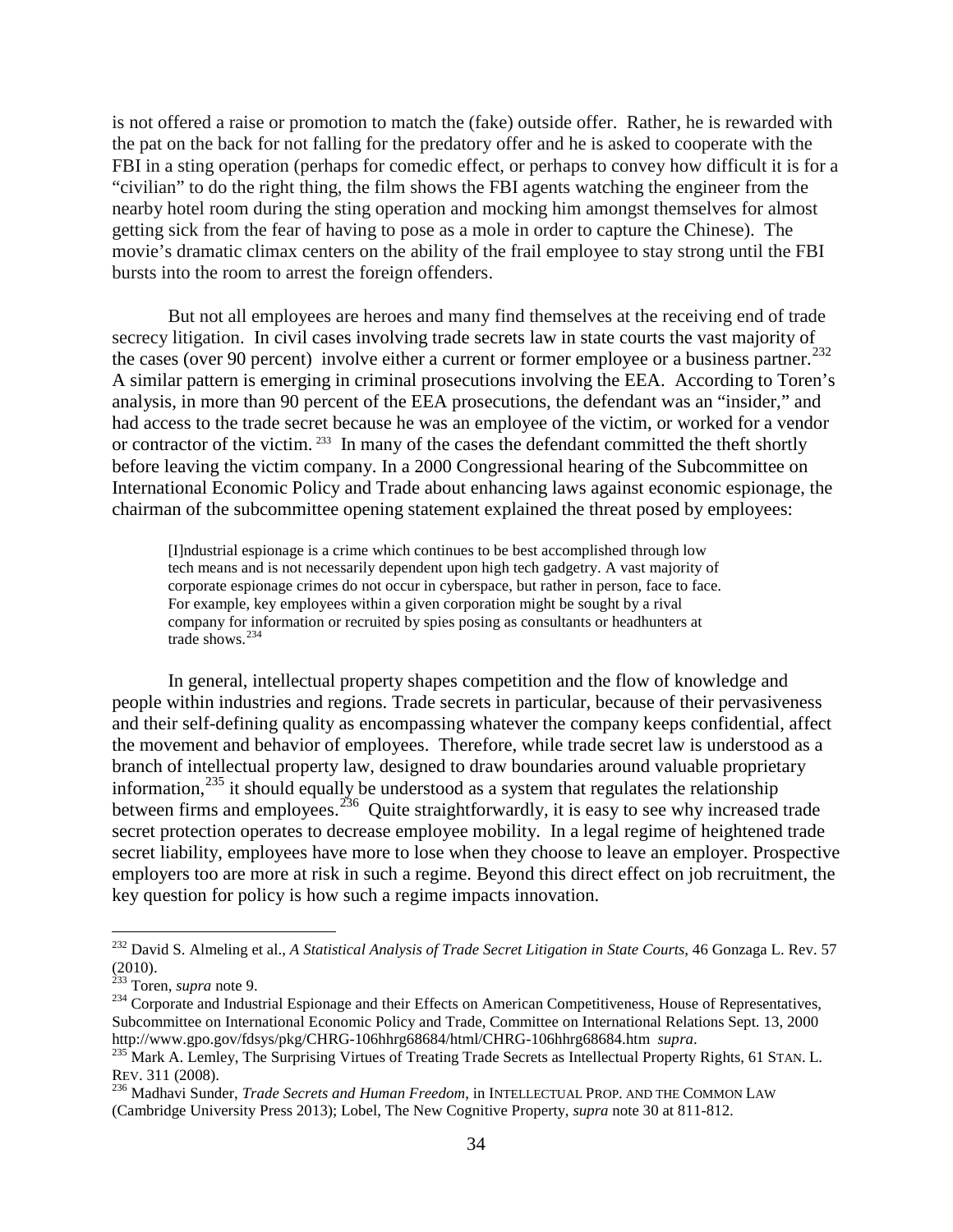<span id="page-36-5"></span>An impressive body of recent economic research considers the costs and benefits of job mobility, entrepreneurship and knowledge flows for industries and regions. Overwhelmingly, the research on innovation shows the invaluable role of connectivity, knowledge networks, and exchanges for a region's economic health and innovation capacities.<sup>[237](#page-36-0)</sup> Recent empirical studies in innovation consistently find that mobility and flow are correlated with higher levels entrepreneurship and economic growth.<sup>[238](#page-36-1)</sup> When individuals are allowed to move within an industry, they are able to deploy their skills and experience more effectively, and they are more motivated to perform well and grow professionally. Thus, recent behavioral research suggests that employees who are stripped of ownership over the knowledge and skills they gain during employment are discouraged from investing in their human capital.<sup>[239](#page-36-2)</sup> Again, this effect is not hard to comprehend: when employees understand that the knowledge and skill that they gain at a workplace is entirely proprietary and blocked from future use during the span of their career, they are less likely to be invested in gaining and building upon that knowledge.

Mobility has other important effects on technological progress. In mobile markets, knowledge networks are denser and the benefits of spillovers are spread not only to the receiving companies, but—counterintuitively—also to the "sending" companies, those who lose their employees to the competition.<sup>[240](#page-36-3)</sup> The latter happens in several related ways. First, the company whose former employee moves to a related firm in the industry expands its company footprint by having denser connections, and a web of former employees in professional associations, technical committees, and lobbying efforts. This makes it easier for the "sending firm" to navigate the market. Second, firms are increasingly using their "alums" in similar ways as universities draw on their alumni: for recruitment purposes.<sup>[241](#page-36-4)</sup> When potential hires know someone who used to work at a given company they are more likely to apply and to be interested in an opening at the firm. Former employees can be key goodwill ambassadors who enhance the firm's reputation.

Third and perhaps most important for innovation, when employees move from one company to another, both firms gain knowledge from these flows. In one study, a team of researchers from the Wharton School of the University of Pennsylvania and the University of

<span id="page-36-0"></span> <sup>237</sup> *See* e.g., Jeffrey L. Furman & Scott Stern, *Climbing Atop the Shoulders of Giants: The Impact of Institutions on Cumulative Research*, Am. Econ. Rev. 101(5) (2011); Anders Malmberg & Dominic Power, (How) Do (Firms in) Clusters Create Knowledge?, 12 Indus. & Innovation 409, 410 (2005); <sup>238</sup> Matt Marx, Deborah Strumsky, & Lee Fleming, *Mobility, Skills, and the Michigan Non-compete Experiment*, 55

<span id="page-36-1"></span>MGMT. SCI. 875-889 (2011); Sarah J. Taylor, Comment, [Fostering Economic Growth in the High-Technology Field:](https://a.next.westlaw.com/Link/Document/FullText?findType=Y&serNum=0330622288&pubNum=0107349&originatingDoc=Iafd4d99fb42f11e18b05fdf15589d8e8&refType=LR&fi=co_pp_sp_107349_488&originationContext=document&transitionType=DocumentItem&contextData=(sc.Search)%23co_pp_sp_107349_488)  [Washington Should Abandon its Recognition of the Inevitable Disclosure Doctrine, 30 Seattle U. L. Rev.](https://a.next.westlaw.com/Link/Document/FullText?findType=Y&serNum=0330622288&pubNum=0107349&originatingDoc=Iafd4d99fb42f11e18b05fdf15589d8e8&refType=LR&fi=co_pp_sp_107349_488&originationContext=document&transitionType=DocumentItem&contextData=(sc.Search)%23co_pp_sp_107349_488) 473, 488-<br>89 (2007).

<span id="page-36-2"></span><sup>&</sup>lt;sup>239</sup> On Amir & Orly Lobel, *How Noncompetes Stifle Performance*, Harv. Bus. Rev. 2014; On Amir & Orly Lobel, *Driving Performance: A Growth Theory of Non-Compete Law*, Stan. Tech. L. Rev. (2013); Lobel, The New Cognitive Property *supra* note [30](#page-7-7) at 848 ("In blunt economic terms, the deadweight loss from controls and restrictions over human capital is the person herself who is prevented from using her talent, skill, and passion. Minds are made to suppress ideas, skill remains untapped, knowledge is cut up into small fragments, and people risk their very liberty to move through their career.")

<span id="page-36-3"></span><sup>240</sup> Tomas Havranek & ZuzanaIrsova, *Estimating Vertical Spillovers from FDI: Why Results Vary and What the True Effect Is*, 85 J.Int'l Econ. 2 (2011); David B. Audretsch & Maryann P. Feldman, *R&D Spillovers and the* 

<span id="page-36-4"></span><sup>&</sup>lt;sup>241</sup> Orly Lobel, *Turnover Alchemy: Converting Employee Losses Into Gains*, Strategy and Business, March 2014.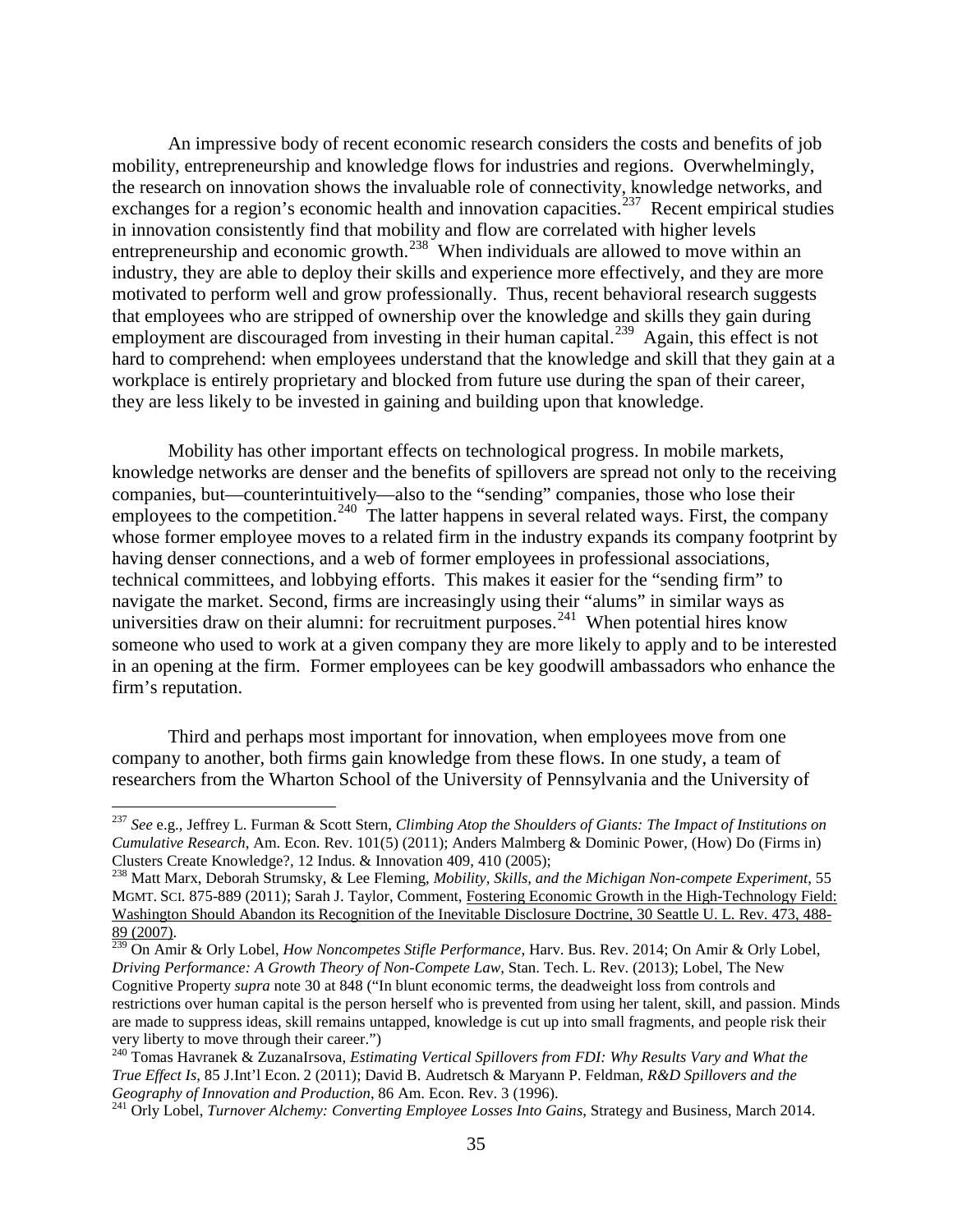Maryland studied the effects of "outbound mobility" on citation patterns in patent applications.<sup>[242](#page-37-0)</sup> The study examined 154 semiconductor firms over 15 years and the linkages between the firms on both sides of an employee move. The study found that after an employee changed jobs, both the "sending" and the "receiving" firms become more likely to cite the other firm's patents. That is, even companies that *lost* employees gained knowledge and access to the receiving firm's endeavors. The researchers suggest that the employees who remain in the sending firm benefit from information generated at their former colleague's new workplace by continued professional contact and through increased attention and awareness to the innovation activities of the receiving company, leading to cross-pollination. The effect was more pronounced when there was a large geographic distance between the two companies. This suggests that the farther an employee moves, for example, if a foreign-born employee returns to a home country to work at a rival firm there, the more significantly his or her former employer can benefit. The transfer creates a bridge between the firms and allows the employees of both firms to encounter intellectual capital that, as a practical matter, may otherwise have been unavailable to them.

Indeed, in sharp contrast to the traditional economic model, which posits that the more a firm is able to prevent exposure of their information, the more it will invest in research, recent empirical findings suggest that companies increase their investment in research and development when turnover is higher.<sup>[243](#page-37-1)</sup> In this view, the research outputs of competing firms should, at least in some industries, be characterized as complementarities. Because innovation is cumulative in its nature, as knowledge flows throughout the industry, the entire industry, including those firms which experience the negative externalities of losing valuable knowledge to other firms in the field, moves more rapidly and increases its research outputs.[244](#page-37-2) Building on these insights, the study of knowledge spillovers rejects a simplistic free-rider analysis and suggests that spillovers are increasing the equilibrium of R&D investment.<sup>[245](#page-37-3)</sup> Industry, as well as regional, growth is endogenous; rather than a simplified win-lose dynamic, competition propels an upward cycle.<sup>[246](#page-37-4)</sup>

Importantly, regions that encourage human capital mobility are also able to attract more human capital from other regions.<sup>[247](#page-37-5)</sup> Conversely, regions that are too controlling of their human capital flow experience over time a brain drain effect, a movement away from the region by

<span id="page-37-0"></span> <sup>242</sup> Rafael Corredoira & Lori Rosenkopf, *Should Auld Acquaintance be Forgot? The Reverse Transfer of Knowledge Through Mobility Ties*, 31 Strategic Mgmt. J. 159, 177-78 (2010). <sup>243</sup> Paul Almeida & Bruce Kogut, *Localization of Knowledge and the Mobility of Engineers in Regional Networks*,

<span id="page-37-1"></span><sup>45</sup> MGMT. SCI. 905, 915 (1999); Georg von Graevenitz, *Spillovers Reconsidered: Analyzing Economic Welfare Under Complementarities in R&D,* 16 Governance and the Efficiency of Economic Systems, Discussion Paper No. 29, 2004), *available at* [http://papers.ssrn.com/sol3/papers.cfm?abstract\\_id=625142;](http://papers.ssrn.com/sol3/papers.cfm?abstract_id=625142) Mark Garmaise, *Ties That Truly Bind: Noncompetition Agreements, Executive Compensation, and Firm Investment*, Journal of Law Economics and Organization 376 (2011); Jiang He & M. Hosein Fallah, *Mobility of Innovators and Prosperity of Geographical Technology Clusters: A Longitudinal Examination of Innovator Networks in Telecommunications Industry*, Int'l Conf. on Complex Sys., June 24-30, 200 6. <sup>244</sup> Klette, Moen and Griliches, *Do Subsidies to Commercial R&D Reduce Market Failures?* 29 Research Policy 471

<span id="page-37-2"></span><sup>(2000).&</sup>lt;br><sup>245</sup> Philippe Aghion & Xavier Jaravel, *Knowledge Spillovers, Innovation and Growth*, 125 The Econ. J.533 (2015).

<span id="page-37-3"></span>

<span id="page-37-4"></span><sup>&</sup>lt;sup>246</sup> Paul M. Romer, *Endogenous Technological Change*, 98 J. Pol.Econ. 71 (1990); Paul M. Romer, *The Origins of Endogenous Economic Growth*, 8 J. Econ. Perp. 3 (1994),

<span id="page-37-5"></span><sup>&</sup>lt;sup>247</sup> Charles Jones, HUMAN CAPITAL, IDEAS AND ECONOMIC GROWTH (2006).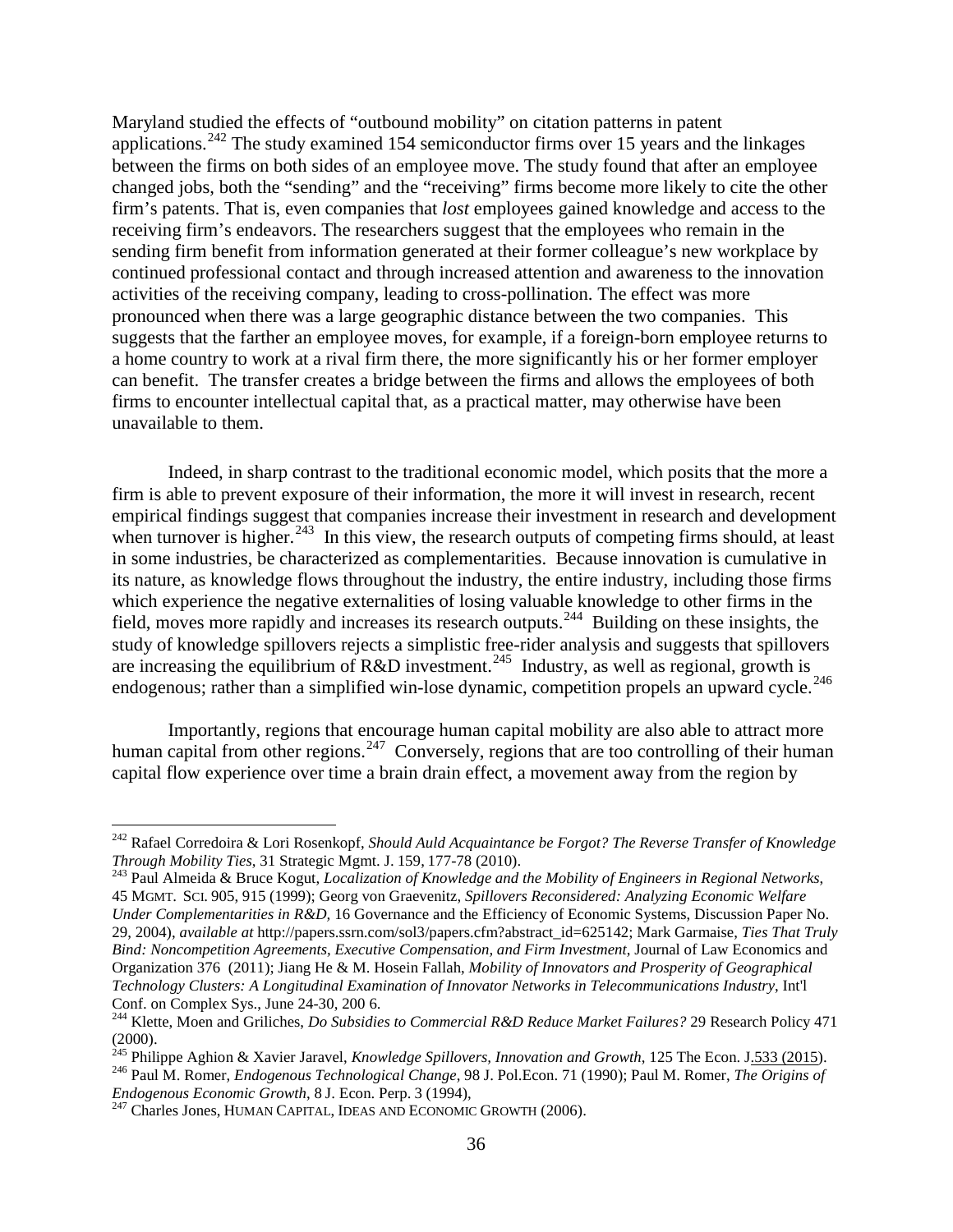some of its most valuable talent.<sup>[248](#page-38-0)</sup> Studies have documented the significance of foreign talent to the building of high tech regions, primarily Silicon Valley.<sup>[249](#page-38-1)</sup> Historically, studies of innovation have consistently shown that traveling and foreign-born inventors significantly over-represented among the great inventors.<sup>[250](#page-38-2)</sup> Most broadly, the research suggests that high employee turnover, regional human capital concentration, and density of professional networks all contribute to economic growth.<sup>[251](#page-38-3)</sup> Putting the research on individuals and firms together, the interrelated effects suggest that at some point, too many constraints on the flow knowledge and penalties on its use, especially when criminal sanctions are involved, can significantly reduce incentives to innovate.

The intensity of EEA prosecutions is particularly problematic from the viewpoint of job mobility and market competition. Even when the stakes merely involve civil trade secret litigation, disputes with former employers can have grave consequences. Litigation in these contexts is often used as a strategy to deter competition. As Graves and Diboise note, "courts do not recognize that plaintiff's trade secret claims are too often created after the fact by attorneys to try to trap a former employee, and not so valuable that the plaintiff had previously recorded them as company intellectual property and guarded them as secret before the employee departed."<sup>[252](#page-38-4)</sup> In other words, broad trade secret protections can have lock-in effects on workers. Employees are more likely to avoid jobs in their field of expertise than risk civil liability. When the stakes involve the possibility of criminal liability, such avoidance is all the more likely. And it is not only the defendants who are affected. Increased trade secrecy litigation against former employees also means that other employees, co-workers who have witnessed such disputes, are discouraged from pursuing professional opportunities.[253](#page-38-5) Indeed in some cases, litigation against a former employee turned competitor is primarily meant to send a warning signal to all employees in the firm. As Rosemary Ziedonis and her coauthors put it, "even if the costs of being litigious in a particular dispute outweigh the benefits, the deterrence of future knowledge spillovers can justify the investment."<sup>[254](#page-38-6)</sup>

Entrepreneurship is at particular risk. Employees are far more likely to pursue entrepreneurial activities the greater their professional ties, yet as we saw, trade secrecy litigation can reduce the density of relationships.<sup>[255](#page-38-7)</sup> Moreover, while large incumbent firms can

<span id="page-38-1"></span><span id="page-38-0"></span><sup>&</sup>lt;sup>248</sup> Marx et al., supra note [238.](#page-36-5)<br><sup>249</sup> Annalee Saxenian, THE NEW ARGONAUTS: REGIONAL ADVANTAGE IN A GLOBAL ECONOMY 50-52 (2006)<br><sup>250</sup> Joseph P. Ferrie, *Longitudinal Data for the Analysis of Mobility in the U.S., 1850-1* 

<span id="page-38-3"></span><span id="page-38-2"></span>http://www.mcgill.ca/economics/files/economics/ferrie.pdf. <sup>251</sup> Nicholas Bloom et al., *Identifying Technology Spillovers and Product Market Rivalry*, NATURAL BUREAU OF ECON. RES. (2007).

http://eprints.lse.ac.uk/780/1/\_lse.ac.uk\_storage\_LIBRARY\_Secondary\_libfile\_shared\_repository\_Content\_Centre<br>
for\_Economic\_Performance\_Discussion\_papers\_dp0675%20(2).pdf.

<span id="page-38-4"></span>\_for\_Economic\_Performance\_Discussion\_papers\_dp0675%20(2).pdf. 252 Charles Tait Graves & James A. Diboise, *Do Strict Trade Secret and Non-Competition Laws Obstruct Innovation?,*1 Entrepreneurial Bus. L.J. 323, 339 (2007). <sup>253</sup> Martin Ganco, Rosemarie Ziedonis & Rajshree Agarwal, *More Stars Stay, But the Brightest Ones Still Leave:* 

<span id="page-38-5"></span>*Job Hopping in the Shadow of Patent Enforcement* Strategic Management Journal Volume 36, Issue 5,

<span id="page-38-6"></span>pages 659–685, May 2015*.* <sup>254</sup> Rajshree Agarwal, Martin Ganco & Rosemarie Ziedonis, *Reputations for Toughness in IP Enforcement: Effects*  on Knowledge Spillovers Through Employee Mobility, 30 Strategic Mgmt. J., 1349-1374 (2009) at 1368.<br><sup>255</sup> Ramana Nanda & Jesper B. Sorensen, 56 Workplace Peers and Entrepreneurship, Management Science 1116-

<span id="page-38-7"></span><sup>1126</sup> (July 2010).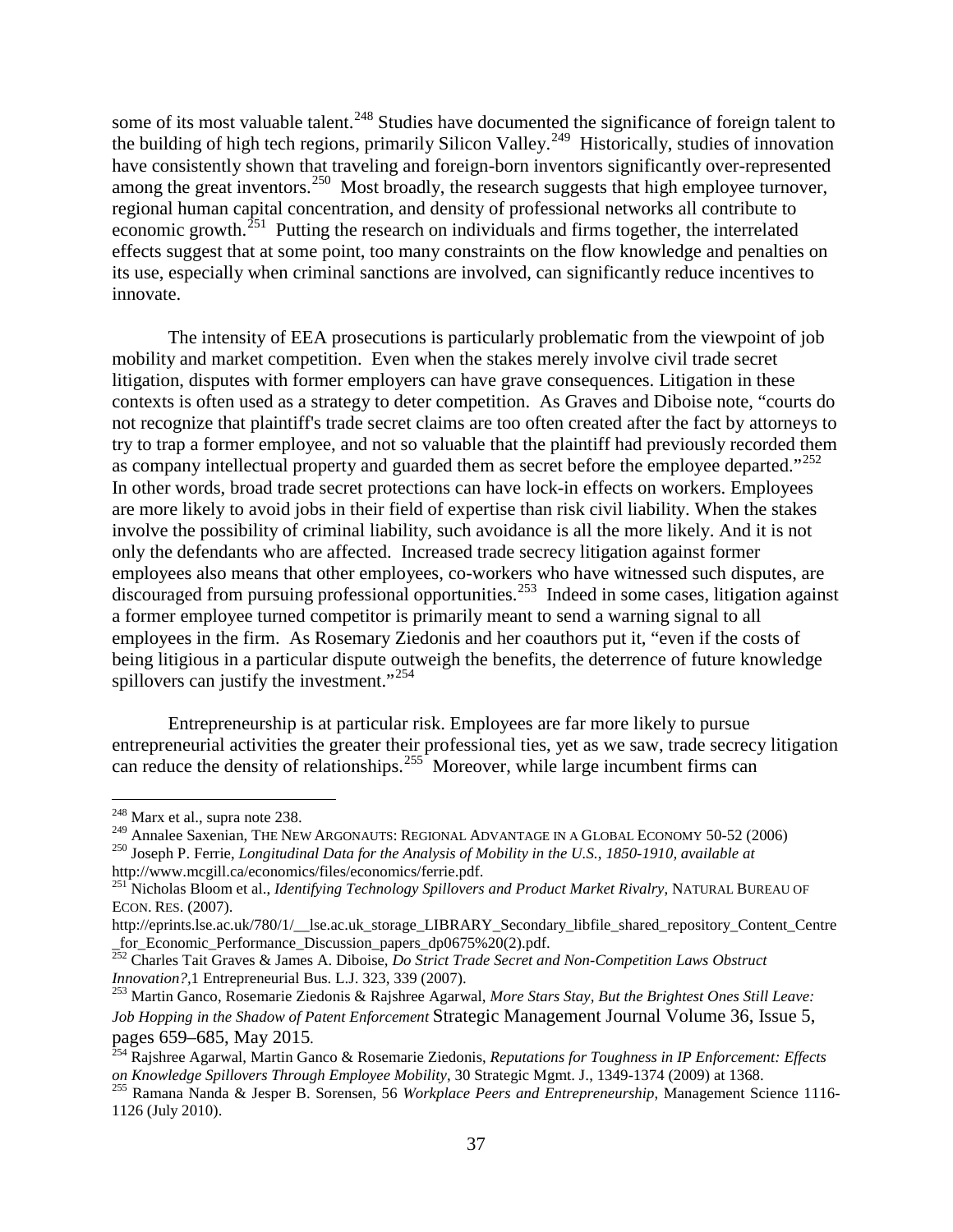sometimes mitigate the risk of prosecution by erecting walls,  $256$  so that a new employee is segregated from those working on projects that compete with a former employer, that strategy is not practical—or absolutely impossible—for start-ups, which may have few workers and only one major project. In addition, incumbents with large resources are better situated to offer their employees indemnification to protect them from legal liability, to defend against trade secret litigation. As we saw, they can also use their superior resources to drive out competition.<sup>[257](#page-39-1)</sup> Start-ups have none of these advantages. Finally, the threat of litigation can dry up the venture capital investment start-ups need to develop their products, launch them, and become successful. [258](#page-39-2)

Exacerbating the problem is the expansion of the EEA to cover "all forms and types of financial, business, scientific, technical, economic, or engineering information, including patterns, plans, compilations, program devices, formulas, designs, prototypes, methods, techniques, processes, procedures, programs, or codes, whether tangible or intangible, and whether or how stored, compiled, or memorialized physically, electronically, graphically, photographically."[259](#page-39-3) Particularly when the subject matter involves complex technical information, prosecutors and courts likely defer to companies' self-definition of proprietary information and companies have expanded the subject-matter of proprietary information to include virtually everything.<sup>[260](#page-39-4)</sup> Evidently, then, any type of information can now qualify as confidential. As a result, former employees may face charges at almost any turn if they chose to continue in their field of their expertise and compete with their former employer.

Employers recruiting new talent are also at risk. The EEA defines as a criminal not only the individual who takes the trade secrets but also third parties, namely competitors, anyone who "receives, buys, or possesses a trade secret, knowing the same to have been stolen or appropriated, obtained, or converted  $\ldots$ ".<sup>[261](#page-39-5)</sup> The perverse result is that employers are most at risk to be in violation of the EEA when they logically choose to hire the most experienced employees—people who have already worked in the industry and gained invaluable training.<sup>[262](#page-39-6)</sup>

<span id="page-39-1"></span><span id="page-39-0"></span><sup>&</sup>lt;sup>256</sup> The EEA gives the term "Chinese wall" new meaning.<br><sup>257</sup> Patrick Bolton & David Scharfstein, *A Theory of Predation Based on Agency Problems in Financial Contracting*,<br>80 Am. Econ. Rev. 93 (1990).

<span id="page-39-2"></span><sup>&</sup>lt;sup>258</sup> Alexander E. Silverman, *Symposium Report: Intellectual Property Law and the Venture Capital Process*, 5 High Tech. L. J. 157 (1990).<br><sup>259</sup> EEA, § 1839.

<span id="page-39-3"></span>

<span id="page-39-4"></span> $^{260}$  For example, Google's standard contract for new employees includes the following definition: "Confidential" Information means, without limitation, any information in any form that relates to Google or Google's business and that is not generally known. Examples include Google's non-public information that relates to its actual or anticipated business, products or services, research, development, technical data, customers, customer lists, markets, software, hardware, finances, employee data and evaluation, trade secrets or know-how, intellectual property rights, including but not limited to, Assigned Inventions (as defined below), unpublished or pending patent applications and all related patent rights, and user data (i.e., any information directly or indirectly collected by Google from users of its services). Google Confidential Information also includes any information of third parties (e.g., Google's advertisers, collaborators, subscribers, customers, suppliers, partners, vendors, partners, licensees or licensors) that was provided to Google on a confidential basis." Google Employment Contract on file with authors.<br><sup>261</sup> EEA, §§ 1831(a)(3) & 1832(a)(3).<br><sup>262</sup> There may well be systemic gender and age impact. Women are still more likely

<span id="page-39-6"></span><span id="page-39-5"></span>constrained because of dual careers and when facing the risks of trade secret claims, may choose more frequently to either not leave their employer in search of a better position or to drop out of the job market for some time and devote themselves to care work at home. Similarly, older employees are likely to have more job experience, which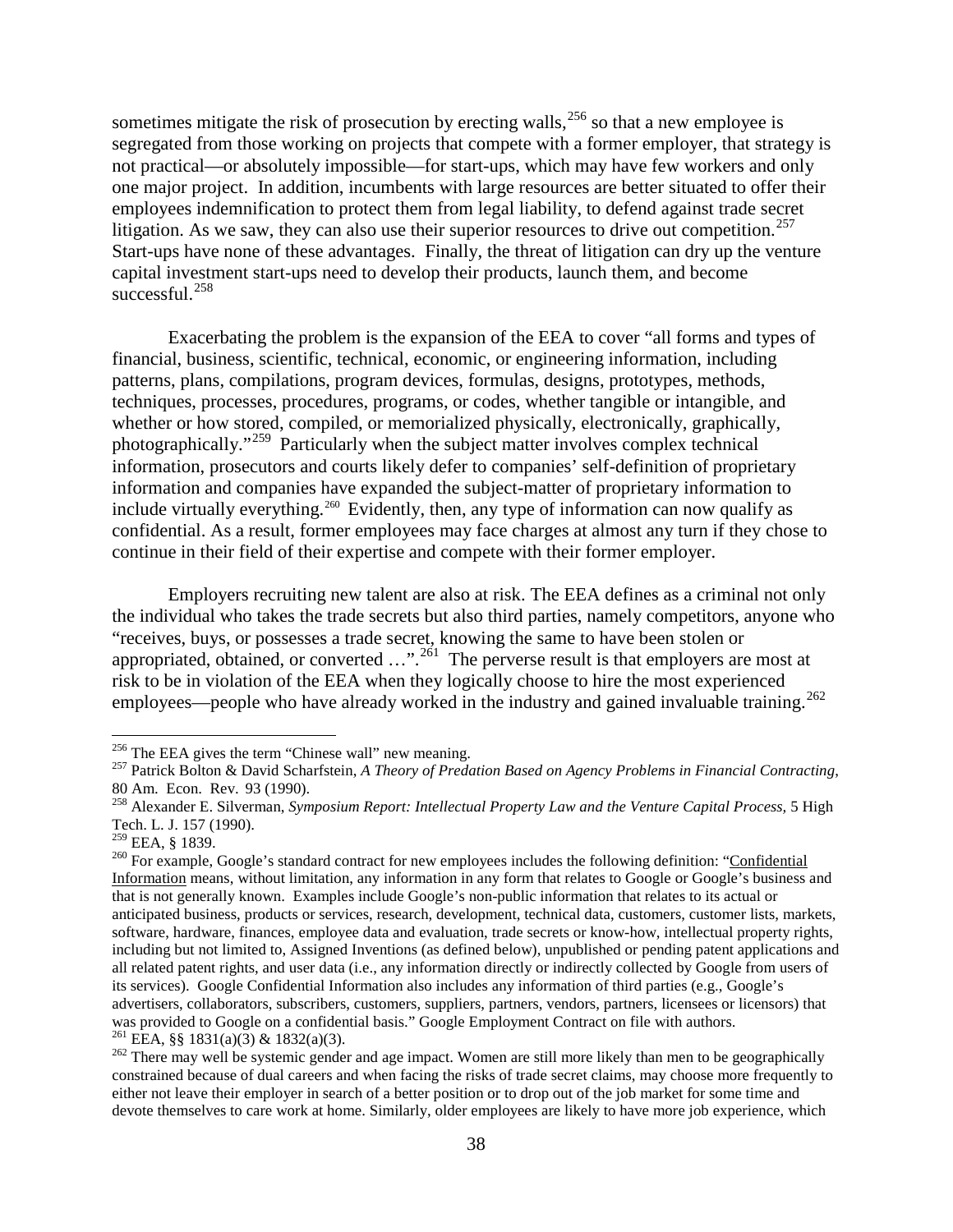The bottom line is that, today, hiring employees away from competitors inevitably entails a threat of criminal sanctions. With reduced willingness to hire experienced knowledge workers comes a significant decrease in knowledge flows across firms, reduced employment opportunities, and a dampened desire to enter the technology sector.

#### IV. Reconciling Legitimate Interests

 $\overline{a}$ 

None of this is to say that the FBI—or the government more generally—should not be concerned about cyberterrorism or even about international trade secrecy violations. We do not advocate abolishing the EEA. We do, however, recommend several changes in the trade secrecy regime.

Clearly, it would be helpful to amend the EEA to expressly incorporate many of the limits that cabin tort actions and ensure that knowledge workers can enter into fruitful exchanges and employees retain the ability to move between jobs. The statute should make clear that subjective intent is not enough and that the victim's characterization of information as proprietary is not controlling. The information taken must, from a rational perspective, be a trade secret whose unauthorized taking could harm its owner.[263](#page-40-0) The other elements—what counts as an unauthorized taking, the degree to which information can retain its status as a secret despite the industry's knowledge of it, the kinds of harm that are actionable—should also be defined more precisely. In addition, thought might be given to delineating the kinds of information that are protectable through the criminal law. Trade secrecy theft should be carefully distinguished from cyberhacking. Both can be accomplished electronically, but hacking is designed to destroy infrastructure important to all aspects of public life; it has very different social impact from theft in the private realm. Similarly, the law would benefit from the classification system used in the NSD-189 context: the taking of military or dual-use information is categorically different from the code Goldman Sachs uses when it gains an edge in the stock market through high-frequency trading; arguably, criminal prosecution should be limited to the cases involving the strongest national interests.

It is particularly important to clarify the acts that are sufficient to give rise to charges of attempt or conspiracy. Within the creative industries, there are many acts that are common yet, in retrospect, can be made to look suspicious. After all, programmers routinely keep copies of files they worked on, store information on servers in unknown locations,<sup>[264](#page-40-1)</sup> or use one another's passwords;<sup>[265](#page-40-2)</sup> similar activities go on in other professional settings (including law firms). And as we saw, the government even regards some very conventional academic events (conferences, meetings with foreigners, travelling back and forth between your home country and country of

perversely, under the new cognitive pro;perty, creates as further penalty on their employment, in a labor market that is already prone to age discrimination. *See, e.g.,* Noam Scheiber, *The Brutal Ageism of Tech*, New Republic (Mar.

<span id="page-40-0"></span><sup>&</sup>lt;sup>263</sup> At the very least, it behooves prosecutors to understand that everything that looks technologically complex is not a trade secret, *see, e.g. Professor Says He's Grateful Feds Dropped China Secrets Case,* N.Y. Times Sept. 12, 2015 (noting that a case against Xi Xiaoing, Chair of the physics department at Temple University, was dropped after world-renowned physicists submitted affidavits stating that the technology he discussed in emails was not restricted).<br><sup>264</sup> See Lewis, *supra* note 144 (noting the activities regarded as suspicious in the Aleynikov case).

<span id="page-40-1"></span>

<span id="page-40-2"></span><sup>&</sup>lt;sup>265</sup> See Perlroth, *supra* note [176](#page-25-11) (describing the actions for which Chen is now being fired).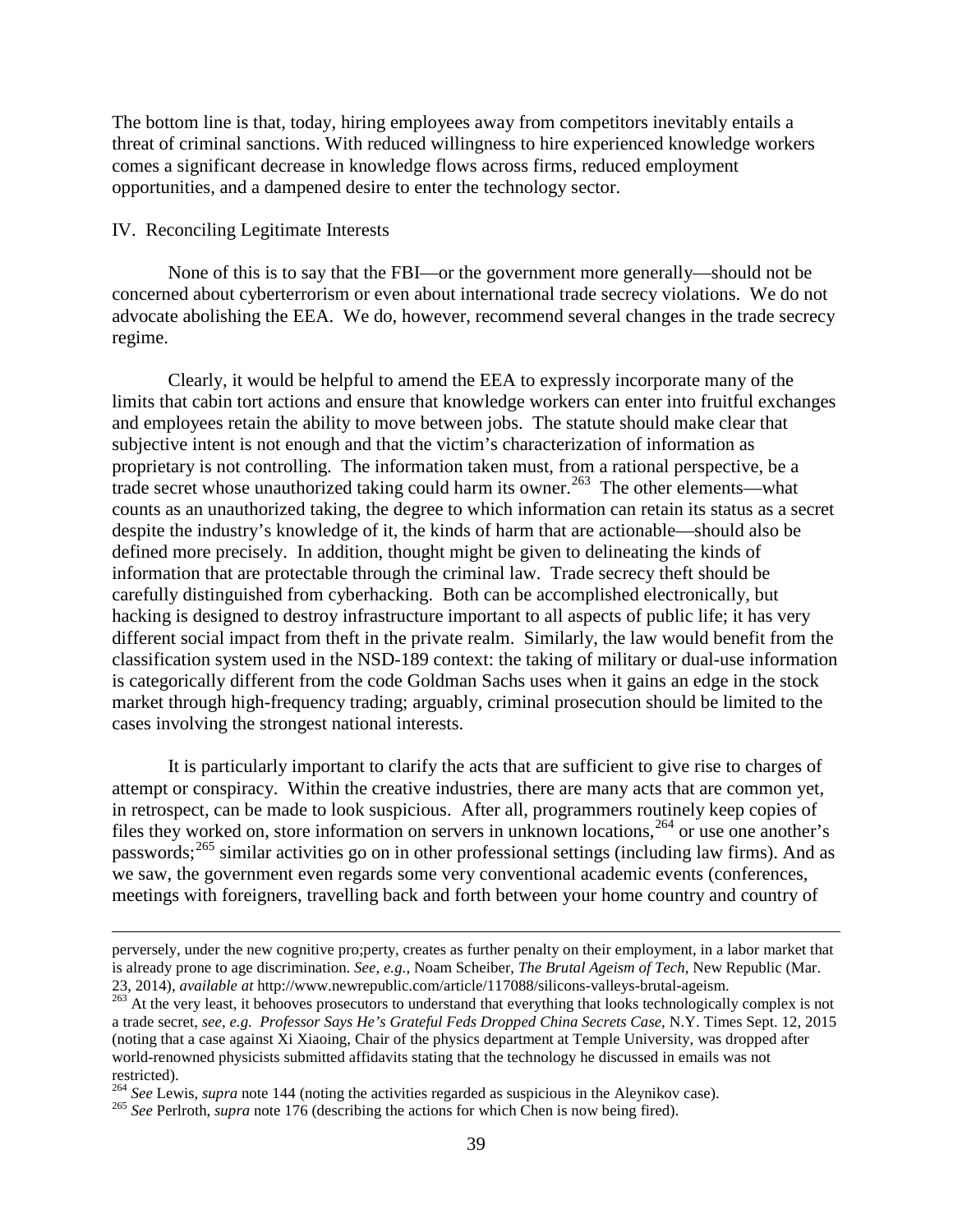residence) as suspicious. It is certainly easy to understand the need to preserve the government's ability to mount sting operations that involve the passage of fake secrets (as occurred in *The Company Man*). But because attempt and conspiracy charges have no analogue in civil trade secrecy law, there is an especial need to be clear that not every suspicious act can constitute the basis for these offenses. To date, the EEA has not been successfully challenged as void for vagueness.<sup>[266](#page-41-0)</sup> However, judging from the aggressive positions taken in the IP Crimes Manual, the statute fails to provide adequate notice of what the government considers a crime.

Much the same can be said of the provision extending the EEA extraterritorially whenever "an act in furtherance of the offense was committed in the United States."<sup>267</sup> In recent years, the Supreme Court has been skittish about extending U.S. law too broadly as the imposition of American law can interfere with the sovereign authority of other countries and disrupt international relations.<sup>[268](#page-41-2)</sup> Superficially, the EEA fulfills the Court's requirement that Congress express the view that the law apply to foreign activity. Congress may not, however, realize the sorts of activities the government regards as suspicious. Clarification would therefore be useful from both a local and international perspective.

In addition to focusing on the EEA itself, there is need to consider the cumulative effect of government responses to the threat of trade secrecy misappropriation. The double prosecution of Aleynikov, including the New York prosecutor's use of concepts developed in the federal case,  $269$  raises questions about the relationship between the federal and state attorneys. Given that the Second Circuit took the unusual step of reversing Aleynikov's conviction and ordering him acquitted and released immediately,  $270<sup>270</sup>$  $270<sup>270</sup>$  the rapidity of the second indictment less than 6 months later had vindictive overtones that raises conspiracy theories of its own. The impending federal civil law is also problematic. Because it is not meant to preempt state law, a federal right of action would introduce yet another layer of protection and expose the technological community to the possibility of four separate lawsuits over the same activity. As others have noted, the result will be greater uncertainly, less mobility, and an even greater chill on creative production.[271](#page-41-5)

But rethinking enforcement is not enough. It is equally crucial to reconsider the rhetoric equating trade secrecy with national security. The climate generated by an approach that seeks to staunch the flow of information is not in the long term national security interest of the United States. Vigorous enforcement of the EEA may protect the current technological position of the United States (in that indirect sense, it is perhaps a national security issue, just as is any national economic policy). However, it also handicaps the nation's ability to foster creative communities that can continue to engage in sophisticated, imaginative research at the highest technological

<span id="page-41-0"></span><sup>&</sup>lt;sup>266</sup> *Cf.* Johnson v. United States, 135 U.S. 2551 (2014)(requiring criminal statutes to give adequate notice of the conduct to be punished).<br> $^{267}$  18 U.S.C. § 1837(2).

<span id="page-41-3"></span><span id="page-41-2"></span><span id="page-41-1"></span><sup>&</sup>lt;sup>268</sup> *See*, e.g., Kiobel v. Royal Dutch Petroleum Co., 133 S.Ct. 1659 (2013).<br><sup>269</sup> *See* Lewis, *supra* note 144 (describing the NY prosecutor's opening with closing phrases of the federal case).

<span id="page-41-5"></span><span id="page-41-4"></span><sup>&</sup>lt;sup>270</sup> See Aleynikov v. Goldman Sachs Group, Inc., 765 F.3d 350, 354 (2d Cir. 2014).<br><sup>271</sup> See, e.g., Christopher B. Seaman, *The Case Against Federalizing Trade Secrecy*, 101 Va. L. Rev. 317 (2015); Zoe Argento*, Killing the Golden Goose: The Dangers of Strengthening Domestic Trade Secret Rights in Response to Cyber-Misappropriation,* 16 Yale J. L. & Tech. 172 (2014). *See also* David S. Levine and Sharon K. Sandeen, *Here Come the Trade Secret Trolls*, 71 Wash. & Lee L. Rev. Online 230 (2015).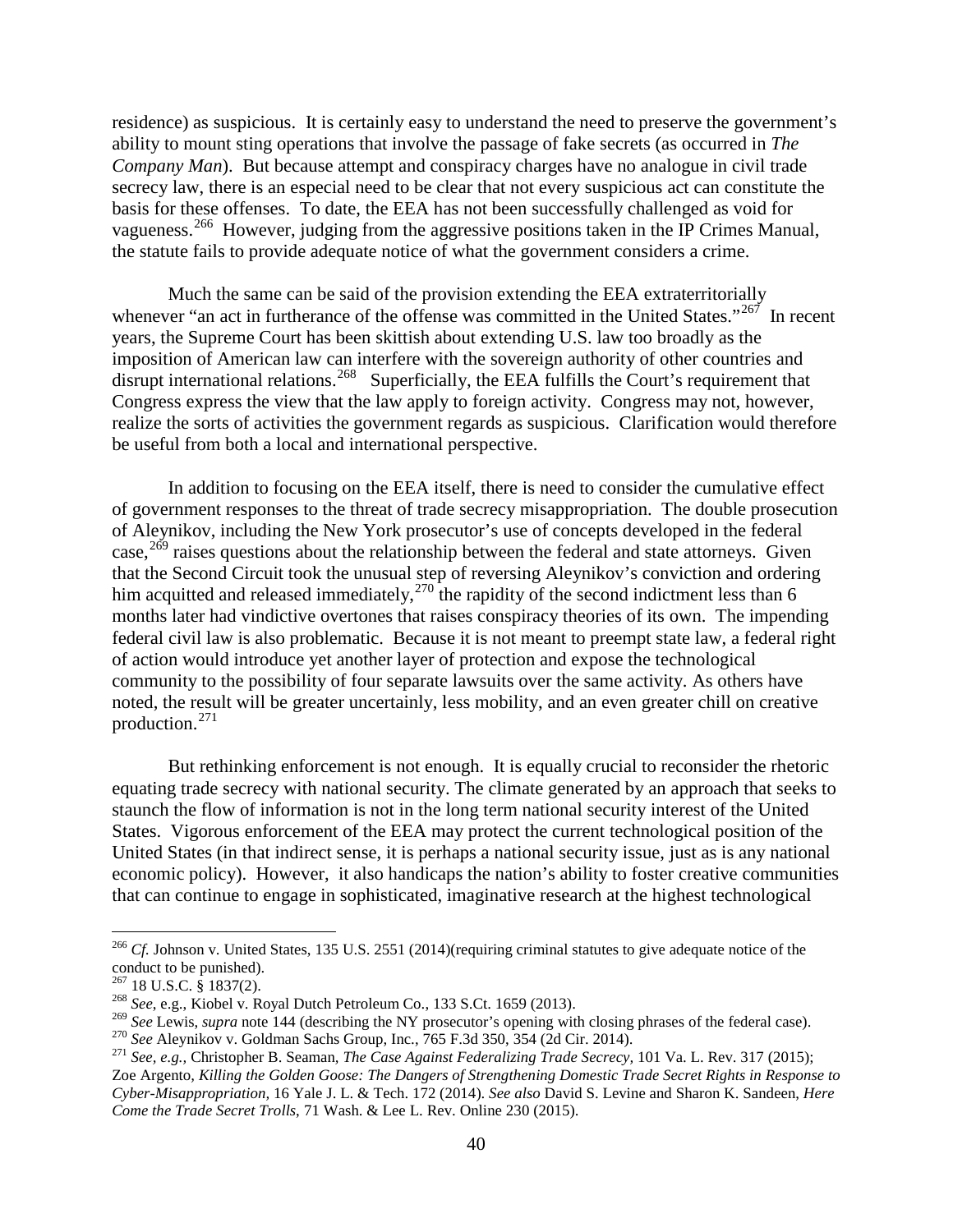levels. Local incumbents may thus retain their positions for longer, but a system that discourages academic research, start-ups, global talent recruitment, and job mobility is not one that will perpetuate the dominance of U.S. innovation in the global economy.

The national security trope also undermines intellectual property values. In particular, it ignores a core principal of all intellectual property regimes: that protection is intended only to allow innovators to recoup their investment and earn enough profit to encourage more innovation. Exclusivity is not meant to be permanent; it is not a goal in itself but rather a means for producing dynamic efficiency. Copyright and patent laws protect innovators from free riders only for specified periods of time, after which the protected advances fall into the public domain, where they can be freely used and improved upon. The trade secrecy regime has no counterpart to a specific term of years. Instead, it relies on leakage—reverse engineering and independent invention to be sure, but also leakage through interactions within the creative sector. Unless those enforcing the EEA understand the potential impact of reducing this leakage, enforcement will destroy an important accommodation between proprietary and access interests. Knowing their trade secrets will be vigorously enforced courtesy of the government could also alter the choice innovators make between trade secrecy and patent protection. In a worst case scenario, it may lead inventors to alter their research agendas so that the advances they discover can be kept in a domain where others can never benefit from them.<sup>[272](#page-42-0)</sup>

It is also worth considering the effect of specific claims that support the new rhetoric. As the Chen case suggests, not all foreigners, or even all foreigners who return to their birthplace for visits, are intent on stealing the fruits of American ingenuity. That mindset represents racial profiling at its most pernicious.<sup>[273](#page-42-1)</sup> It also produces spectacular prosecutorial errors, including investigations and indictments that fall apart, but nonetheless do significant damage to the people involved.<sup>[274](#page-42-2)</sup> Furthermore, the rhetoric injures the innovation environment. There is a deep literature on the Not-Invented-Here syndrome, which shows that firms willing to collaborate and transact with others are more successful and produce more impactful inventions than firms that reject advances that are not invented internally.<sup>275</sup> It is ironic (if not tragic) that just as U.S. industry has largely shaken off this syndrome, the EEA not only invigorates it, but also transposes it into a geographical realm, so that it is no longer possible to accept inputs from scientists who were not born in the United States.

Similarly, there are significant questions about the extent of that \$ 400 billion—the figure *The Company Man* mentions as the loss U.S. industry is experiencing each year. It is clearly

<span id="page-42-0"></span> <sup>272</sup> Nor can the government regulate them for safety, environment, or health concerns, *see, e.g.,* Mary L. Lyndon, *Secrecy and Access in an Innovation Intensive Economy: Reordering Information Privileges in Environmental, Health, and Safety Law, 78 U. Colo. L. Rev. 465 (2007).*<br><sup>273</sup> To some extent, rethinking has begun, see note 191

<span id="page-42-2"></span><span id="page-42-1"></span><sup>&</sup>lt;sup>274</sup> See, e.g., Joyce Xi, To Get My Father, Xiaoxing Xi, FBI Twisted America's Ideals, USA Today, Sept. 20, 2015, available at [http://www.usatoday.com/story/opinion/2015/09/18/xiaoxing-xi-china-spy-fbi-state-visit](http://www.usatoday.com/story/opinion/2015/09/18/xiaoxing-xi-china-spy-fbi-state-visit-column/32560009/)[column/32560009/](http://www.usatoday.com/story/opinion/2015/09/18/xiaoxing-xi-china-spy-fbi-state-visit-column/32560009/) (describing the problems that the failed prosecution of Xiaoxing Xi inflicted on the author's family).

<span id="page-42-3"></span><sup>275</sup> *See, e.g.,* Ajay Agrawal, Iain Cockburn, Carlos Rosell, *Not Invented Here? Innovation in Company Towns*, 67 Journal of Urban Economics 78 (2010); Ralph Katz and Thomas J. Allen, Investigating the Not Invented Here (NIH) Syndrome: *A Look at the Performance, Tenure, and Communication Patterns of 50 R & D Project Groups*, 12 R&D Management 7 (1982).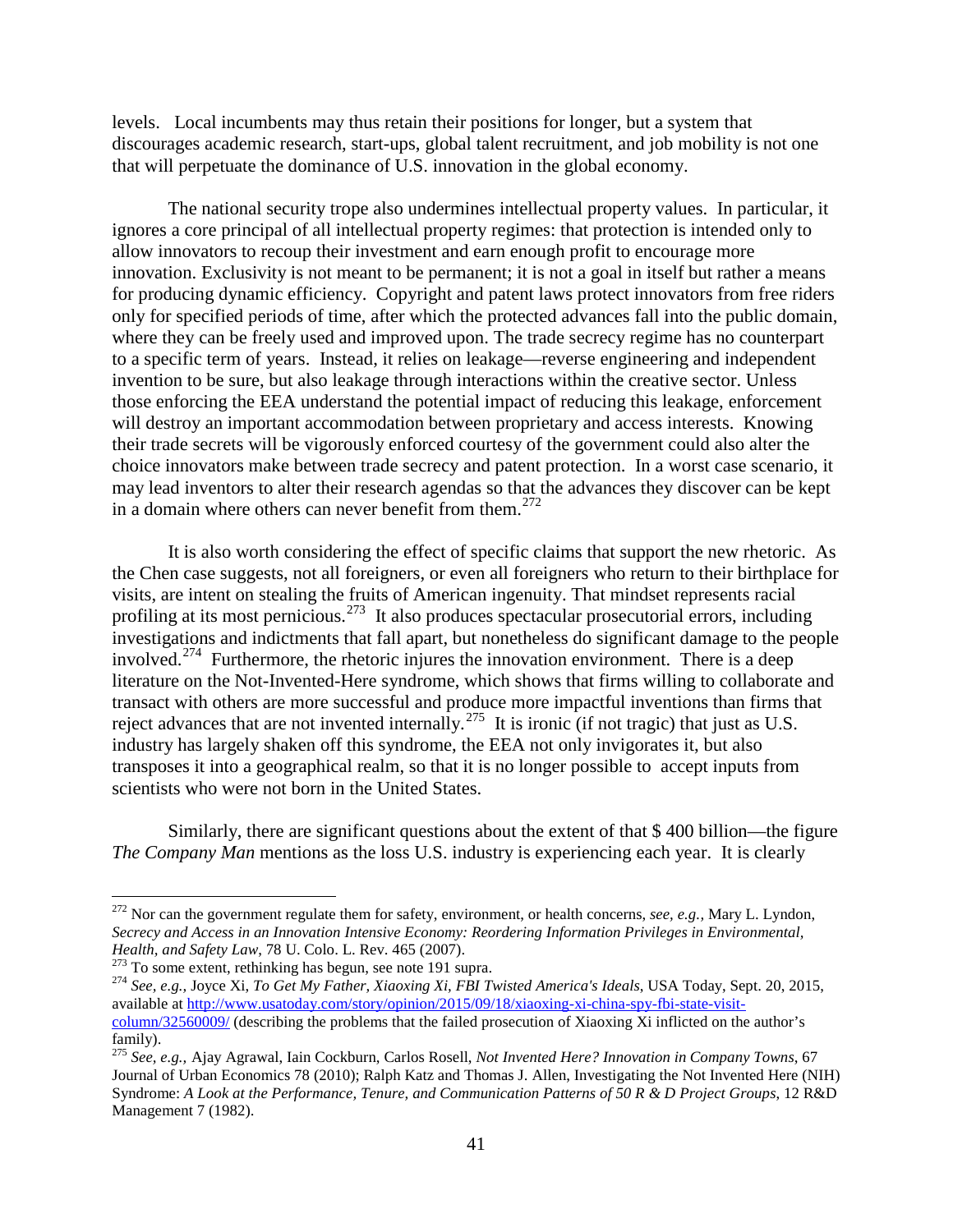wrong to measure it by looking at the cost to development. As we argued above, a significant part of public funding is intended to produce public knowledge. Utilizing the advances made possible with NSF funding is not theft if the NSF intended the recipient researchers to publish what they learned. Furthermore, not all investment in development results in inventions or in commercializable products. Nor should loss be evaluated according to the price the inventor wishes to charge customers. The use the United States makes of that measure have been rejected in international disputes for the very good reason that it ignores the demand function—that is, whether those who could use the product productively will actually buy it at the manufacturer's suggested retail price.<sup>276</sup> Apart from international concerns with this calculation, there are several domestic contexts in which a more realistic approach to damages is being taken, including in awarding damages in patent case,  $277$  sentencing while collar criminals,  $278$  and imposing punitive damages, and punitive damages.<sup>[279](#page-43-3)</sup> The current rhetoric of trade secrecy flies in the face of these trends. Besides, even if there are significant costs associated with theft, the ambiguous effect of the law suggests that the costs of enforcement and the social benefit of spillovers should also be considered in determining the net effect of theft of economic welfare.

Equating trade secrecy protection with national security also works at cross purposes with other government initiatives. As Burstein showed, enhancing industry's ability to enforce trade secrets that are lost undermines private firms' incentives to protect their technologies themselves. The prosecution of employees who wish to found their own firms<sup>[280](#page-43-4)</sup> runs counter to the attention to the U.S. Small Business Administration lavishes on encouraging start-ups,<sup>[281](#page-43-5)</sup> which it views as a core component of national innovation strategy.<sup>[282](#page-43-6)</sup> The chill imposed on leaving a firm to start a new one also interferes with the goals of the 2012 JOBS Act,<sup>[283](#page-43-7)</sup> which

<span id="page-43-2"></span><span id="page-43-1"></span><sup>278</sup> See, e.g., Note, Derick R. Vollrath, *Losing the Loss Calculation: Toward a More Just Sentencing Regime in White-Collar Criminal Cases*, 58 Duke L. J. 1001, 1018-1020 (2010).

<span id="page-43-0"></span> <sup>276</sup> *See* Panel Report, China – Measures Affecting the Protection and Enforcement of Intellectual Property Rights, WT/DS362/R (Jan. 26, 2009)(adopting a measure based on the prices at which customers bought unauthorized copies). In agreements subsequent to TRIPS, however, the United States has managed to insert its view, see, e.g,, Anti-Counterfeiting Trade Agreement, arts. 23(1) & 9(1), Dec. 3, 2010, opened for signature May 1, 2011, 50 I.L.M. 243 (2011) (nothing that "commercial activities for direct or indirect economic or commercial advantage" are included and that and the calculation of loss is to be based on "any legitimate measure of value the right holder submits, which may include lost profits, the value of the infringed goods or services measured by the market price, or the suggested retail price").<br>
<sup>277</sup> See, e.g., Lucent Technologies Inc., v. Gateway, Inc., 580 F.3d 1301 (2009).

<span id="page-43-3"></span><sup>279</sup> *See*, e.g., Laura J. Hines & N. William Hines, *Constitutional Constraints on Punitive Damages: Clarity, Consistency, and the Outlier Dilemma*, 66 Hastings L.J. 1257 (2015).<br><sup>280</sup> An example of the first situation, using proprietary information to start solo-venture is in United States v.

<span id="page-43-4"></span>Newman United States v. Newman, Docket No. 1:14-cr-00704 (N.D. Ill. Dec 04, 2014) where the indictment alleges that a stock trader for "Trader Firm" accessed and copied more than 400,000 computer files onto a thumb drive (information including algorithms, source code, and executable files). The same month, February 2014, Newman created his own company, "NTF LLC" which signed an agreement with CME online trading platforms. In March 2014, Newman resigned from Trading Firm and established a trading account for NTF LLC. The indictment alleges that Newman stole various trade secrets from Trading Firm, which he then used to support his solo venture. Specifically the indictment notes a "proprietary computer file used for pricing commodity futures contracts." As of April 29, 2015, this action is pending in the Northern District of Illinois.

<span id="page-43-5"></span><sup>281</sup> See, e.g., SBA, Startup in a Day, *available at* <https://www.sba.gov/about-sba/sba-initiatives/startup-day> (noting actions to reduce the effort requires to start a firm).

<span id="page-43-6"></span><sup>282</sup> See, e.g., SBA, Start Up America, *available at* https://www.sba.gov/about-sba/sba-initiatives/startupamerica/about-startup-america. <sup>283</sup> Jumpstart Our Business Startups (JOBS) Act of 2012, Pub. L. No. 112-116, § 301, 126 Stat. 306 (2012).

<span id="page-43-7"></span>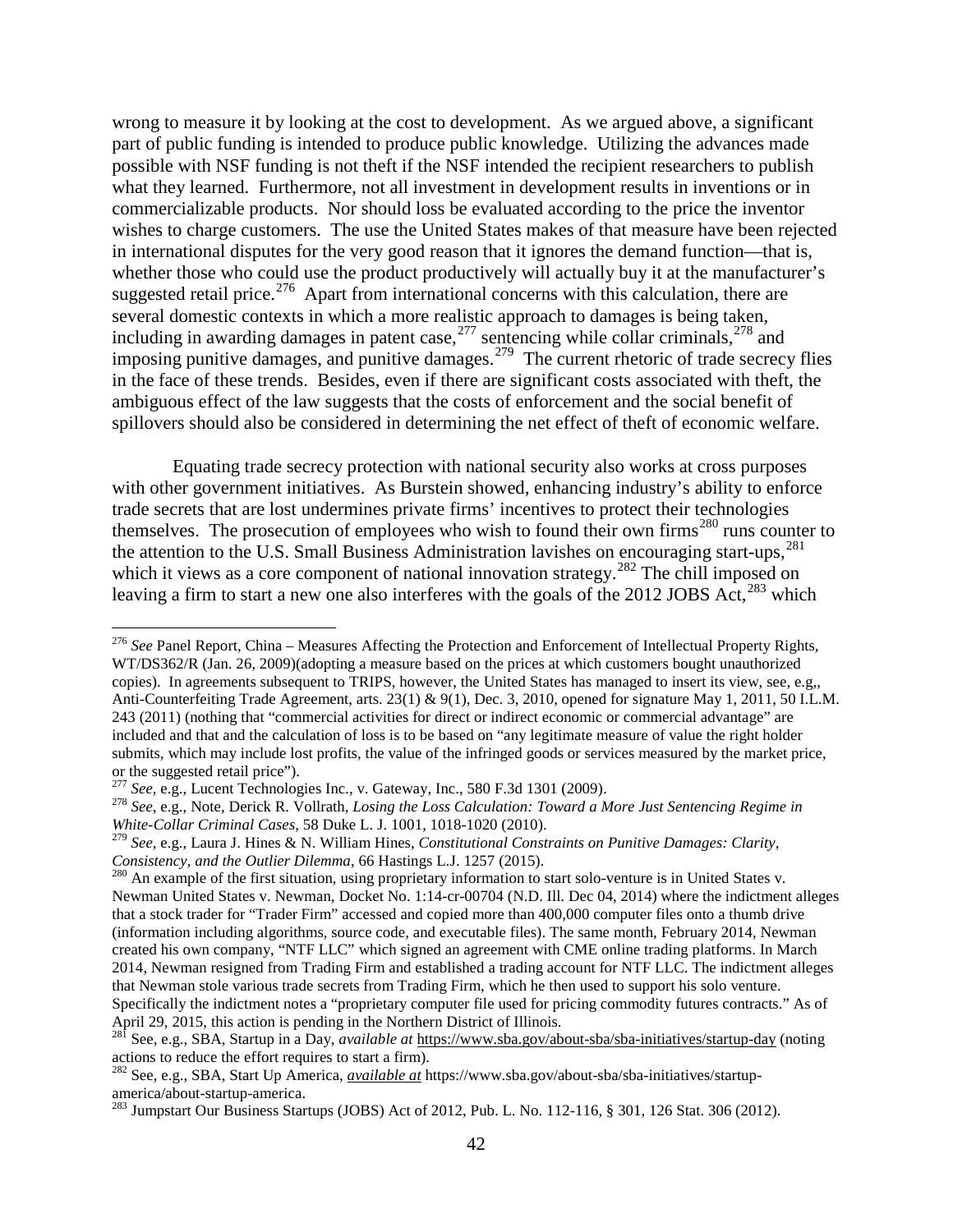sees start-ups as an important part of a strategy to increase employment. Recent changes in patent law have analogously reflected the importance of encouraging small businesses to become entrepreneurial.<sup>[284](#page-44-0)</sup>

Paradoxically, the same industries that decry the loss of secrets to foreign countries are simultaneously concerned about a talent drought—a shortage that the Small Business Administration claims "could endanger U.S. competiveness as Canada, Germany, South Africa and China attempt to woo engineers from abroad too."<sup>[285](#page-44-1)</sup> Worried about the venture investments that Chinese companies have made in entrepreneurs around the world, and that the Silicon Dragon will pose a serious threat to Silicon Valley, these industries have lobbied for the 2015 Immigration Innovation Act, a bill which increases the cap on H-1B is designed to help the tech industry address this talent shortage.<sup>[286](#page-44-2)</sup> But aggressive prosecution of foreign nationals cuts directly against such attempts to win the global brain drain battles.

Consider also the Fulbright Program. It was initiated in 1946 by Senator J. William Fulbright to strengthen the basis for peace by promoting mutual understanding between the people of the United States and the peoples of partner countries around the world. The Fulbright fellowship is the US Government's flagship academic exchange program. It operates in more than 155 countries. Each year, it grants approximately 4,000 foreign students scholarships and awards travel funds to almost  $2,000$  American academics.<sup>[287](#page-44-3)</sup> A central requirement attached to a foreign receipt of a Fulbright fellowship is to return to one's home country for at least two years after studying in the United States in order to impart the wisdom learned here abroad. At the same time, however, the extensive publicity given to EEA cases involving academics, such as the charges against Beijing academics at Tianjin University, conveys the opposite message: do not expect to return to your country with knowledge you gathered. It is sure to discourage foreigners from visiting, studying—or, eventually, working in the United States and contributing their talents to the American economy. [288](#page-44-4)

#### Conclusion

In many ways, reframing trade secrecy theft as a national security issue is understandable. Cyberwarfare is clearly increasing and the FBI needs all the help it can get in identifying hackers and other high tech terrorists. Furthermore, there is plenty of secret information with critical military uses; protecting that matériel is certainly in the nation's best interest. However, the rhetoric surrounding economic espionage goes well beyond these well-

<span id="page-44-0"></span><sup>&</sup>lt;sup>284</sup> See, e.g., 35 U.S.C. § 41(h) & 37 C.F.R 1.27-1.29 (fee reductions for microentities and other small entities); 35 U.S.C. § 273(recognizing prior user rights to protect nonpatentees who are first users).

<span id="page-44-1"></span><sup>285</sup> Katie Benner, Obama, Immigration and Silicon Valley, Bloomberg View (Jan 22, 2015), *available at* <http://www.bloombergview.com/articles/2015-01-22/obama-immigration-reform-h-b1-visas-and-silicon-valley> <sup>286</sup> Mark R. Warner, Sens. Warner & Kaine Introduce Bipartisan Startup Act (Jan. 16 2015), *available at*

<span id="page-44-2"></span>[http://www.warner.senate.gov/public/index.cfm/pressreleases?ContentRecord\\_id=75c06654-ae4c-4d39-b9bd-](http://www.warner.senate.gov/public/index.cfm/pressreleases?ContentRecord_id=75c06654-ae4c-4d39-b9bd-b8bf3bbc399e)

<span id="page-44-3"></span>**[b8bf3bbc399e.](http://www.warner.senate.gov/public/index.cfm/pressreleases?ContentRecord_id=75c06654-ae4c-4d39-b9bd-b8bf3bbc399e)**<br><sup>[287](http://www.warner.senate.gov/public/index.cfm/pressreleases?ContentRecord_id=75c06654-ae4c-4d39-b9bd-b8bf3bbc399e)</sup> See Department of State, Bureau of Educational and Cultural Affairs, The Fulbright Program, Facts and Common<br>Questions, *available at* http://eca.state.gov/fulbright/facts-and-common-questions.

<span id="page-44-4"></span>Questions, *available at* [http://eca.state.gov/fulbright/facts-and-common-questions.](http://eca.state.gov/fulbright/facts-and-common-questions) 288 Chun Han Wong, *Economic Espionage Charges Could Further Dent China-U.S. Ties*, The Wall Street Journal, (May 22, 2015), *available at* [http://www.wsj.com/articles/economic-espionage-charges-could-further-dent-china-u](http://www.wsj.com/articles/economic-espionage-charges-could-further-dent-china-u-s-ties-1432135288)[s-ties-1432135288.](http://www.wsj.com/articles/economic-espionage-charges-could-further-dent-china-u-s-ties-1432135288)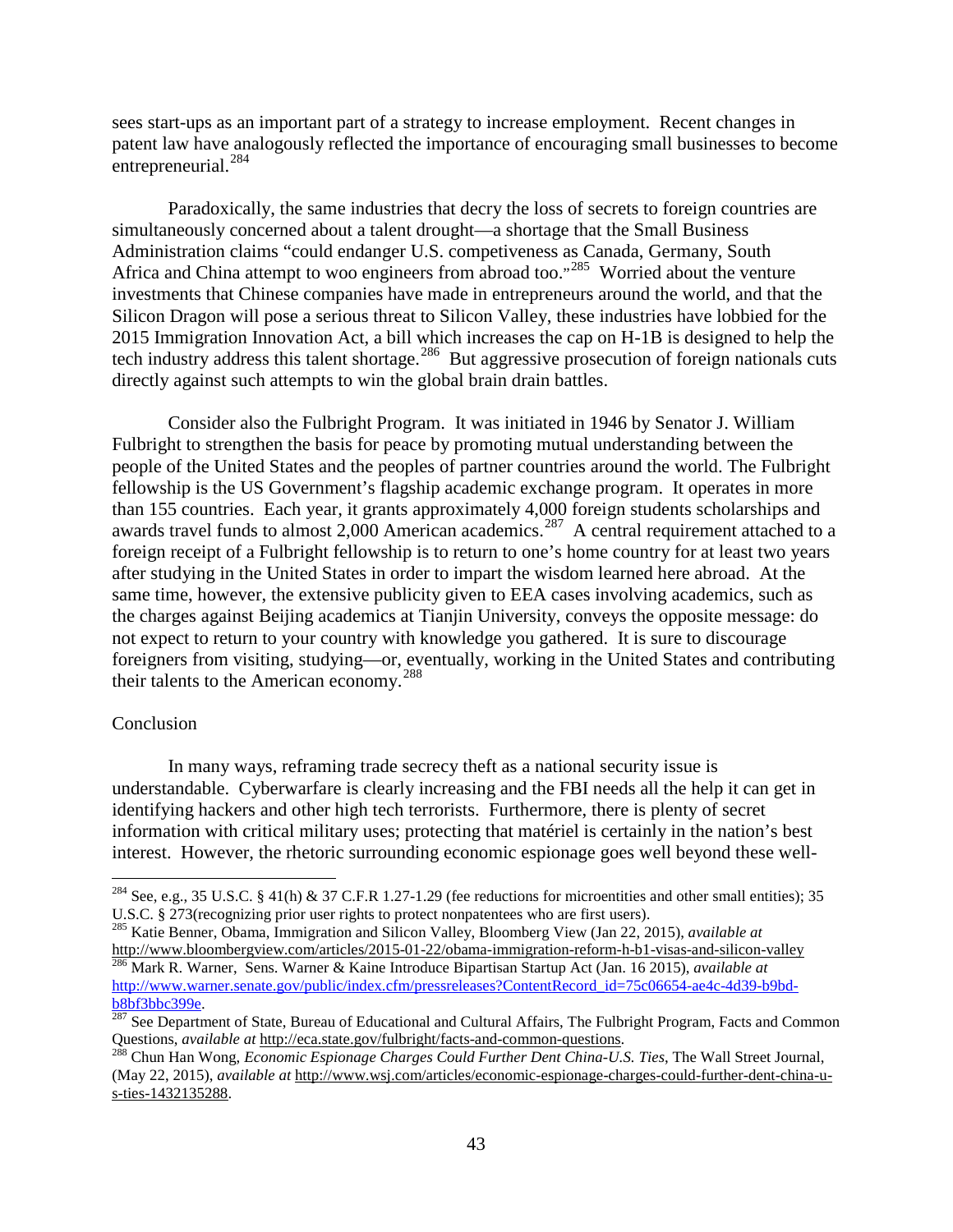recognized arenas. It would extend protection to technology that is not clearly secret (as in the Liu and Jin cases) or valuable (as with Aleynikov), and that is only of private concern (as with many of the technologies mentioned in the government reports). It throws suspicion on collaboration, joint ventures, academic exchanges, establishing new companies, and switching jobs.

Without prosecutorial sensitivity to intellectual property values, along with a more nuanced view of the contributions foreign innovators make to domestic inventiveness, creative development will suffer. Not only will the country fall behind globally, it will be harder to produce the advances necessary to address new threats, many of them inherently global—climate change and pollution; Ebola and other new diseases; resistance to antibiotics. In the name of preserving U.S. technological dominance, overblown trade secrecy law can deter the very conduct that would, in fact, maintain the United States' leadership in the innovation sector.

To be sure, there is a trade-off here. While greater openness and more vigorous opportunities to share information and learn from others would lead to more technological progress, they could also expose valuable information. But even from a pure security angle, the zealous approach to trade secrecy is problematic. This approach undermines the dynamic goals of intellectual property law to promote future innovation. It contradicts the view of the United States as a benign world leader, helping countries reach development, democratization, through education and progress, trade, investment and aid. It ignores the United States' own history of progress and prosperity, which, as historian Doron Ben-Atar has, shown, was heavily dependent on the misappropriation of trade secrets from the Old World. It is, as Ben-Atar concluded, "impossible to contain the abuse of technology without undermining the free flow of knowledge that is the prerequisite for innovation."<sup>[289](#page-45-0)</sup> It has always been the case that we understood innovation and global economic development as the key to security and world peace. Terrorism and extremism are, after all, fed by poverty and ignorance.

<span id="page-45-0"></span> <sup>289</sup> Doron Ben-Atar, *Hollywood Profits v. Technological Process*, Chronicle of Higher Education (April 1, 2005).